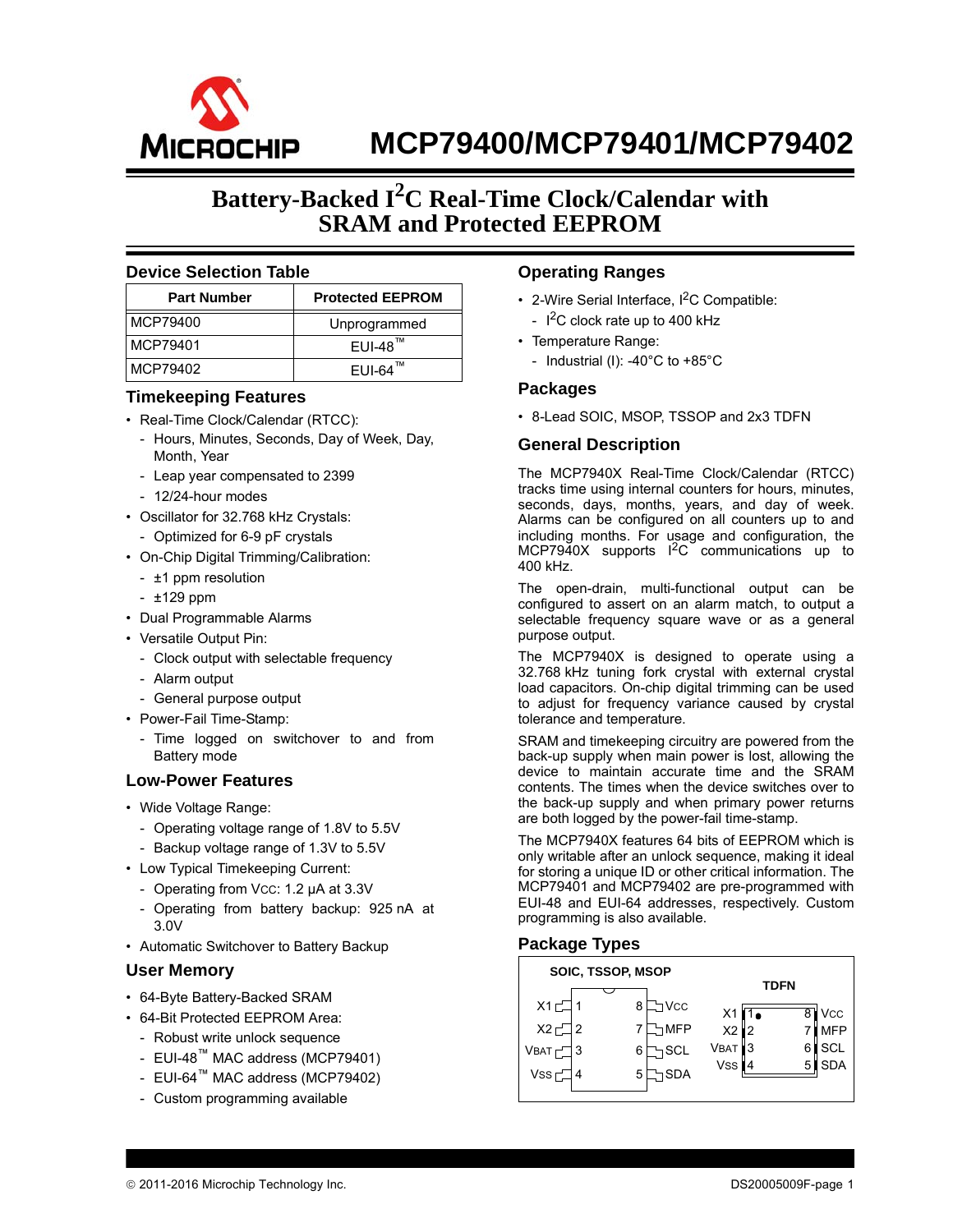### **FIGURE 1-1: TYPICAL APPLICATION SCHEMATIC**





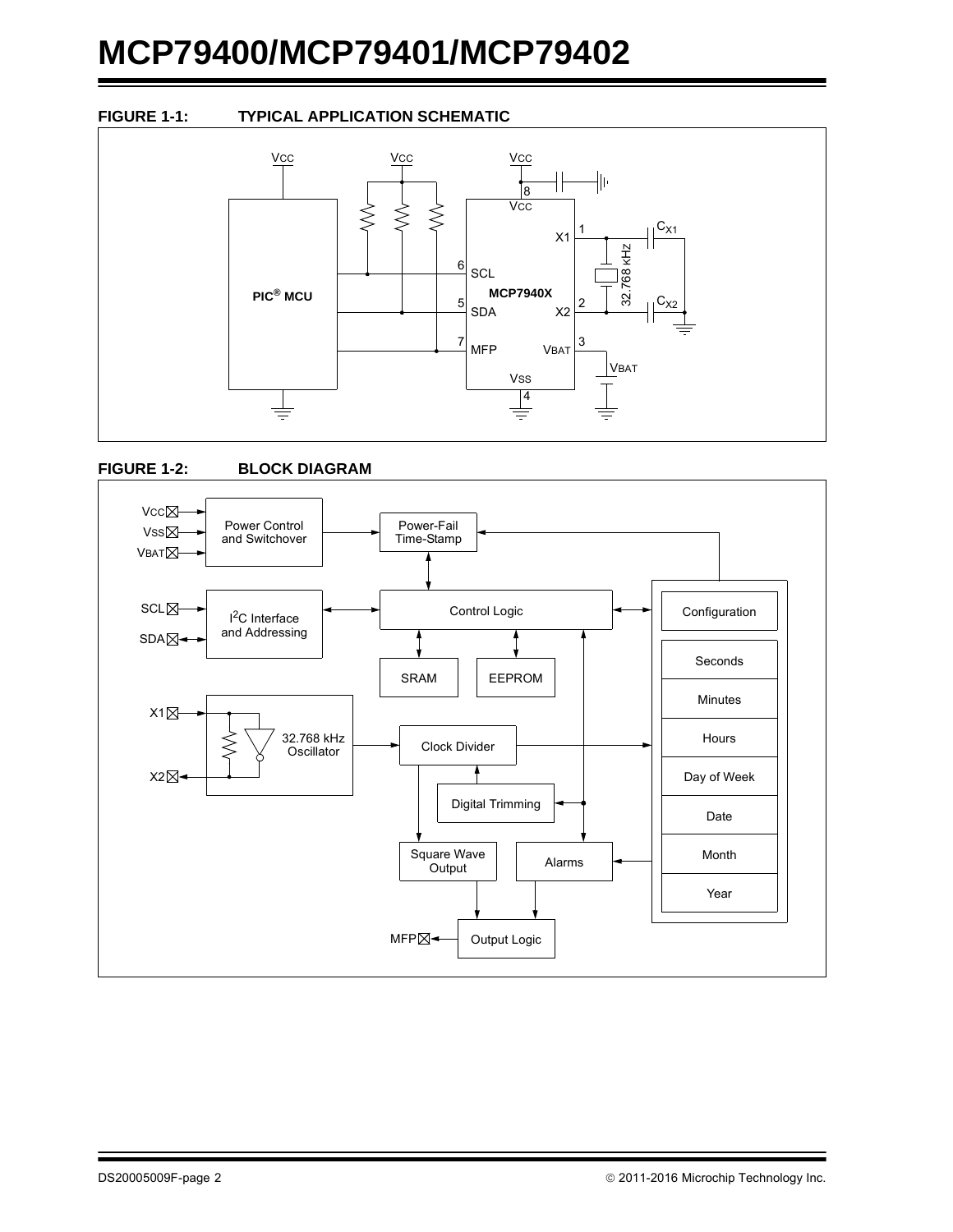## **1.0 ELECTRICAL CHARACTERISTICS**

## **Absolute Maximum Ratings (†)**

**† NOTICE:** Stresses above those listed under "Absolute Maximum Ratings" may cause permanent damage to the device. This is a stress rating only and functional operation of the device at those or any other conditions above those indicated in the operational listings of this specification is not implied. Exposure to maximum rating conditions for extended periods may affect device reliability.

| <b>DC CHARACTERISTICS</b> |                     |                                                                   | <b>Electrical Characteristics:</b><br>Industrial (I): |                          | $Vcc = +1.8V$ to 5.5V |              | TA = -40 $^{\circ}$ C to +85 $^{\circ}$ C               |
|---------------------------|---------------------|-------------------------------------------------------------------|-------------------------------------------------------|--------------------------|-----------------------|--------------|---------------------------------------------------------|
| Param.<br>No.             | Symbol              | <b>Characteristic</b>                                             | Min.                                                  | Typ. $(2)$               | Max.                  | <b>Units</b> | <b>Conditions</b>                                       |
| D <sub>1</sub>            | <b>VIH</b>          | High-Level Input Voltage                                          | 0.7 Vcc                                               |                          |                       | $\vee$       |                                                         |
| D <sub>2</sub>            | <b>VIL</b>          | Low-Level Input Voltage                                           |                                                       | $\equiv$                 | 0.3 Vcc               | $\vee$       | $Vcc \geq 2.5V$                                         |
|                           |                     |                                                                   |                                                       | $\overline{\phantom{0}}$ | 0.2 Vcc               | $\vee$       | Vcc < 2.5V                                              |
| D <sub>3</sub>            | <b>VHYS</b>         | Hysteresis of Schmitt<br><b>Trigger Inputs</b><br>(SDA, SCL pins) | 0.05 Vcc                                              |                          |                       | $\vee$       | Note 1                                                  |
| D <sub>4</sub>            | <b>VOL</b>          | Low-Level Output Voltage                                          |                                                       |                          | 0.40                  | $\vee$       | $IOL = 3.0$ mA; $VCC = 4.5V$                            |
|                           |                     | (MFP, SDA pins)                                                   |                                                       |                          |                       |              | $IoL = 2.1$ mA; $VCC = 2.5V$                            |
| D <sub>5</sub>            | ILI                 | Input Leakage Current                                             |                                                       |                          | ±1                    | μA           | $VIN = VSS$ or $VCC$                                    |
| D <sub>6</sub>            | <b>ILO</b>          | Output Leakage Current                                            |                                                       |                          | ±1                    | μA           | $V$ OUT = $V$ SS or $V$ CC                              |
| D7                        | CIN.<br><b>COUT</b> | Pin Capacitance<br>(SDA, SCL, MFP pins)                           |                                                       |                          | 10                    | рF           | $Vcc = 5.0V$ (Note 1)<br>TA = $25^{\circ}$ C, f = 1 MHz |
| D <sub>8</sub>            | Cosc                | Oscillator Pin Capacitance<br>$(X1, X2 \text{ pins})$             |                                                       | 3                        |                       | pF           | Note 1                                                  |
| D <sub>9</sub>            | <b>ICCEERD</b>      | <b>EEPROM Operating</b>                                           |                                                       | $\overline{\phantom{0}}$ | 400                   | μA           | $Vcc = 5.5V$ , SCL = 400 kHz                            |
|                           | <b>ICCEEWR</b>      | Current                                                           |                                                       |                          | 3                     | mA           | $Vcc = 5.5V$                                            |
| D <sub>10</sub>           | <b>ICCREAD</b>      | <b>SRAM/RTCC Register</b>                                         |                                                       | $\overline{\phantom{0}}$ | 300                   | μA           | $Vcc = 5.5V$ , $SCL = 400$ kHz                          |
|                           | <b>ICCWRITE</b>     | <b>Operating Current</b>                                          |                                                       |                          | 400                   | μA           | $Vcc = 5.5V$ , $SCL = 400$ kHz                          |
| D <sub>11</sub>           | <b>ICCDAT</b>       | <b>Vcc Data-Retention Current</b><br>(oscillator off)             |                                                       |                          | 1                     | μA           | SCL, SDA, $Vcc = 5.5V$                                  |
| D <sub>12</sub>           | <b>ICCT</b>         | <b>Timekeeping Current</b>                                        |                                                       | 1.2                      |                       | μA           | $Vcc = 3.3V (Note 1)$                                   |
| D <sub>13</sub>           | <b>VTRIP</b>        | Power-Fail Switchover<br>Voltage                                  | 1.3                                                   | 1.5                      | 1.7                   | $\vee$       |                                                         |
| D <sub>14</sub>           | <b>VBAT</b>         | <b>Backup Supply Voltage</b><br>Range                             | 1.3                                                   |                          | 5.5                   | $\vee$       | Note <sub>1</sub>                                       |

#### **TABLE 1-1: DC CHARACTERISTICS**

<span id="page-2-1"></span><span id="page-2-0"></span>**Note 1:** This parameter is not tested but ensured by characterization.

**2:** Typical measurements taken at room temperature.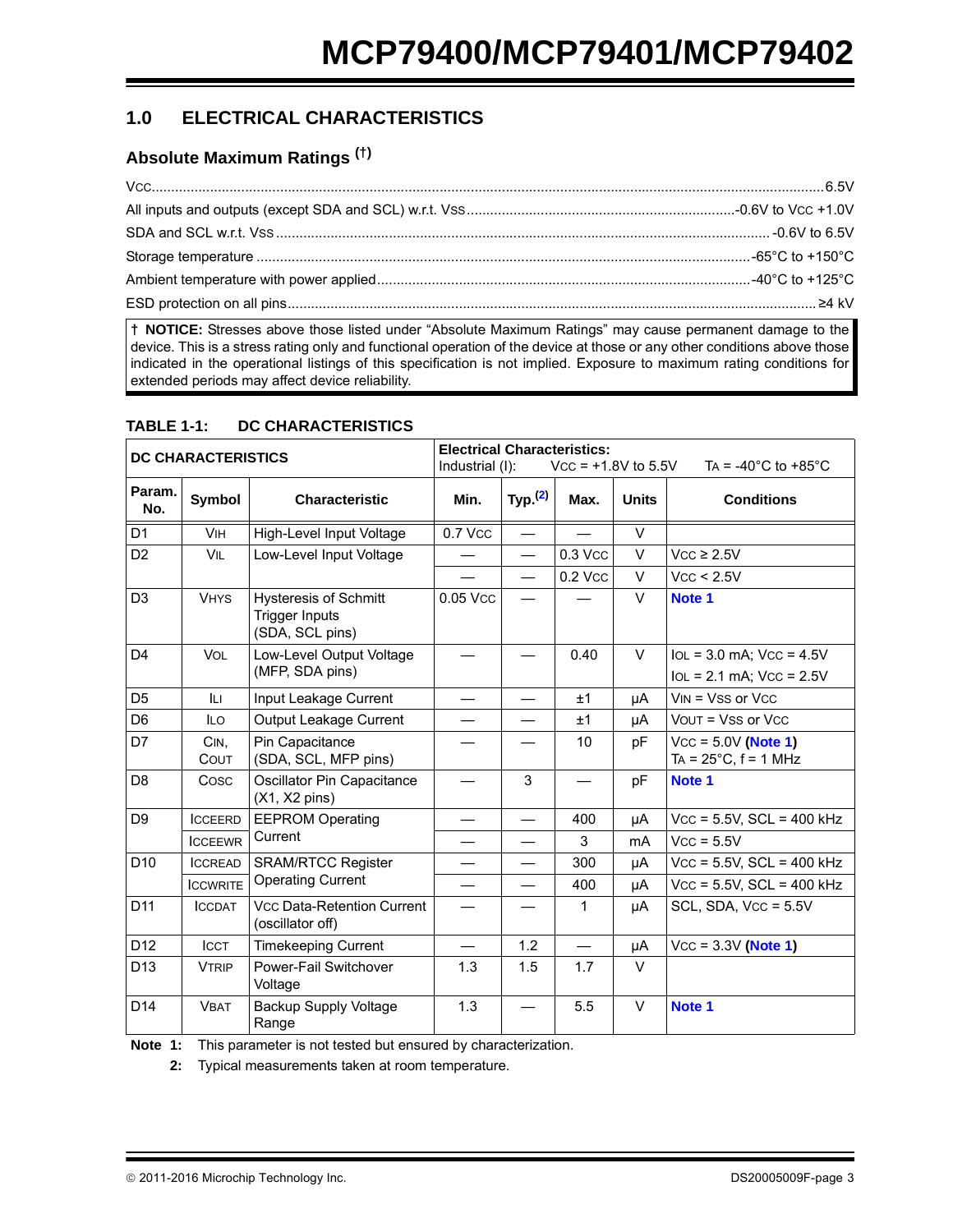### **TABLE 1-1: DC CHARACTERISTICS**

| <b>DC CHARACTERISTICS (Continued)</b> |               |                                                        | <b>Electrical Characteristics:</b><br>Industrial (I): |            | $V_{\rm CC}$ = +1.8V to 5.5V |              | TA = -40 $^{\circ}$ C to +85 $^{\circ}$ C   |
|---------------------------------------|---------------|--------------------------------------------------------|-------------------------------------------------------|------------|------------------------------|--------------|---------------------------------------------|
| Param.<br>No.                         | Symbol        | <b>Characteristic</b>                                  | Min.                                                  | Typ. $(2)$ | Max.                         | <b>Units</b> | <b>Conditions</b>                           |
| D <sub>15</sub>                       | <b>IBATT</b>  | Timekeeping Backup<br>Current                          |                                                       |            | 850                          | nA           | $V$ BAT = 1.3V, VCC = VSS<br>(Note 1)       |
|                                       |               |                                                        |                                                       | 925        | 1200                         | nA           | $V$ BAT = $3.0V$ , $Vcc = V$ SS<br>(Note 1) |
|                                       |               |                                                        |                                                       |            | 9000                         | nA           | $V$ BAT = 5.5V, VCC = VSS<br>(Note 1)       |
| D <sub>16</sub>                       | <b>BATDAT</b> | <b>VBAT Data-Retention</b><br>Current (oscillator off) |                                                       |            | 750                          | nA           | $V$ BAT = $3.6V$ , VCC = VSS                |

**Note 1:** This parameter is not tested but ensured by characterization.

**2:** Typical measurements taken at room temperature.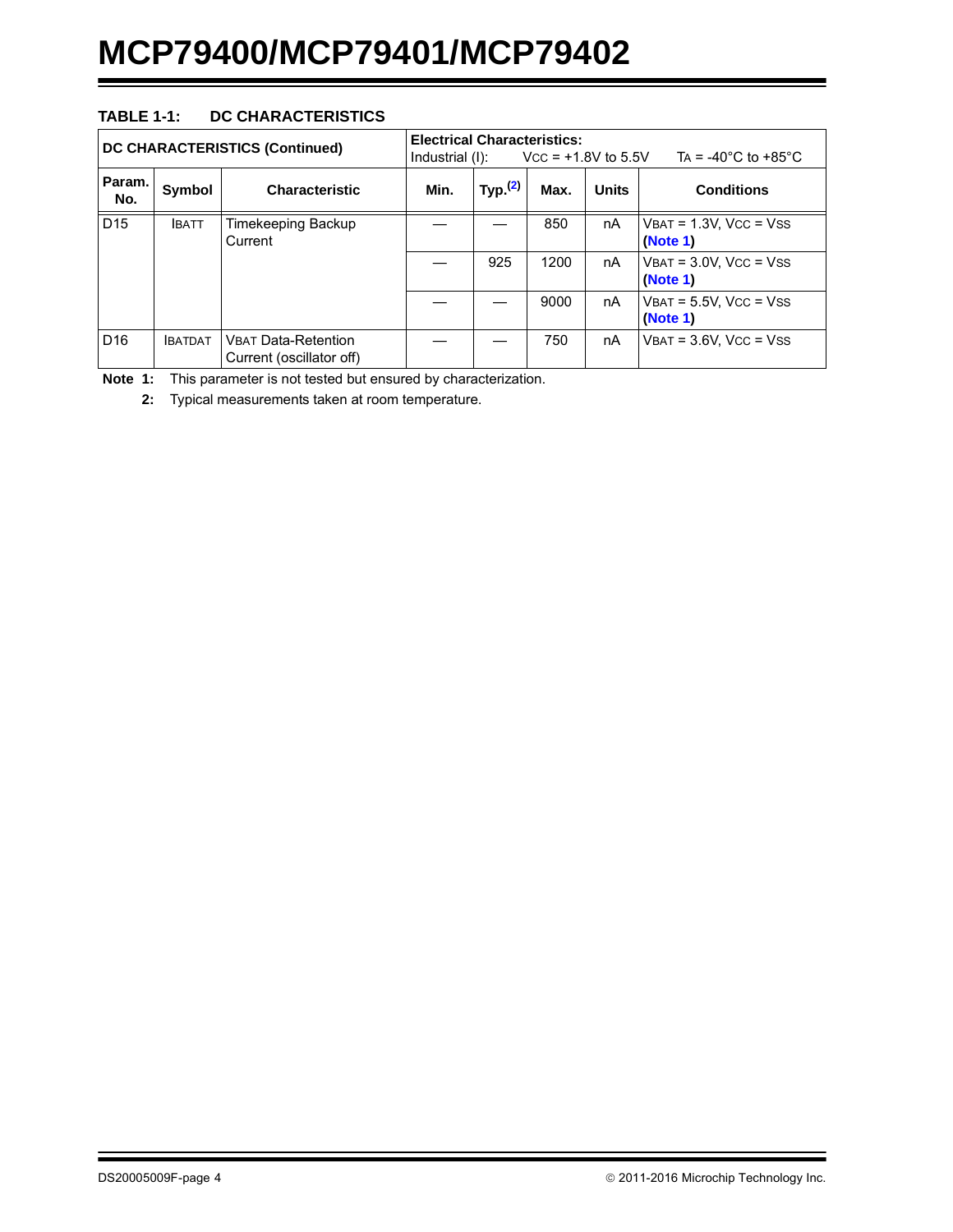| <b>AC CHARACTERISTICS</b> |              |                                                         | <b>Electrical Characteristics:</b><br>$Vcc = +1.8V$ to 5.5V<br>TA = $-40^{\circ}$ C to $+85^{\circ}$ C<br>Industrial (I): |                          |                                  |         |                                                      |
|---------------------------|--------------|---------------------------------------------------------|---------------------------------------------------------------------------------------------------------------------------|--------------------------|----------------------------------|---------|------------------------------------------------------|
| Param.<br>No.             | Symbol       | <b>Characteristic</b>                                   | Min.                                                                                                                      | Typ.                     | Max.                             | Units   | <b>Conditions</b>                                    |
| $\mathbf{1}$              | <b>FCLK</b>  | <b>Clock Frequency</b>                                  |                                                                                                                           |                          | 100                              | kHz     | $1.8V \leq VCC \leq 2.5V$                            |
|                           |              |                                                         |                                                                                                                           | $\overline{\phantom{0}}$ | 400                              | kHz     | $2.5V \leq VCC \leq 5.5V$                            |
| $\overline{2}$            | <b>THIGH</b> | Clock High Time                                         | 4000                                                                                                                      | $\overline{\phantom{0}}$ | $\overbrace{\phantom{12322111}}$ | ns      | $1.8V \leq VCC \leq 2.5V$                            |
|                           |              |                                                         | 600                                                                                                                       |                          |                                  | ns      | $2.5V \leq VCC \leq 5.5V$                            |
| 3                         | <b>TLOW</b>  | Clock Low Time                                          | 4700                                                                                                                      | $\overline{\phantom{0}}$ | $\overline{\phantom{0}}$         | ns      | $1.8V$ ≤ Vcc < 2.5V                                  |
|                           |              |                                                         | 1300                                                                                                                      | $\overline{\phantom{0}}$ |                                  | ns      | $2.5V \leq VCC \leq 5.5V$                            |
| $\overline{4}$            | <b>TR</b>    | SDA and SCL Rise Time                                   |                                                                                                                           |                          | 1000                             | ns      | $1.8V \leq VCC \leq 2.5V$                            |
|                           |              | (Note 1)                                                |                                                                                                                           | $\overline{\phantom{0}}$ | 300                              | ns      | $2.5V \leq VCC \leq 5.5V$                            |
| 5                         | <b>TF</b>    | SDA and SCL Fall Time                                   | —                                                                                                                         | $\qquad \qquad$          | 1000                             | ns      | $1.8V \leq VCC \leq 2.5V$                            |
|                           |              | (Note 1)                                                |                                                                                                                           |                          | 300                              | ns      | $2.5V \leq VCC \leq 5.5V$                            |
| 6                         | THD:STA      | <b>Start Condition Hold Time</b>                        | 4000                                                                                                                      | $\overline{\phantom{0}}$ | $\qquad \qquad -$                | ns      | $1.8V$ ≤ Vcc < 2.5V                                  |
|                           |              |                                                         | 600                                                                                                                       | $\overline{\phantom{0}}$ |                                  | ns      | $2.5V \leq VCC \leq 5.5V$                            |
| $\overline{7}$            | TSU:STA      | <b>Start Condition Setup Time</b>                       | 4700                                                                                                                      |                          |                                  | ns      | $1.8V \leq VCC \leq 2.5V$                            |
|                           |              |                                                         | 600                                                                                                                       | $\overline{\phantom{0}}$ | $\overline{\phantom{0}}$         | ns      | $2.5V \leq VCC \leq 5.5V$                            |
| 8                         | THD:DAT      | Data Input Hold Time                                    | 0                                                                                                                         | $\qquad \qquad$          |                                  | ns      | Note 2                                               |
| 9                         | TSU:DAT      | Data Input Setup Time                                   | 250                                                                                                                       |                          |                                  | ns      | $1.8V \leq VCC \leq 2.5V$                            |
|                           |              |                                                         | 100                                                                                                                       | $\overline{\phantom{0}}$ | $\overline{\phantom{0}}$         | ns      | $2.5V \leq VCC \leq 5.5V$                            |
| 10                        | TSU:STO      | Stop Condition Setup Time                               | 4000                                                                                                                      | $\overline{\phantom{0}}$ |                                  | ns      | $1.8V \leq VCC \leq 2.5V$                            |
|                           |              |                                                         | 600                                                                                                                       |                          |                                  | ns      | $2.5V \leq VCC \leq 5.5V$                            |
| 11                        | <b>TAA</b>   | Output Valid from Clock                                 |                                                                                                                           | $\overline{\phantom{0}}$ | 3500                             | ns      | $1.8V$ ≤ Vcc < 2.5V                                  |
|                           |              |                                                         | $\qquad \qquad$                                                                                                           | $\qquad \qquad$          | 900                              | ns      | $2.5V \leq VCC \leq 5.5V$                            |
| 12                        | <b>TBUF</b>  | Bus Free Time: Bus time                                 | 4700                                                                                                                      |                          |                                  | ns      | $1.8V \leq VCC \leq 2.5V$                            |
|                           |              | must be free before a new<br>transmission can start     | 1300                                                                                                                      | $\qquad \qquad$          |                                  | ns      | $2.5V \leq VCC \leq 5.5V$                            |
| 13                        | <b>TSP</b>   | Input Filter Spike<br>Suppression<br>(SDA and SCL pins) |                                                                                                                           |                          | 50                               | ns      | Note 1                                               |
| 14                        | <b>Twc</b>   | Write Cycle Time (byte or<br>page)                      |                                                                                                                           |                          | 5                                | ms      |                                                      |
| 15                        | <b>TFVCC</b> | Vcc Fall Time                                           | 300                                                                                                                       |                          | —                                | μs      | Note 1                                               |
| 16                        | <b>TRVCC</b> | Vcc Rise Time                                           | 0                                                                                                                         |                          | —                                | $\mu s$ | Note 1                                               |
| 17                        | Fosc         | <b>Oscillator Frequency</b>                             |                                                                                                                           | 32.768                   |                                  | kHz     |                                                      |
| 18                        | <b>TOSF</b>  | <b>Oscillator Timeout Period</b>                        | $\mathbf 1$                                                                                                               |                          | —                                | ms      | Note 1                                               |
| 19                        |              | Endurance                                               | 1M                                                                                                                        |                          |                                  | cycles  | Page Mode,<br>$25^{\circ}$ C, Vcc = 5.5V<br>(Note 3) |

## **TABLE 1-1: AC CHARACTERISTICS**

<span id="page-4-1"></span><span id="page-4-0"></span>**Note 1:** Not 100% tested.

**2:** As a transmitter, the device must provide an internal minimum delay time to bridge the undefined region (minimum 300 ns) of the falling edge of SCL to avoid unintended generation of Start or Stop conditions.

<span id="page-4-2"></span>**3:** This parameter is not tested but ensured by characterization.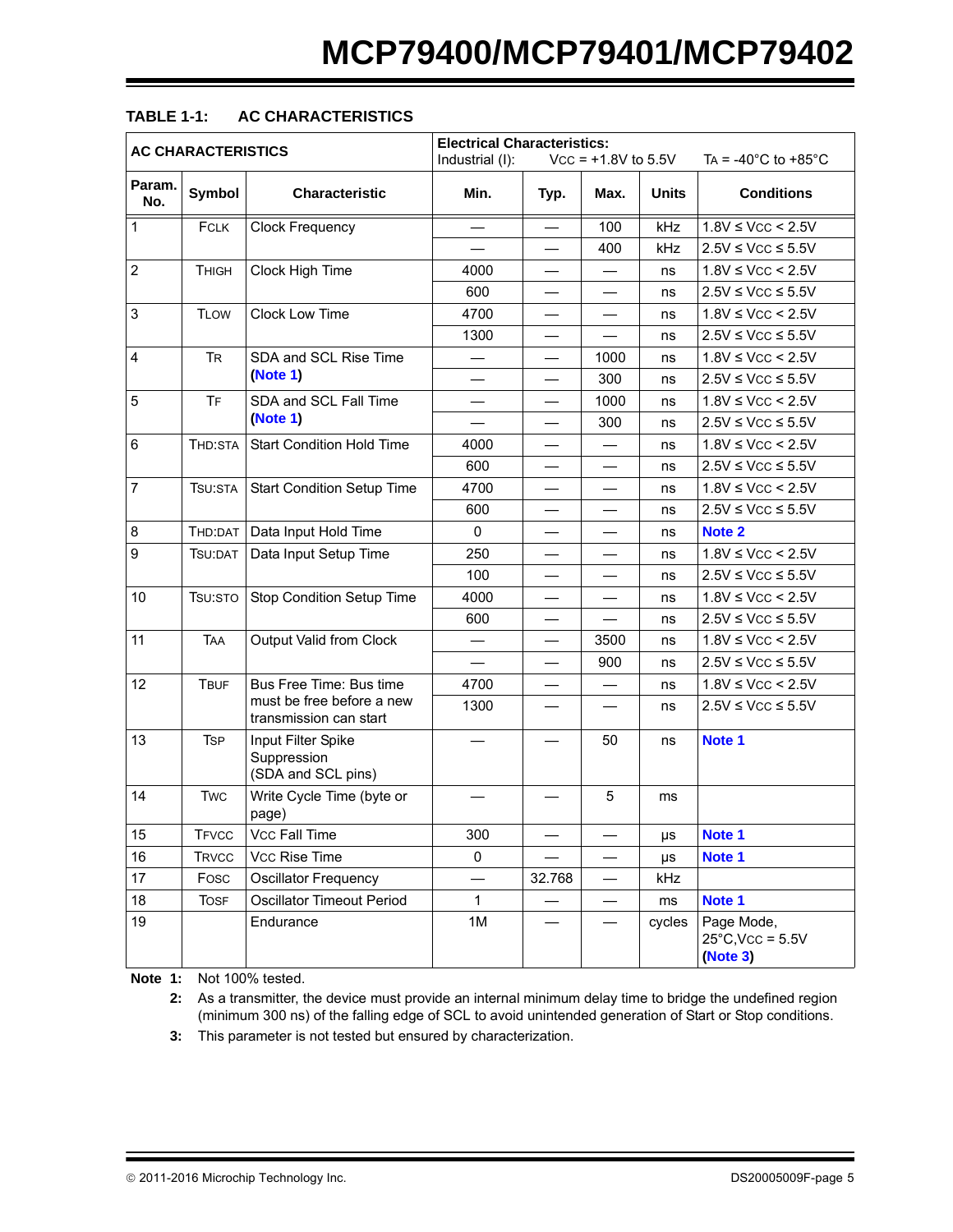

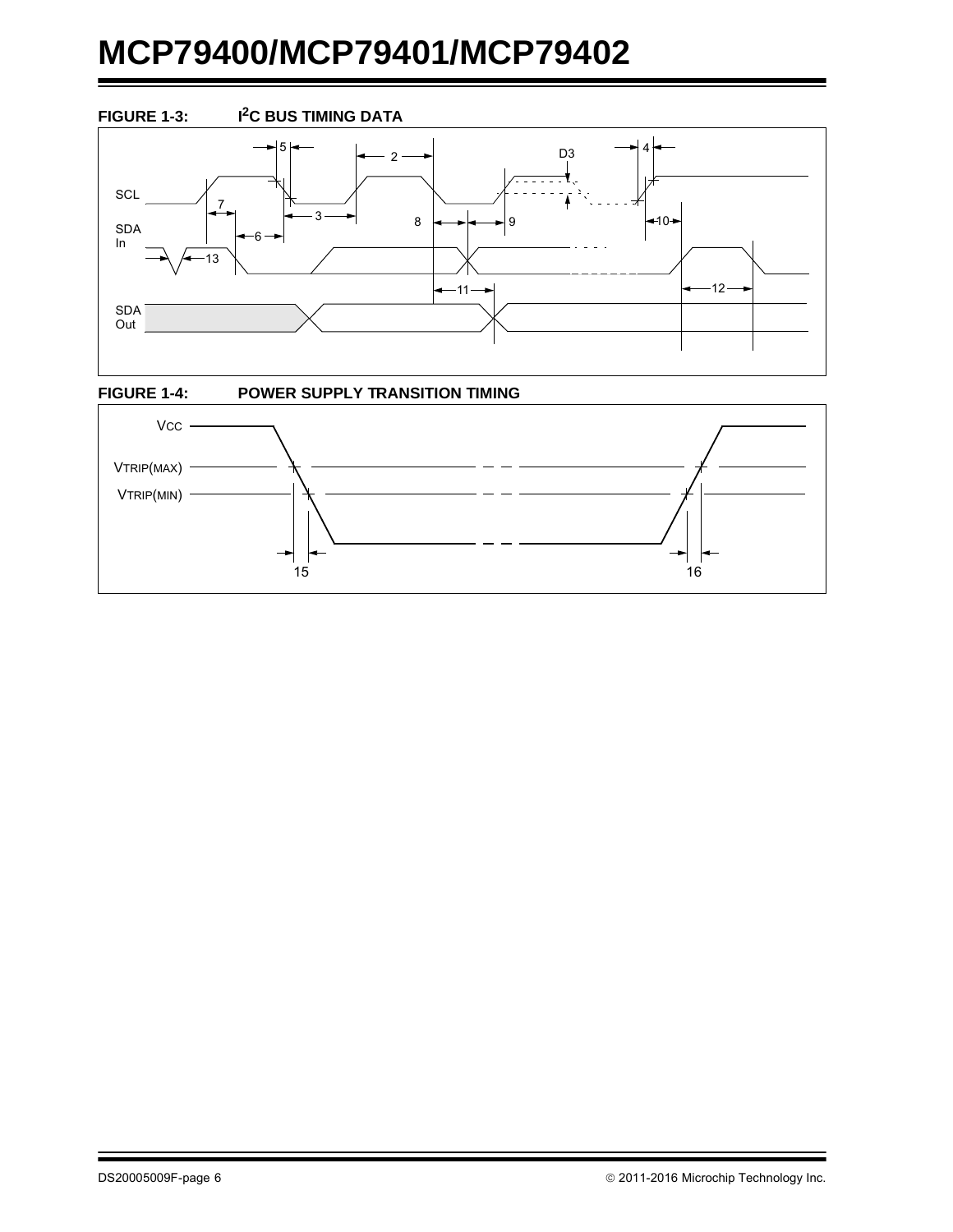## **2.0 TYPICAL PERFORMANCE CURVE**

**Note:** The graphs and tables provided following this note are a statistical summary based on a limited number of samples and are provided for informational purposes only. The performance characteristics listed herein are not tested or guaranteed. In some graphs or tables, the data represented may be outside the specified operating range (e.g., outside specified power supply range) and therefore, outside the warranted range.

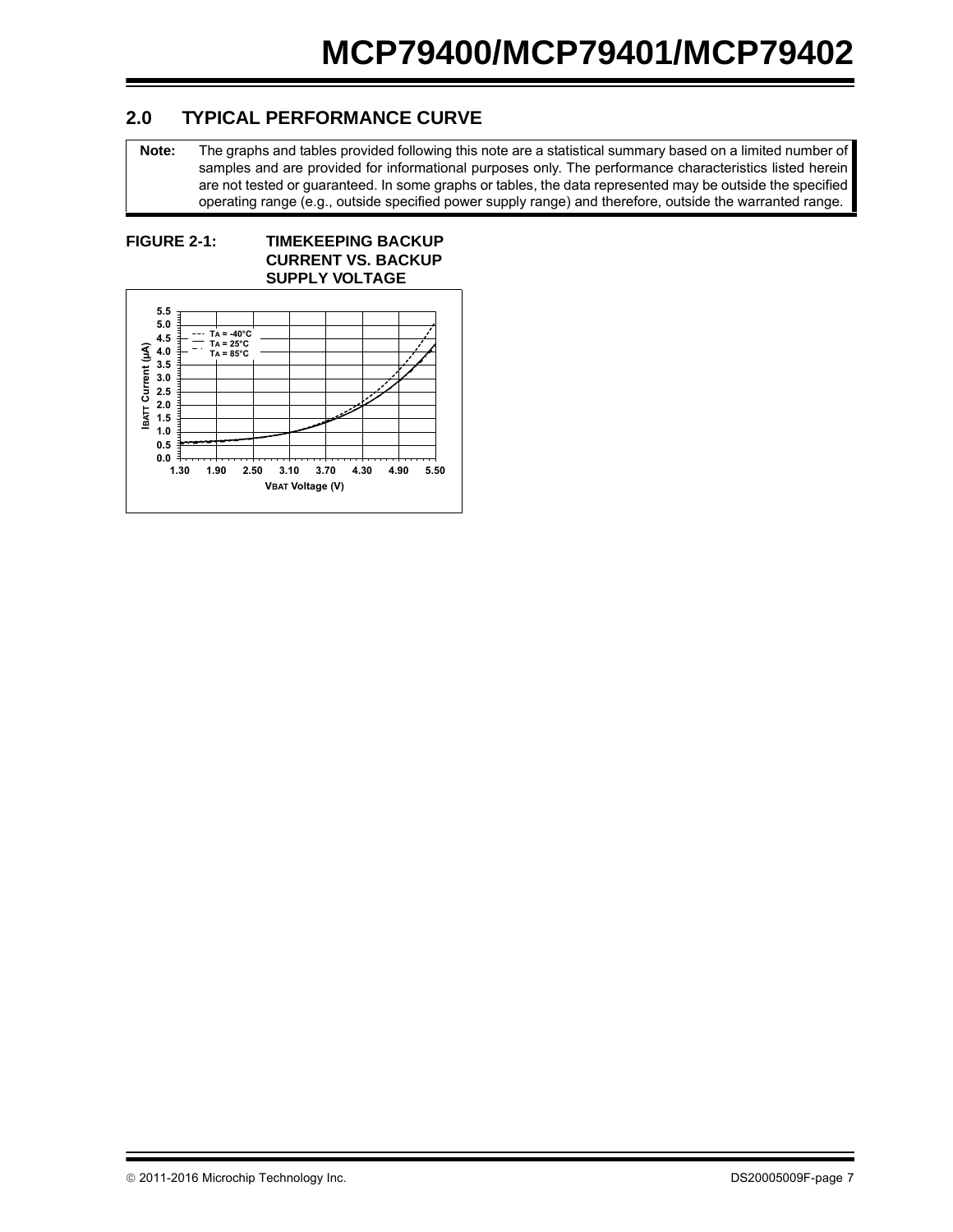## **3.0 PIN DESCRIPTIONS**

The descriptions of the pins are listed in [Table 3-1.](#page-7-0)

| <b>Name</b>    | 8-pin<br><b>SOIC</b> | 8-pin<br><b>MSOP</b> | 8-pin<br>TSSOP | 8-pin<br>TDFN  | <b>Function</b>                                 |
|----------------|----------------------|----------------------|----------------|----------------|-------------------------------------------------|
| X <sub>1</sub> |                      |                      |                |                | Quartz Crystal Input, External Oscillator Input |
| X2             | $\overline{2}$       | 2                    | 2              | $\overline{2}$ | Quartz Crystal Output                           |
| <b>VBAT</b>    | 3                    | 3                    | 3              | 3              | Battery Backup Supply Input                     |
| Vss            | 4                    | 4                    | 4              | 4              | Ground                                          |
| <b>SDA</b>     | 5                    | 5                    | 5              | 5              | Bidirectional Serial Data (I <sup>2</sup> C)    |
| <b>SCL</b>     | 6                    | 6                    | 6              | 6              | Serial Clock $(\overline{I^2C})$                |
| <b>MFP</b>     |                      |                      |                |                | <b>Multifunction Pin</b>                        |
| <b>VCC</b>     | 8                    | 8                    | 8              | 8              | <b>Primary Power Supply</b>                     |

#### <span id="page-7-0"></span>**TABLE 3-1: PIN FUNCTION TABLE**

Note: Exposed pad on TFDN can be connected to Vss or left floating.

## **3.1 Oscillator Input/Output (X1, X2)**

These pins are used as the connections for an external 32.768 kHz quartz crystal and load capacitors. X1 is the crystal oscillator input and X2 is the output. The MCP7940X is designed to allow for the use of external load capacitors in order to provide additional flexibility when choosing external crystals. The MCP7940X is optimized for crystals with a specified load capacitance of 6-9 pF.

X1 also serves as the external clock input when the MCP7940X is configured to use an external oscillator.

## **3.2 Backup Supply (VBAT)**

This is the input for a backup supply to maintain the RTCC and SRAM registers during the time when Vcc is unavailable.

If the battery backup feature is not being used, the VBAT pin should be connected to VSS.

## **3.3 Serial Data (SDA)**

This is a bidirectional pin used to transfer addresses and data into and out of the device. It is an open-drain terminal. Therefore, the SDA bus requires a pull-up resistor to Vcc (typically 10 kΩ for 100 kHz, 2 kΩ for 400 kHz). For normal data transfer, SDA is allowed to change only during SCL low. Changes during SCL high are reserved for indicating the Start and Stop conditions.

## **3.4 Serial Clock (SCL)**

This input is used to synchronize the data transfer to and from the device.

## **3.5 Multifunction Pin (MFP)**

This is an output pin used for the alarm and square wave output functions. It can also serve as a general purpose output pin by controlling the OUT bit in the CONTROL register.

The MFP is an open-drain output and requires a pull-up resistor to Vcc (typically 10 kΩ). This pin may be left floating if not used.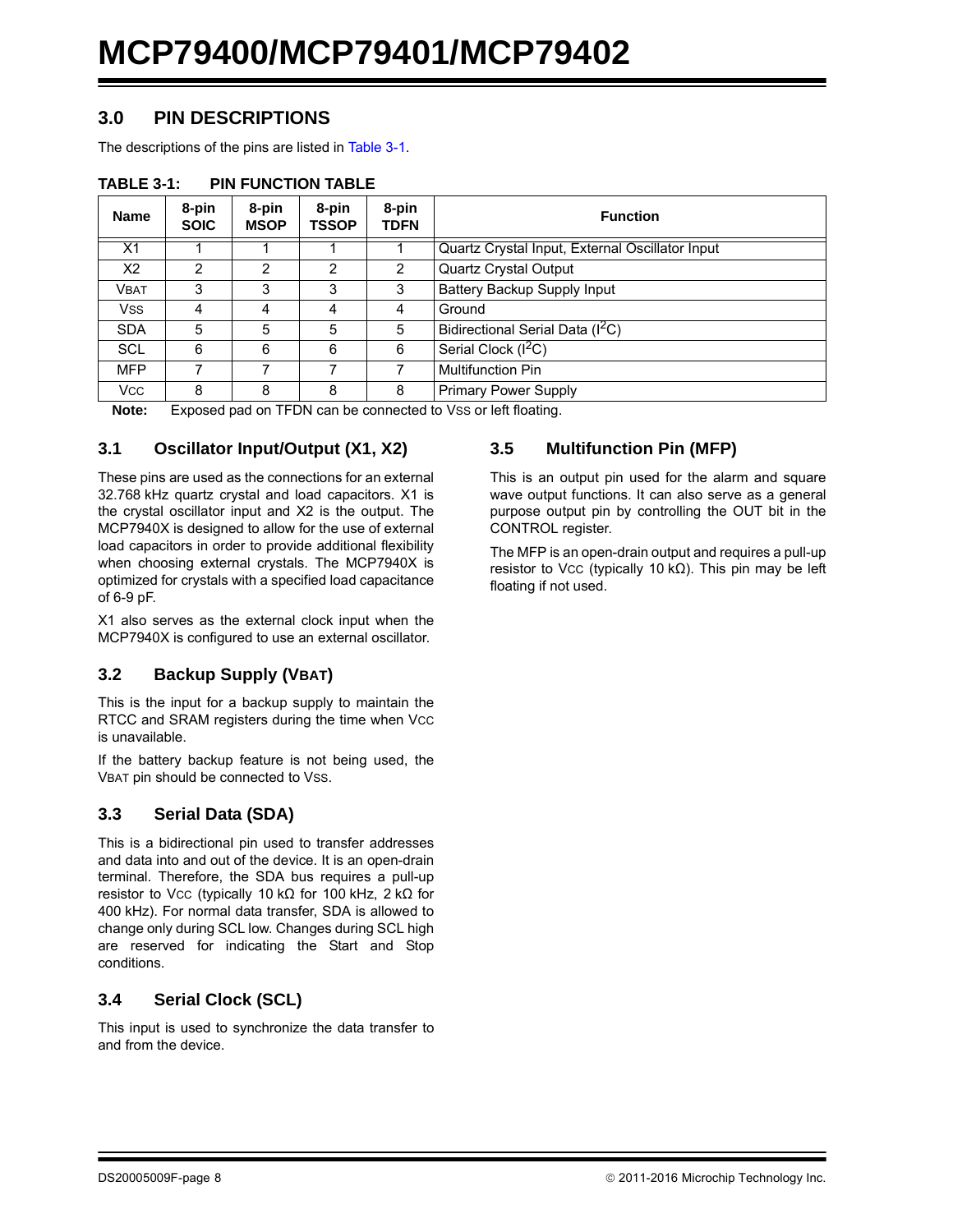## **4.0 I2C BUS CHARACTERISTICS**

## **4.1 I2C Interface**

The MCP7940X supports a bidirectional 2-wire bus and data transmission protocol. A device that sends data onto the bus is defined as transmitter, and a device receiving data as receiver. The bus has to be controlled by a master device which generates the Start and Stop conditions, while the MCP7940X works as slave. Both master and slave can operate as transmitter or receiver, but the master device determines which mode is activated.

#### 4.1.1 BUS CHARACTERISTICS

The following **bus protocol** has been defined:

- Data transfer may be initiated only when the bus is not busy.
- During data transfer, the data line must remain stable whenever the clock line is high. Changes in the data line while the clock line is high will be interpreted as a Start or Stop condition.

Accordingly, the following bus conditions have been defined ([Figure 4-1\)](#page-8-0).

4.1.1.1 Bus Not Busy (A)

Both data and clock lines remain high.

#### 4.1.1.2 Start Data Transfer (B)

A high-to-low transition of the SDA line while the clock (SCL) is high determines a Start condition. All commands must be preceded by a Start condition.

#### 4.1.1.3 Stop Data Transfer (C)

A low-to-high transition of the SDA line while the clock (SCL) is high determines a Stop condition. All operations must end with a Stop condition.

#### 4.1.1.4 Data Valid (D)

The state of the data line represents valid data when, after a Start condition, the data line is stable for the duration of the high period of the clock signal.

The data on the line must be changed during the low period of the clock signal. There is one bit of data per clock pulse.

Each data transfer is initiated with a Start condition and terminated with a Stop condition. The number of the data bytes transferred between the Start and Stop conditions is determined by the master device.

4.1.1.5 Acknowledge

Each receiving device, when addressed, is obliged to generate an Acknowledge signal after the reception of each byte. The master device must generate an extra clock pulse which is associated with this Acknowledge bit.

| Note 1: The MCP7940X does not generate an              |
|--------------------------------------------------------|
| Acknowledge bit in response to an                      |
| EEPROM control byte if an internal                     |
| EEPROM programming cycle is in                         |
| progress, but the SRAM and RTCC                        |
| registers can still be accessed.                       |
| $\alpha$ . The $12\alpha$ intentance is disabled while |

**2:** The I<sup>2</sup>C interface is disabled while operating from the backup power supply.

A device that acknowledges must pull down the SDA line during the Acknowledge clock pulse in such a way that the SDA line is stable-low during the high period of the Acknowledge-related clock pulse. Of course, setup and hold times must be taken into account. During reads, a master must signal an end of data to the slave by NOT generating an Acknowledge bit on the last byte that has been clocked out of the slave. In this case, the slave (MCP7940X) will leave the data line high to enable the master to generate the Stop condition.



#### <span id="page-8-0"></span>**FIGURE 4-1: DATA TRANSFER SEQUENCE ON THE SERIAL BUS**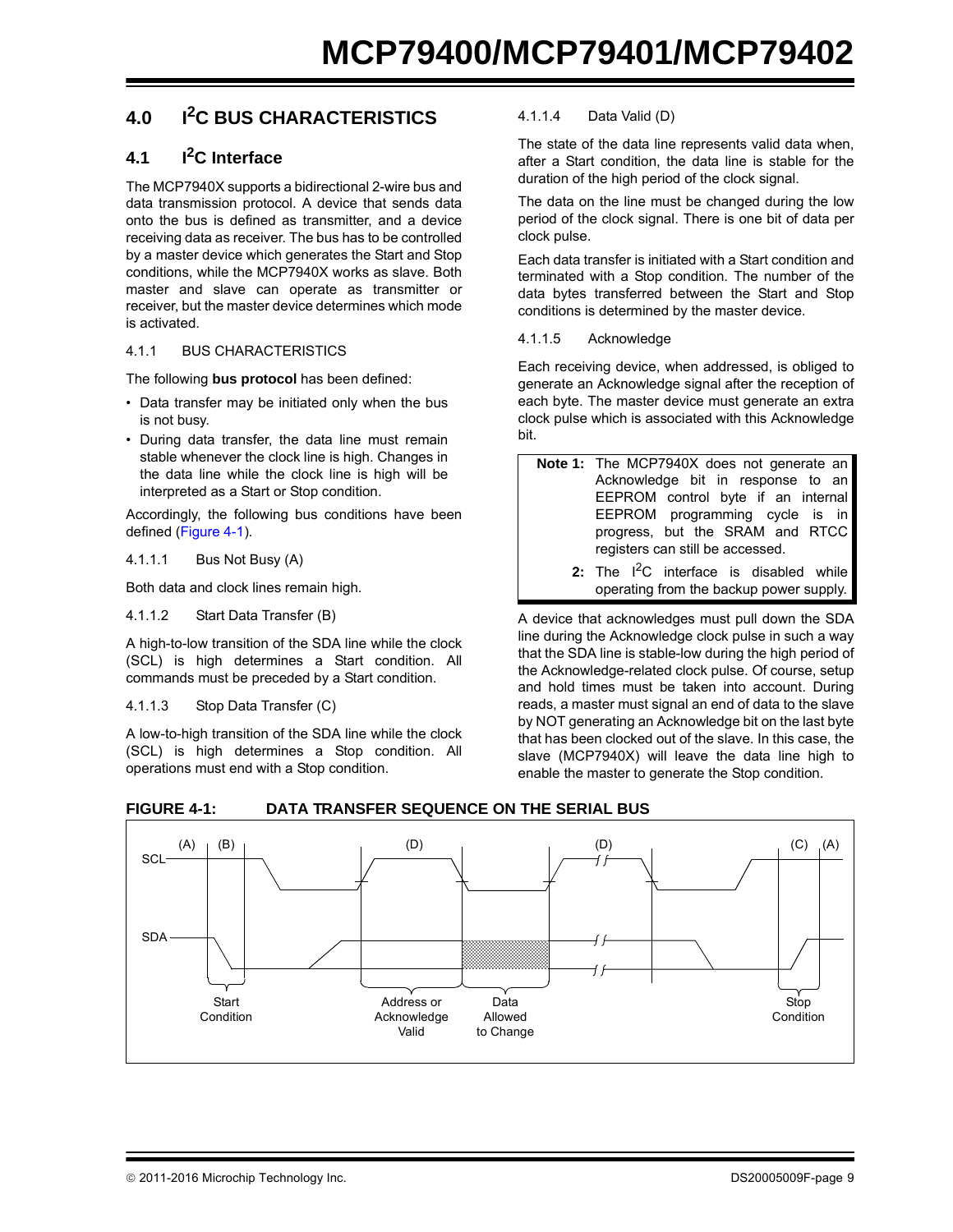



#### 4.1.2 DEVICE ADDRESSING

The control byte is the first byte received following the Start condition from the master device ([Figure 4-3](#page-9-0)). The control byte begins with a 4-bit control code. For the MCP7940X, this is set as '1010' for EEPROM read and write operations, and '1101' for SRAM/RTCC register read and write operations. The next three bits are non-configurable Chip Select bits that must always be set to '1'.

The last bit of the control byte defines the operation to be performed. When set to a '1' a read operation is selected, and when set to a '0' a write operation is selected.

The combination of the 4-bit control code and the three Chip Select bits is called the slave address. Upon receiving a valid slave address, the slave device outputs an acknowledge signal on the SDA line. Depending on the state of the R/W bit, the MCP7940X will select a read or a write operation.

#### <span id="page-9-0"></span>**FIGURE 4-3: CONTROL BYTE FORMAT**

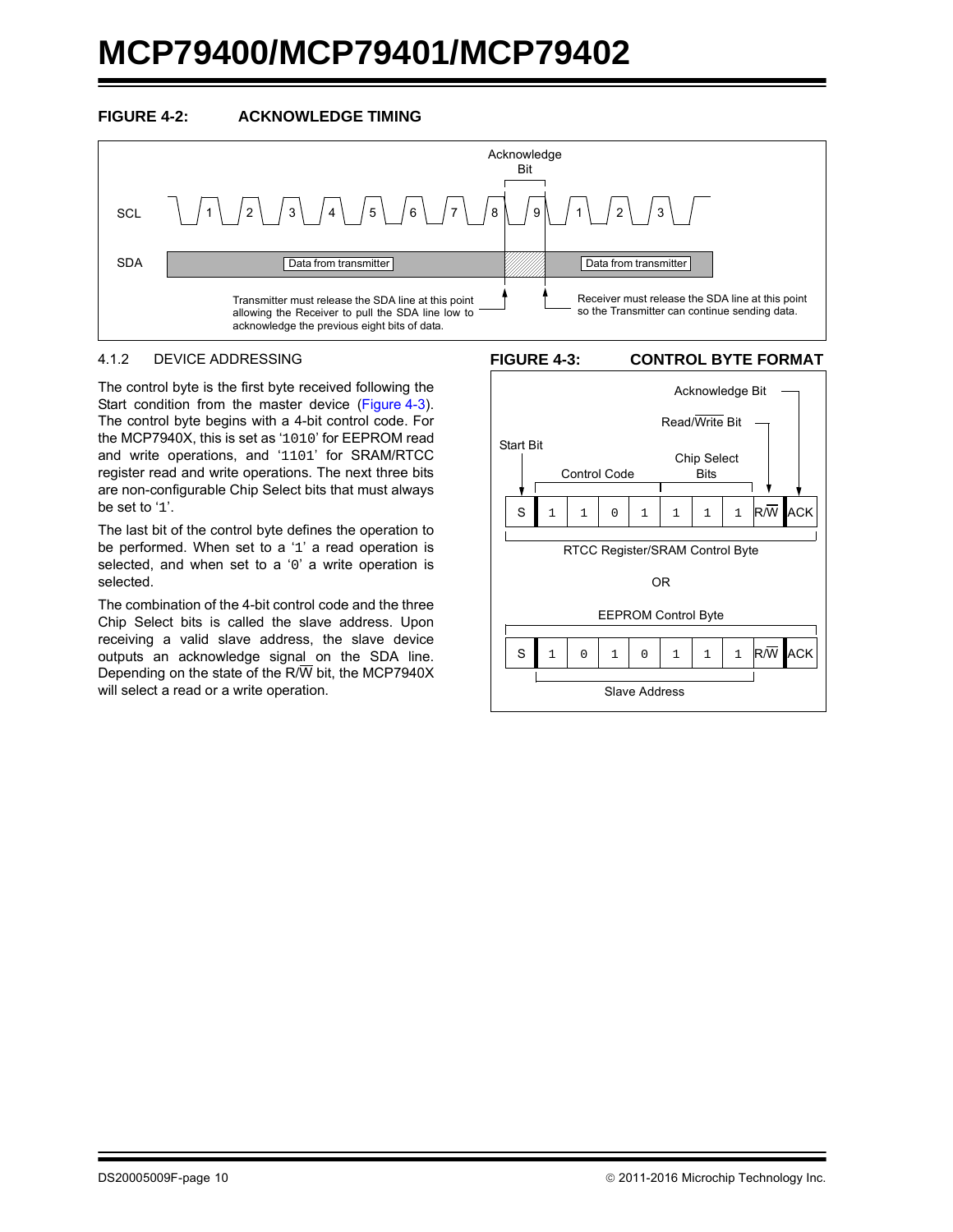## **5.0 FUNCTIONAL DESCRIPTION**

The MCP7940X is a highly-integrated Real-Time Clock/Calendar (RTCC). Using an on-board, low-power oscillator, the current time is maintained in seconds, minutes, hours, day of week, date, month, and year. The MCP7940X also features 64 bytes of general purpose SRAM and eight bytes of protected EEPROM. Two alarm modules allow interrupts to be generated at specific times with flexible comparison options. Digital trimming can be used to compensate for inaccuracies inherent with crystals. Using the backup supply input and an integrated power switch, the MCP7940X will automatically switch to backup power when primary power is unavailable, allowing the current time and the SRAM contents to be maintained. The time-stamp module captures the time when primary power is lost and when it is restored.

The RTCC configuration and status registers are used to access all of the modules featured on the MCP7940X.

### **5.1 Memory Organization**

The MCP7940X features three different blocks of memory: the RTCC registers, general purpose SRAM, and protected EEPROM. The RTCC registers and SRAM share the same address space, accessed through the '1101111X' control byte. The protected EEPROM is in a separate address space and is accessed using the '1010111X' control byte ([Figure 5-1](#page-10-0)). Unused locations are not accessible. The MCP7940X will not acknowledge if the address is out of range, as shown in the shaded region of the memory map in [Figure 5-1.](#page-10-0)

The RTCC registers are contained in addresses 0x00-0x1F. [Table 5-1](#page-11-0) shows the detailed RTCC register map. There are 64 bytes of user-accessible SRAM, located in the address range 0x20-0x5F. The SRAM is a separate block from the RTCC registers. All RTCC registers and SRAM locations are maintained while operating from backup power.

The protected EEPROM section is located in addresses  $0xF0-0xF7$ 



<span id="page-10-0"></span>**FIGURE 5-1: MEMORY MAP**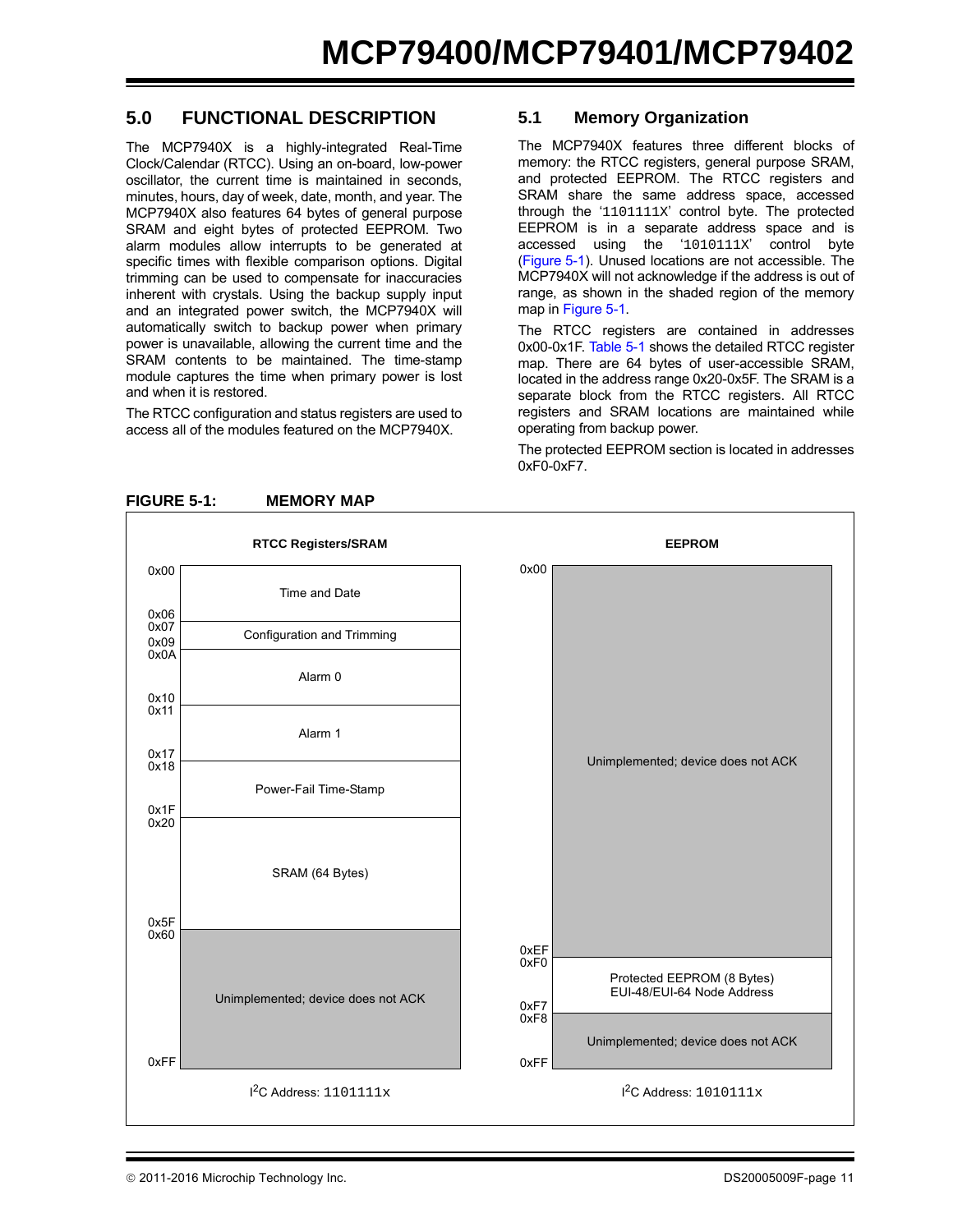<span id="page-11-0"></span>

| <b>Address</b> | <b>Register Name</b> | Bit 7                    | Bit 6                        | Bit 5                                                      | Bit 4              | Bit 3         | Bit 2              | Bit 1    | Bit 0          |
|----------------|----------------------|--------------------------|------------------------------|------------------------------------------------------------|--------------------|---------------|--------------------|----------|----------------|
|                |                      |                          |                              | <b>Section 5.3 "Timekeeping'</b>                           |                    |               |                    |          |                |
| 00h            | <b>RTCSEC</b>        | <b>ST</b>                | SECTEN2                      | SECTEN1                                                    | <b>SECTENO</b>     | SECONE3       | SECONE2            | SECONE1  | SECONE0        |
| 01h            | <b>RTCMIN</b>        |                          | MINTEN2                      | MINTEN1                                                    | <b>MINTENO</b>     | MINONE3       | MINONE2            | MINONE1  | <b>MINONE0</b> |
| 02h            | <b>RTCHOUR</b>       |                          | $12\sqrt{24}$                | AM/PM<br>HRTEN1                                            | <b>HRTEN0</b>      | HRONE3        | HRONE <sub>2</sub> | HRONE1   | HRONE0         |
| 03h            | <b>RTCWKDAY</b>      |                          |                              | <b>OSCRUN</b>                                              | <b>PWRFAIL</b>     | <b>VBATEN</b> | WKDAY2             | WKDAY1   | WKDAY0         |
| 04h            | <b>RTCDATE</b>       |                          |                              | DATETEN1                                                   | DATETEN0           | DATEONE3      | DATEONE2           | DATEONE1 | DATEONE0       |
| 05h            | <b>RTCMTH</b>        | $\overline{\phantom{0}}$ | $\overline{\phantom{0}}$     | LPYR                                                       | MTHTEN0            | MTHONE3       | MTHONE2            | MTHONE1  | <b>MTHONE0</b> |
| 06h            | <b>RTCYEAR</b>       | YRTEN3                   | YRTEN2                       | YRTEN1                                                     | YRTEN0             | YRONE3        | YRONE2             | YRONE1   | YRONE0         |
| 07h            | CONTROL              | OUT                      | SQWEN                        | ALM1EN                                                     | <b>ALMOEN</b>      | <b>EXTOSC</b> | <b>CRSTRIM</b>     | SQWFS1   | SQWFS0         |
| 08h            | <b>OSCTRIM</b>       | <b>SIGN</b>              | TRIMVAL6                     | TRIMVAL5                                                   | TRIMVAL4           | TRIMVAL3      | TRIMVAL2           | TRIMVAL1 | TRIMVAL0       |
| 09h            | <b>EEUNLOCK</b>      |                          |                              | Protected EEPROM Unlock Register (not a physical register) |                    |               |                    |          |                |
|                |                      |                          |                              | <b>Section 5.4 "Alarms"</b>                                |                    |               |                    |          |                |
| 0Ah            | <b>ALM0SEC</b>       |                          | SECTEN2                      | SECTEN1                                                    | <b>SECTENO</b>     | SECONE3       | SECONE2            | SECONE1  | SECONE0        |
| 0Bh            | <b>ALMOMIN</b>       |                          | MINTEN2                      | MINTEN1                                                    | <b>MINTEN0</b>     | MINONE3       | MINONE2            | MINONE1  | <b>MINONE0</b> |
| 0Ch            | <b>ALMOHOUR</b>      |                          | $12/24^{(2)}$                | AM/PM<br>HRTEN1                                            | <b>HRTEN0</b>      | HRONE3        | HRONE <sub>2</sub> | HRONE1   | HRONE0         |
| 0Dh            | <b>ALMOWKDAY</b>     | <b>ALMPOL</b>            | ALMOMSK2                     | ALMOMSK1                                                   | ALMOMSK0           | <b>ALM0IF</b> | WKDAY2             | WKDAY1   | WKDAY0         |
| 0Eh            | <b>ALMODATE</b>      |                          |                              | DATETEN1                                                   | DATETEN0           | DATEONE3      | DATEONE2           | DATEONE1 | DATEONE0       |
| 0Fh            | <b>ALMOMTH</b>       |                          |                              |                                                            | <b>MTHTEN0</b>     | MTHONE3       | MTHONE2            | MTHONE1  | <b>MTHONE0</b> |
| 10h            | Reserved             | Reserved - Do not use    |                              |                                                            |                    |               |                    |          |                |
|                |                      |                          |                              | <b>Section 5.4 "Alarms"</b>                                |                    |               |                    |          |                |
| 11h            | ALM1SEC              |                          | SECTEN2                      | SECTEN1                                                    | <b>SECTEN0</b>     | SECONE3       | SECONE2            | SECONE1  | SECONE0        |
| 12h            | ALM1MIN              |                          | MINTEN2                      | MINTEN1                                                    | <b>MINTENO</b>     | MINONE3       | MINONE2            | MINONE1  | <b>MINONE0</b> |
| 13h            | ALM1HOUR             |                          | $12\sqrt{24}$ <sup>(2)</sup> | AM/PM<br>HRTEN1                                            | HRTEN <sub>0</sub> | HRONE3        | HRONE <sub>2</sub> | HRONE1   | HRONE0         |
| 14h            | ALM1WKDAY            | ALMPOL <sup>(3)</sup>    | ALM1MSK2                     | ALM1MSK1                                                   | ALM1MSK0           | ALM1IF        | WKDAY2             | WKDAY1   | WKDAY0         |
| 15h            | ALM1DATE             |                          |                              | DATETEN1                                                   | DATETEN0           | DATEONE3      | DATEONE2           | DATEONE1 | DATEONE0       |
| 16h            | ALM1MTH              |                          |                              |                                                            | <b>MTHTEN0</b>     | MTHONE3       | MTHONE2            | MTHONE1  | MTHONE0        |
| 17h            | Reserved             | Reserved - Do not use    |                              |                                                            |                    |               |                    |          |                |
|                |                      |                          |                              | Section 5.7.1 "Power-Fail Time-Stamp"                      |                    |               |                    |          |                |
| 18h            | <b>PWRDNMIN</b>      |                          | MINTEN2                      | MINTEN1                                                    | <b>MINTENO</b>     | MINONE3       | MINONE2            | MINONE1  | <b>MINONE0</b> |
| 19h            | PWRDNHOUR            |                          | $12\sqrt{24}$                | AM/PM<br>HRTEN1                                            | HRTEN <sub>0</sub> | HRONE3        | HRONE <sub>2</sub> | HRONE1   | HRONE0         |
| 1Ah            | <b>PWRDNDATE</b>     |                          |                              | DATETEN1                                                   | DATETEN0           | DATEONE3      | DATEONE2           | DATEONE1 | DATEONE0       |
| 1Bh            | PWRDNMTH             | WKDAY2                   | WKDAY1                       | WKDAY0                                                     | MTHTEN0            | MTHONE3       | MTHONE2            | MTHONE1  | MTHONE0        |
|                |                      |                          |                              | Section 5.7.1 "Power-Fail Time-Stamp"                      |                    |               |                    |          |                |
| 1Ch            | <b>PWRUPMIN</b>      |                          | MINTEN2                      | MINTEN1                                                    | <b>MINTENO</b>     | MINONE3       | MINONE2            | MINONE1  | MINONE0        |
| 1Dh            | <b>PWRUPHOUR</b>     |                          | $12\sqrt{24}$                | AM/PM<br>HRTEN1                                            | HRTEN0             | HRONE3        | HRONE <sub>2</sub> | HRONE1   | HRONE0         |
| 1Eh            | <b>PWRUPDATE</b>     |                          |                              | DATETEN1                                                   | DATETEN0           | DATEONE3      | DATEONE2           | DATEONE1 | DATEONE0       |
| 1Fh            | <b>PWRUPMTH</b>      | WKDAY2                   | WKDAY1                       | WKDAY0                                                     | <b>MTHTEN0</b>     | MTHONE3       | MTHONE2            | MTHONE1  | MTHONE0        |

<span id="page-11-1"></span>**Note 1:** Grey areas are unimplemented.

**2:** The 12/24 bits in the ALMxHOUR registers are read-only and reflect the value of the 12/24 bit in the RTCHOUR register.

<span id="page-11-2"></span>**3:** The ALMPOL bit in the ALM1WKDAY register is read-only and reflects the value of the ALMPOL bit in the ALM0WKDAY register.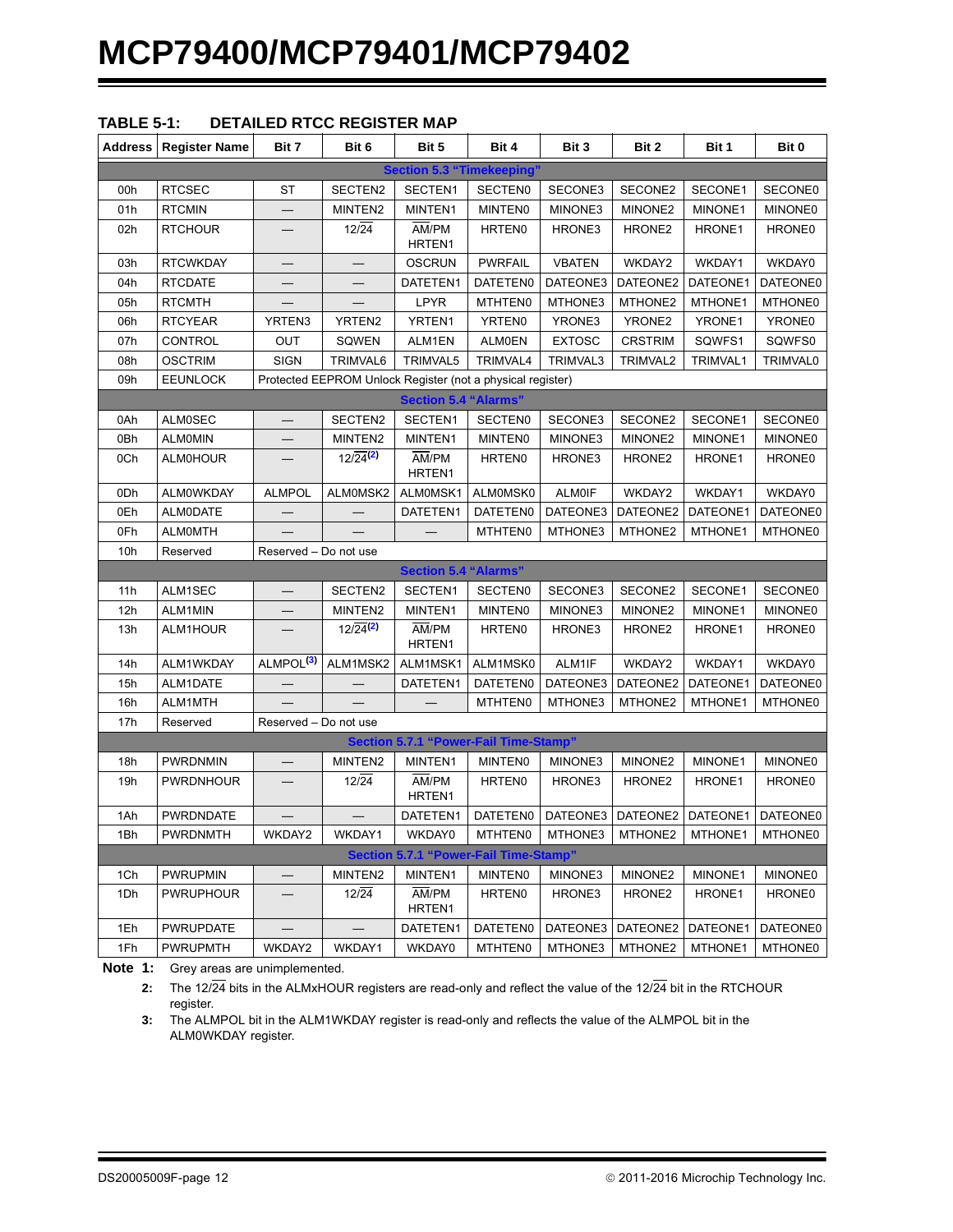### **5.2 Oscillator Configuration**

The MCP7940X can be operated in two different oscillator configurations: using an external crystal or using an external clock input.

#### 5.2.1 EXTERNAL CRYSTAL

The crystal oscillator circuit on the MCP7940X is designed to operate with a standard 32.768 kHz tuning fork crystal and matching external load capacitors. By using external load capacitors, the MCP7940X allows for a wide selection of crystals. Suitable crystals have a load capacitance (CL) of 6-9 pF. Crystals with a load capacitance of 12.5 pF are not recommended.

[Figure 5-2](#page-12-0) shows the pin connections when using an external crystal.

<span id="page-12-0"></span>

- **Note 1:** The ST bit must be set to enable the crystal oscillator circuit.
	- **2:** Always verify oscillator performance over the voltage and temperature range that is expected for the application.

#### 5.2.1.1 Choosing Load Capacitors

CL is the effective load capacitance as seen by the crystal, and includes the physical load capacitors, pin capacitance, and stray board capacitance. [Equation 5-1](#page-12-1) can be used to calculate CL.

 $C_{X1}$  and  $C_{X2}$  are the external load capacitors. They must be chosen to match the selected crystal's specified load capacitance.

**Note:** If the load capacitance is not correctly matched to the chosen crystal's specified value, the crystal may give a frequency outside of the crystal manufacturer's specifications.

#### <span id="page-12-1"></span>**EQUATION 5-1: LOAD CAPACITANCE CALCULATION**

$$
CL = \frac{C_{X1} \times C_{X2}}{C_{X1} + C_{X2}} + CSTRAY
$$

Where:

*CL* = Effective load capacitance  $C_{X1}$  = Capacitor value on X1 + *COSC*  $C_{X2}$  = Capacitor value on X2 + *COSC CSTRAY* = PCB stray capacitance

#### 5.2.1.2 Layout Considerations

The oscillator circuit should be placed on the same side of the board as the device. Place the oscillator circuit close to the respective oscillator pins. The load capacitors should be placed next to the oscillator itself, on the same side of the board.

Use a grounded copper pour around the oscillator circuit to isolate it from surrounding circuits. The grounded copper pour should be routed directly to Vss. Do not run any signal traces or power traces inside the ground pour. Also, if using a two-sided board, avoid any traces on the other side of the board where the crystal is placed.

Layout suggestions are shown in [Figure 5-3.](#page-13-0) In-line packages may be handled with a single-sided layout that completely encompasses the oscillator pins. With fine-pitch packages, it is not always possible to completely surround the pins and components. A suitable solution is to tie the broken guard sections to a mirrored ground layer. In all cases, the guard trace(s) must be returned to ground.

For additional information and design guidance on oscillator circuits, please refer to these Microchip Application Notes, available at the corporate web site (www.microchip.com):

- *AN1365, "Recommended Usage of Microchip Serial RTCC Devices"*
- *AN1519, "Recommended Crystals for Microchip Stand-Alone Real-Time Clock Calendar Devices"*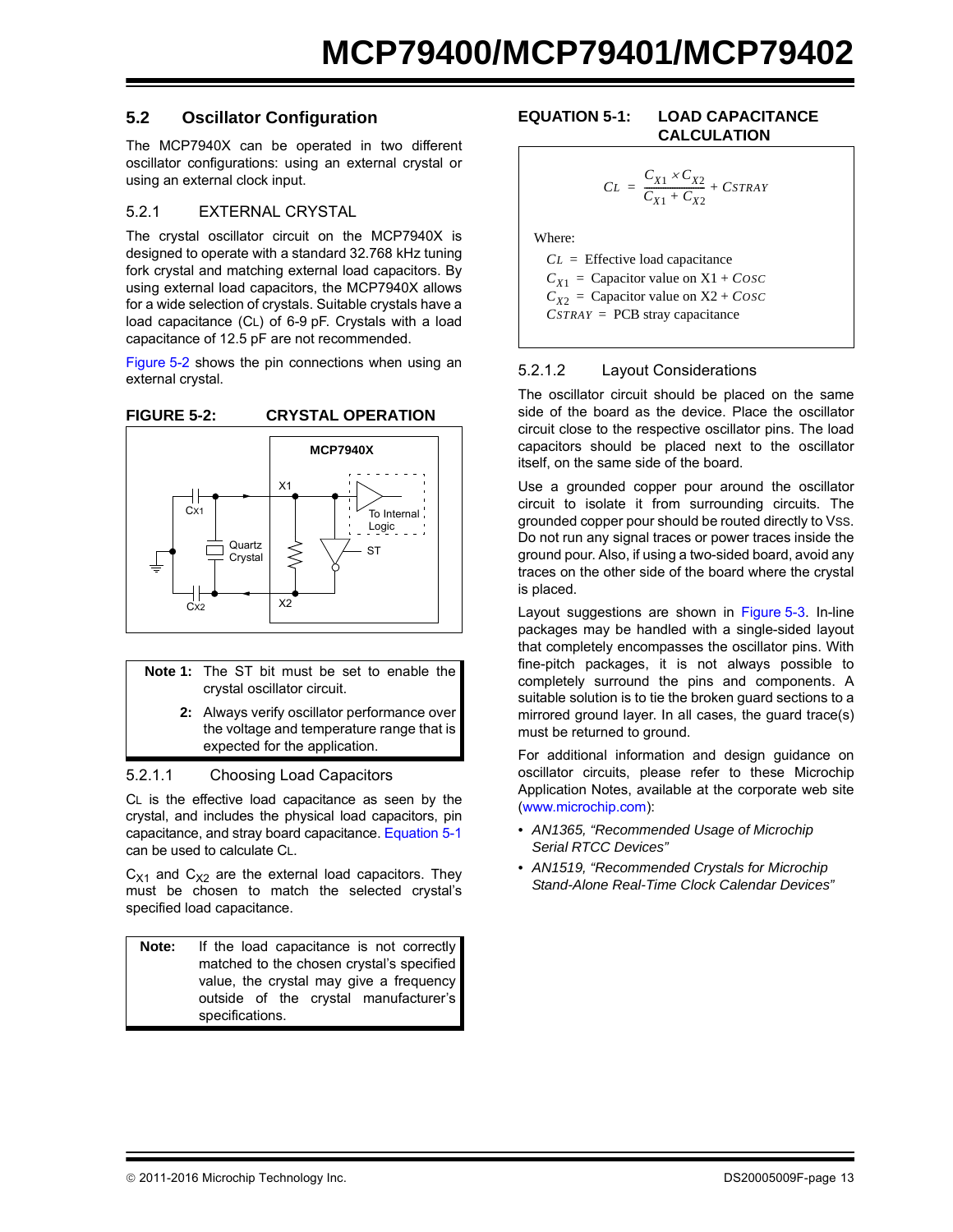## <span id="page-13-0"></span>**FIGURE 5-3: SUGGESTED PLACEMENT OF THE OSCILLATOR CIRCUIT**



#### 5.2.2 EXTERNAL CLOCK INPUT

A 32.768 kHz external clock source can be connected to the X1 pin ([Figure 5-4\)](#page-13-1). When using this configuration, the X2 pin should be left floating.

**Note:** The EXTOSC bit must be set to enable an external clock source.

<span id="page-13-1"></span>



## 5.2.3 OSCILLATOR FAILURE STATUS

The MCP7940X features an oscillator failure flag, OSCRUN, that indicates whether or not the oscillator is running. The OSCRUN bit is automatically set after 32 oscillator cycles are detected. If no oscillator cycles are detected for more than TOSF, then the OSCRUN bit is automatically cleared ([Figure 5-5\)](#page-13-2). This can occur if the oscillator is stopped by clearing the ST bit or due to oscillator failure.

#### <span id="page-13-2"></span>**FIGURE 5-5: OSCILLATOR FAILURE STATUS TIMING DIAGRAM**



#### **TABLE 5-2: SUMMARY OF REGISTERS ASSOCIATED WITH OSCILLATOR CONFIGURATION**

| <b>Name</b>     | Bit 7      | Bit 6               | Bit 5               | Bit 4          | Bit 3         | Bit 2          | Bit 1   | Bit 0   | Register<br>on Page |
|-----------------|------------|---------------------|---------------------|----------------|---------------|----------------|---------|---------|---------------------|
| <b>RTCSEC</b>   | <b>ST</b>  | SECTEN <sub>2</sub> | SECTEN <sub>1</sub> | <b>SECTENO</b> | SECONE3       | SECONE2        | SECONE1 | SECONE0 | 16                  |
| <b>RTCWKDAY</b> |            |                     | OSCRUN              | <b>PWRFAIL</b> | <b>VBATEN</b> | WKDAY2         | WKDAY1  | WKDAY0  | 18                  |
| <b>CONTROL</b>  | <b>OUT</b> | SOWEN               | ALM1EN              | <b>ALMOEN</b>  | <b>EXTOSC</b> | <b>CRSTRIM</b> | SQWFS1  | SQWFS0  | 26                  |

Legend:  $-$  = unimplemented location, read as '0'. Shaded cells are not used by oscillator configuration.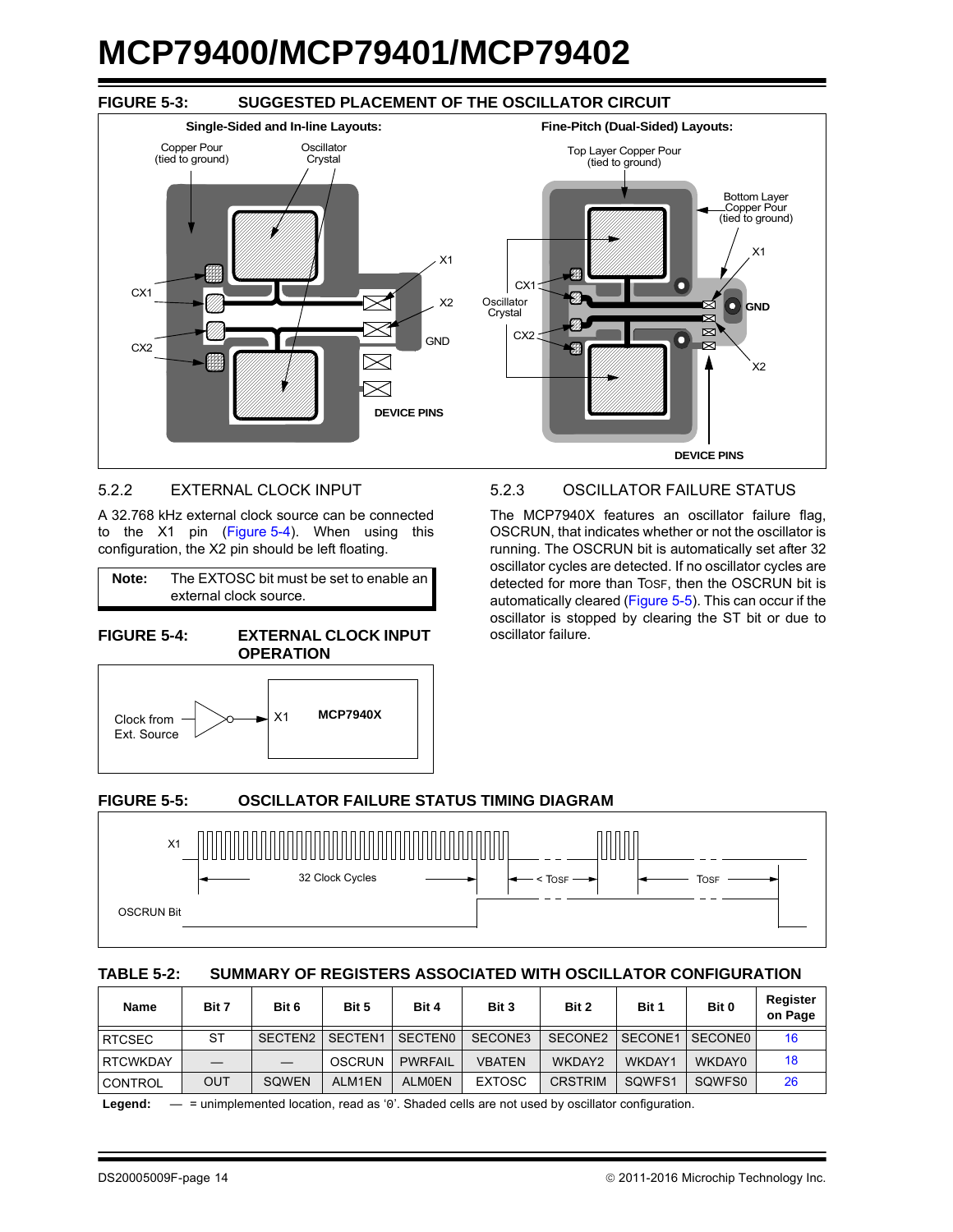## <span id="page-14-0"></span>**5.3 Timekeeping**

The MCP7940X maintains the current time and date using an external 32.768 kHz crystal or clock source. Separate registers are used for tracking seconds, minutes, hours, day of week, date, month, and year. The MCP7940X automatically adjusts for months with less than 31 days and compensates for leap years from 2001 to 2399. The year is stored as a two-digit value.

Both 12-hour and 24-hour time formats are supported and are selected using the 12/24 bit.

The day of week value counts from 1 to 7, increments at midnight, and the representation is user-defined (i.e., the MCP7940X does not require 1 to equal Sunday, etc.).

All time and date values are stored in the registers as binary-coded decimal (BCD) values. The MCP7940X will continue to maintain the time and date while operating off the backup supply.

When reading from the timekeeping registers, the registers are buffered to prevent errors due to rollover of counters. The following events cause the buffers to be updated:

- When a read is initiated from the RTCC registers (addresses 0x00 to 0x1F)
- During an RTCC register read operation, when the register address rolls over from 0x1F to 0x00

The timekeeping registers should be read in a single operation to utilize the on-board buffers and avoid rollover issues.

| <b>Note 1:</b> Loading invalid values into the time and<br>date registers will result in undefined<br>operation.                                                                                                                                                                                                                                 |
|--------------------------------------------------------------------------------------------------------------------------------------------------------------------------------------------------------------------------------------------------------------------------------------------------------------------------------------------------|
| 2: To avoid rollover issues when loading<br>time and date values, the<br>new<br>oscillator/clock input should be disabled<br>by clearing the ST bit for external crystal<br>mode and the EXTOSC bit for external<br>clock input mode. After waiting for the<br>OSCRUN bit to clear, the new values can<br>be loaded and the ST or EXTOSC bit can |

#### then be re-enabled.

## 5.3.1 DIGIT CARRY RULES

The following list explains which timer values cause a digit carry when there is a rollover:

- Time of day: from 11:59:59 PM to 12:00:00 AM (12-hour mode) or 23:59:59 to 00:00:00 (24-hour mode), with a carry to the Date and Weekday fields
- Date: carries to the Month field according to [Table 5-3](#page-14-1)
- Weekday: from 7 to 1 with no carry
- Month: from 12/31 to 01/01 with a carry to the Year field
- Year: from 99 to 00 with no carry

<span id="page-14-1"></span>

| TABLE 5-3: | DAY TO MONTH ROLLOVER |
|------------|-----------------------|
|            | <b>SCHEDULE</b>       |

| <b>Month</b> | <b>Name</b> | <b>Maximum Date</b> |
|--------------|-------------|---------------------|
| 01           | January     | 31                  |
| 02           | February    | 28 or 29(1)         |
| 03           | March       | 31                  |
| 04           | April       | 30                  |
| 05           | May         | 31                  |
| 06           | June        | 30                  |
| 07           | July        | 31                  |
| 08           | August      | 31                  |
| 09           | September   | 30                  |
| 10           | October     | 31                  |
| 11           | November    | 30                  |
| 12           | December    | 31                  |

<span id="page-14-2"></span>**Note 1:** 29 during leap years, otherwise 28.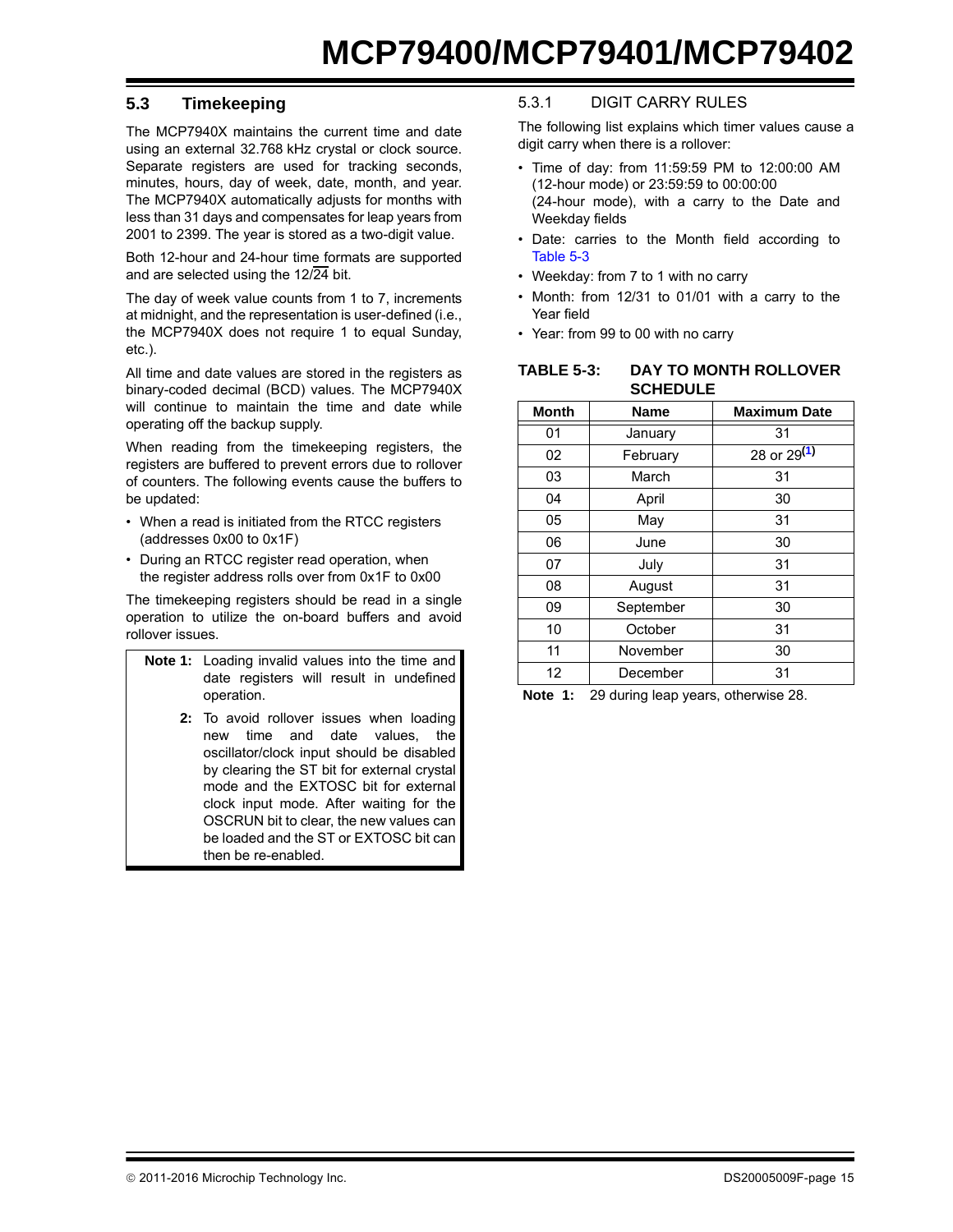#### <span id="page-15-0"></span>**REGISTER 5-1: RTCSEC: TIMEKEEPING SECONDS VALUE REGISTER (ADDRESS 0x00)**

| $R/W-0$ | $R/W-0$ | R/W-0   | R/W-0          | $R/W-0$ | $R/W-0$ | $R/W-0$ | $R/W-0$        |
|---------|---------|---------|----------------|---------|---------|---------|----------------|
| -ST     | SECTEN2 | SECTEN1 | <b>SECTENO</b> | SECONE3 | SECONE2 | SECONE1 | <b>SECONE0</b> |
| bit 7   |         |         |                |         |         |         | bit 0          |

| Legend:            |                     |                                      |                             |  |
|--------------------|---------------------|--------------------------------------|-----------------------------|--|
| IR = Readable bit  | $W = Writeable bit$ | $U =$ Unimplemented bit, read as '0' |                             |  |
| I-n = Value at POR | $'1'$ = Bit is set  | $'0'$ = Bit is clear                 | $x = \text{Bit}$ is unknown |  |

| bit 7     | <b>ST:</b> Start Oscillator bit                                             |
|-----------|-----------------------------------------------------------------------------|
|           | $1 =$ Oscillator enabled                                                    |
|           | $0 =$ Oscillator disabled                                                   |
| bit 6-4   | <b>SECTEN&lt;2:0&gt;:</b> Binary-Coded Decimal Value of Second's Tens Digit |
|           | Contains a value from 0 to 5                                                |
| bit $3-0$ | <b>SECONE&lt;3:0&gt;:</b> Binary-Coded Decimal Value of Second's Ones Digit |
|           | Contains a value from 0 to 9                                                |

#### <span id="page-15-1"></span>**REGISTER 5-2: RTCMIN: TIMEKEEPING MINUTES VALUE REGISTER (ADDRESS 0x01)**

| U-0   | $R/W-0$ | $R/W-0$ | R/W-0          | $R/W-0$ | $R/W-0$ | $R/W-0$        | $R/W-0$        |
|-------|---------|---------|----------------|---------|---------|----------------|----------------|
|       | MINTEN2 | MINTEN1 | <b>MINTENO</b> | MINONE3 | MINONE2 | <b>MINONE1</b> | <b>MINONE0</b> |
| bit 7 |         |         |                |         |         |                | bit 0          |

| Legend:            |                     |                                      |                             |
|--------------------|---------------------|--------------------------------------|-----------------------------|
| IR = Readable bit  | $W = Writeable bit$ | $U =$ Unimplemented bit, read as '0' |                             |
| l-n = Value at POR | $'1'$ = Bit is set  | $'0'$ = Bit is clear                 | $x = \text{Bit}$ is unknown |

bit 7 **Unimplemented:** Read as '0'

bit 6-4 **MINTEN<2:0>:** Binary-Coded Decimal Value of Minute's Tens Digit Contains a value from 0 to 5

bit 3-0 **MINONE<3:0>:** Binary-Coded Decimal Value of Minute's Ones Digit Contains a value from 0 to 9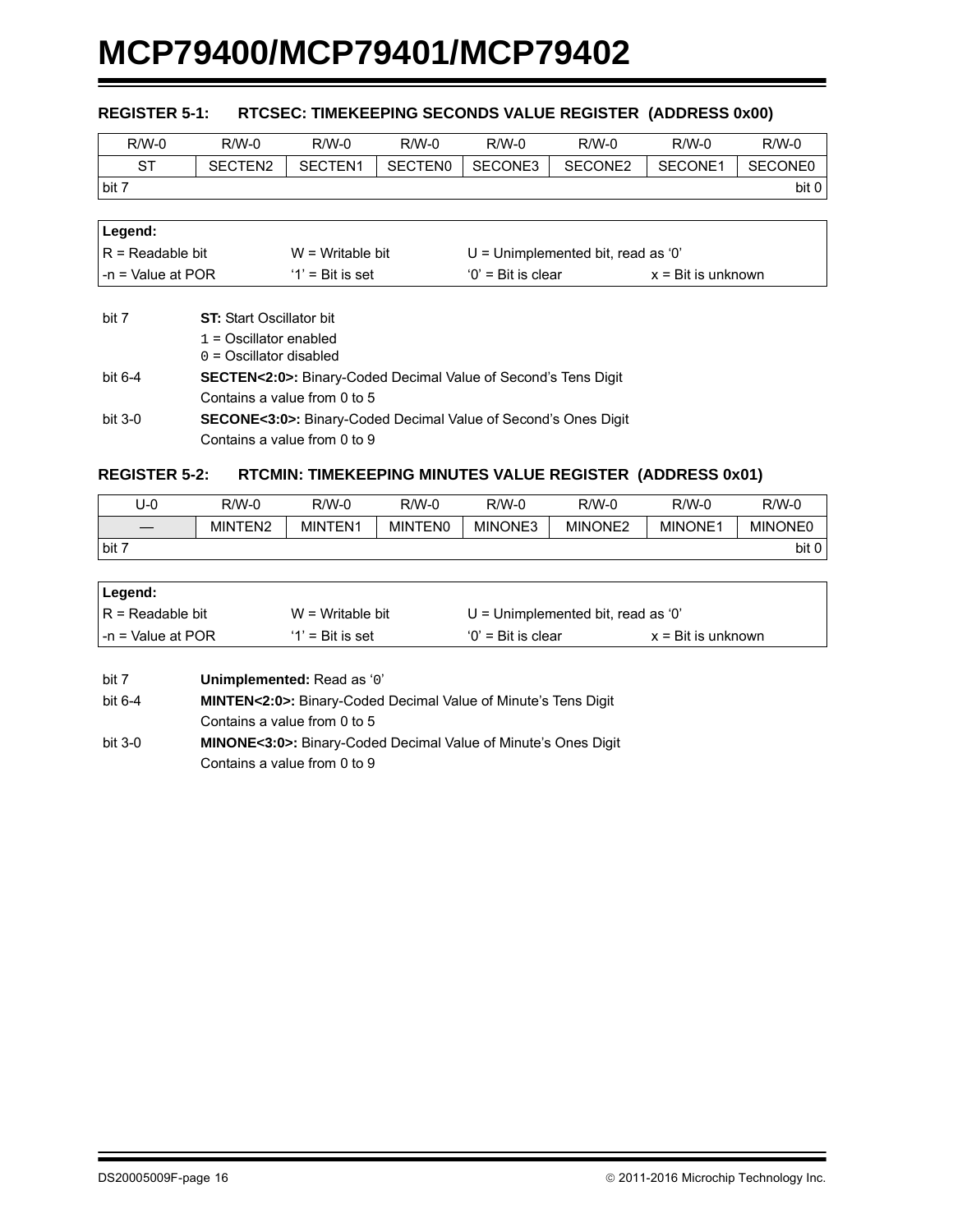| U-0   | $R/W-0$ | $R/W-0$                     | $R/W-0$       | $R/W-0$ | $R/W-0$            | $R/W-0$            | $R/W-0$            |
|-------|---------|-----------------------------|---------------|---------|--------------------|--------------------|--------------------|
|       | 12/24   | AM/PM<br>HRTEN <sub>1</sub> | <b>HRTEN0</b> | HRONE3  | HRONE <sub>2</sub> | HRONE <sub>1</sub> | HRONE <sub>0</sub> |
| bit 7 |         |                             |               |         |                    |                    | bit 0              |
|       |         |                             |               |         |                    |                    |                    |

## <span id="page-16-0"></span>**REGISTER 5-3: RTCHOUR: TIMEKEEPING HOURS VALUE REGISTER (ADDRESS 0x02)**

| ∣Legend:                  |                     |                                      |                             |
|---------------------------|---------------------|--------------------------------------|-----------------------------|
| $IR = Readable bit$       | $W = Writeable bit$ | $U =$ Unimplemented bit, read as '0' |                             |
| $\vert$ -n = Value at POR | $'1'$ = Bit is set  | $'0'$ = Bit is clear                 | $x = \text{Bit}$ is unknown |

|           | <u>If 12/24 = 1 (12-hour format):</u>                                    |
|-----------|--------------------------------------------------------------------------|
| bit 7     | Unimplemented: Read as '0'                                               |
| bit 6     | 12/24: 12 or 24 Hour Time Format bit                                     |
|           | $1 = 12$ -hour format                                                    |
|           | $0 = 24$ -hour format                                                    |
| bit 5     | <b>AM/PM: AM/PM Indicator bit</b>                                        |
|           | $1 = PM$                                                                 |
|           | $0 = AM$                                                                 |
| bit 4     | <b>HRTEN0:</b> Binary-Coded Decimal Value of Hour's Tens Digit           |
|           | Contains a value from 0 to 1                                             |
| bit $3-0$ | <b>HRONE&lt;3:0&gt;:</b> Binary-Coded Decimal Value of Hour's Ones Digit |
|           | Contains a value from 0 to 9                                             |
|           | <u>If 12/24 = 0 (24-hour format):</u>                                    |
| bit 7     | Unimplemented: Read as '0'                                               |
| bit 6     | 12/24: 12 or 24 Hour Time Format bit                                     |
|           | $1 = 12$ -hour format                                                    |
|           | $0 = 24$ -hour format                                                    |
| bit $5-4$ | HRTEN<1:0>: Binary-Coded Decimal Value of Hour's Tens Digit              |
|           | Contains a value from 0 to 2                                             |
| bit $3-0$ | HRONE<3:0>: Binary-Coded Decimal Value of Hour's Ones Digit              |
|           | Contains a value from 0 to 9                                             |

#### © 2011-2016 Microchip Technology Inc. extending the control of the DS20005009F-page 17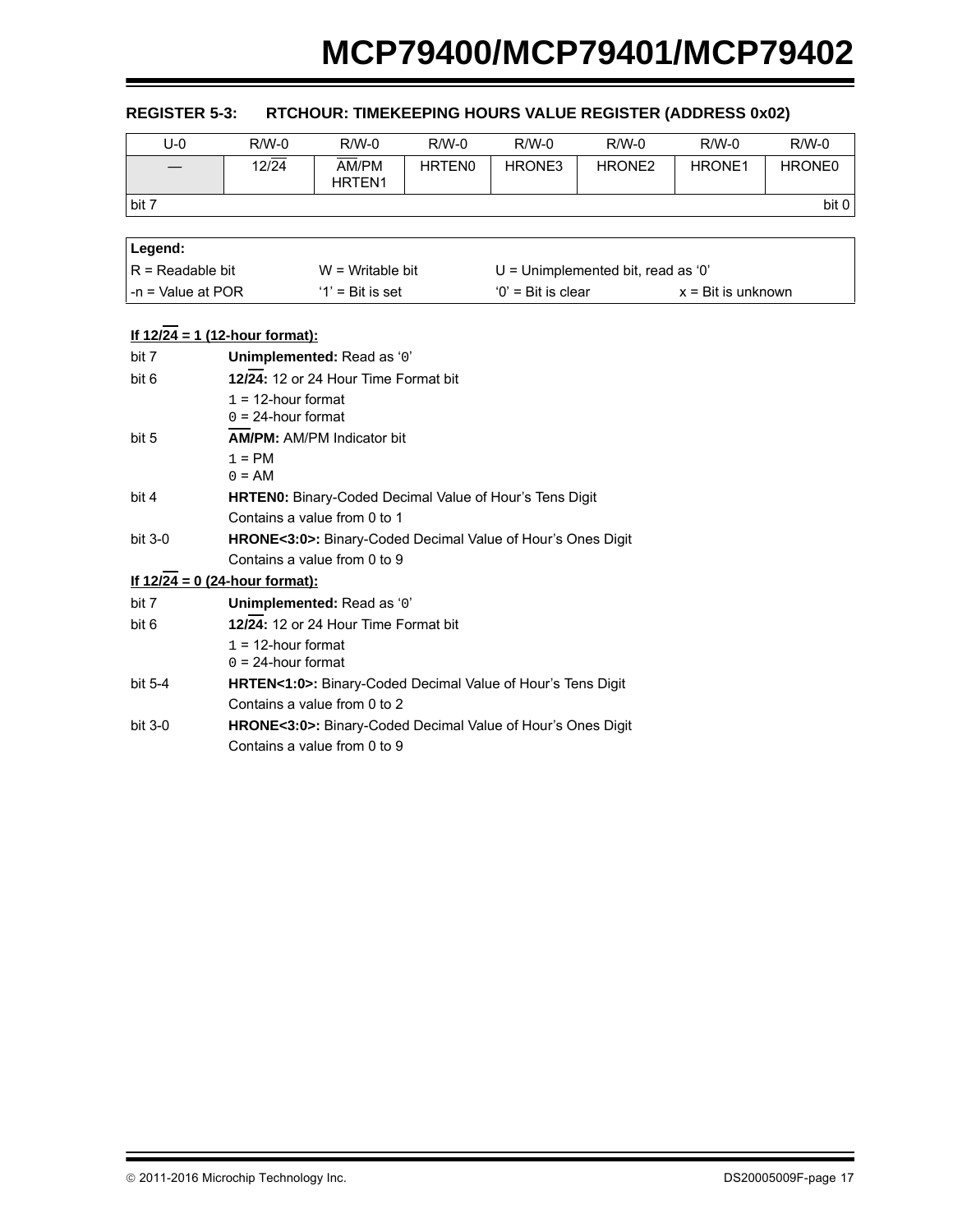| $U-0$               | $U-0$                                                                                                                  | $R-0$                                                              | $R/W-0$        | $R/W-0$             | $R/W-0$                                                                                        | $R/W-0$                     | $R/W-1$ |
|---------------------|------------------------------------------------------------------------------------------------------------------------|--------------------------------------------------------------------|----------------|---------------------|------------------------------------------------------------------------------------------------|-----------------------------|---------|
|                     |                                                                                                                        | <b>OSCRUN</b>                                                      | <b>PWRFAIL</b> | <b>VBATEN</b>       | WKDAY2                                                                                         | WKDAY1                      | WKDAY0  |
| bit 7               |                                                                                                                        |                                                                    |                |                     |                                                                                                |                             | bit 0   |
|                     |                                                                                                                        |                                                                    |                |                     |                                                                                                |                             |         |
| Legend:             |                                                                                                                        |                                                                    |                |                     |                                                                                                |                             |         |
| $R = Readable bit$  |                                                                                                                        | $W =$ Writable bit                                                 |                |                     | $U =$ Unimplemented bit, read as '0'                                                           |                             |         |
| $-n = Value$ at POR |                                                                                                                        | $'1'$ = Bit is set                                                 |                | $0'$ = Bit is clear |                                                                                                | $x = \text{Bit}$ is unknown |         |
|                     |                                                                                                                        |                                                                    |                |                     |                                                                                                |                             |         |
| bit 7-6             |                                                                                                                        | Unimplemented: Read as '0'                                         |                |                     |                                                                                                |                             |         |
| bit 5               |                                                                                                                        | <b>OSCRUN: Oscillator Status bit</b>                               |                |                     |                                                                                                |                             |         |
|                     |                                                                                                                        | $1 =$ Oscillator is enabled and running                            |                |                     |                                                                                                |                             |         |
|                     |                                                                                                                        | $0 =$ Oscillator has stopped or has been disabled                  |                |                     |                                                                                                |                             |         |
| bit 4               |                                                                                                                        | <b>PWRFAIL:</b> Power Failure Status bit <sup>(1,2)</sup>          |                |                     |                                                                                                |                             |         |
|                     |                                                                                                                        |                                                                    |                |                     | $1$ = Primary power was lost and the power-fail time-stamp registers have been loaded (must be |                             |         |
|                     |                                                                                                                        | $0 =$ Primary power has not been lost                              |                |                     | cleared in software). Clearing this bit resets the power-fail time-stamp registers to '0'.     |                             |         |
|                     |                                                                                                                        |                                                                    |                |                     |                                                                                                |                             |         |
|                     | bit 3<br><b>VBATEN:</b> External Battery Backup Supply (VBAT) Enable bit<br>$1 =$ VBAT input is enabled                |                                                                    |                |                     |                                                                                                |                             |         |
|                     |                                                                                                                        | $0 =$ VBAT input is disabled                                       |                |                     |                                                                                                |                             |         |
| bit 2-0             |                                                                                                                        | <b>WKDAY&lt;2:0&gt;:</b> Binary-Coded Decimal Value of Day of Week |                |                     |                                                                                                |                             |         |
|                     |                                                                                                                        | Contains a value from 1 to 7. The representation is user-defined.  |                |                     |                                                                                                |                             |         |
|                     |                                                                                                                        |                                                                    |                |                     |                                                                                                |                             |         |
| Note 1:             | The PWRFAIL bit must be cleared to log new time-stamp data. This is to ensure previous time-stamp data<br>is not lost. |                                                                    |                |                     |                                                                                                |                             |         |

#### <span id="page-17-0"></span>**REGISTER 5-4: RTCWKDAY: TIMEKEEPING WEEKDAY VALUE REGISTER (ADDRESS 0x03)**

<span id="page-17-2"></span><span id="page-17-1"></span>**2:** The PWRFAIL bit cannot be written to a '1' in software. Writing to the RTCWKDAY register will always clear the PWRFAIL bit.

#### <span id="page-17-3"></span>**REGISTER 5-5: RTCDATE: TIMEKEEPING DATE VALUE REGISTER (ADDRESS 0x04)**

| U-0   | U-0 | R/W-0    | R/W-0           | $R/W-0$  | $R/W-0$  | $R/W-0$  | R/W-1    |
|-------|-----|----------|-----------------|----------|----------|----------|----------|
|       |     | DATETEN1 | <b>DATETEN0</b> | DATEONE3 | DATEONE2 | DATEONE1 | DATEONE0 |
| bit 7 |     |          |                 |          |          |          | bit 0    |

| ∣Legend:           |                    |                                      |                             |  |
|--------------------|--------------------|--------------------------------------|-----------------------------|--|
| IR = Readable bit  | $W = Writeble$ bit | $U =$ Unimplemented bit, read as '0' |                             |  |
| I-n = Value at POR | $'1'$ = Bit is set | $'0'$ = Bit is clear                 | $x = \text{Bit}$ is unknown |  |

bit 7-6 **Unimplemented:** Read as '0'

bit 5-4 **DATETEN<1:0>:** Binary-Coded Decimal Value of Date's Tens Digit Contains a value from 0 to 3

bit 3-0 **DATEONE<3:0>:** Binary-Coded Decimal Value of Date's Ones Digit Contains a value from 0 to 9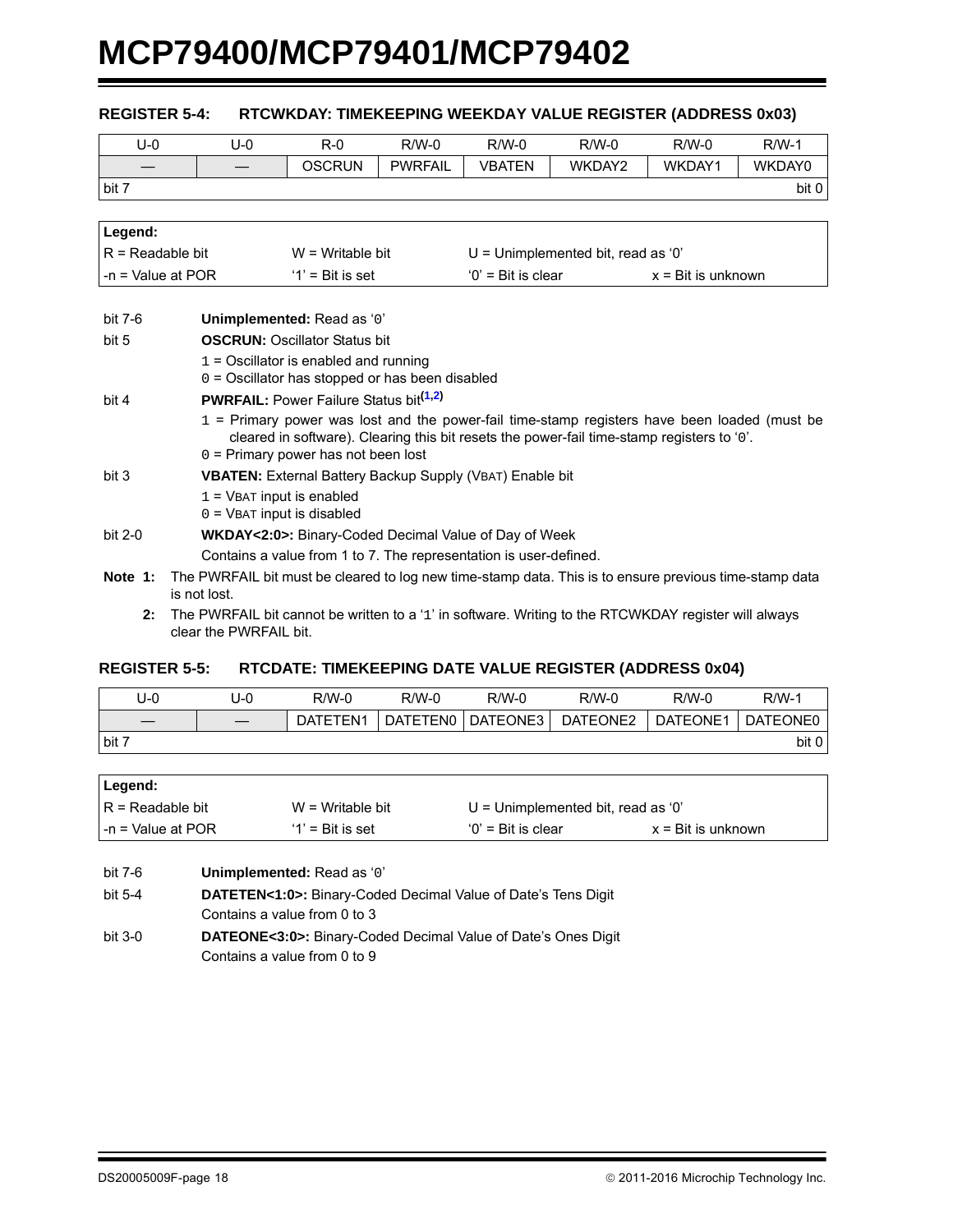## <span id="page-18-0"></span>**REGISTER 5-6: RTCMTH: TIMEKEEPING MONTH VALUE REGISTER (ADDRESS 0x05)**

| U-0   | U-0 | $R-0$ | $R/W-0$        | $R/W-0$ | R/W-0   | $R/W-0$        | $R/W-1$ |
|-------|-----|-------|----------------|---------|---------|----------------|---------|
|       |     | .PYR  | <b>MTHTEN0</b> | MTHONE3 | MTHONE2 | <b>MTHONE1</b> | MTHONE0 |
| bit 7 |     |       |                |         |         |                | bit 0   |

| Legend:            |                     |                                      |                             |
|--------------------|---------------------|--------------------------------------|-----------------------------|
| IR = Readable bit  | $W = Writeable bit$ | $U =$ Unimplemented bit, read as '0' |                             |
| I-n = Value at POR | $'1'$ = Bit is set  | $'0'$ = Bit is clear                 | $x = \text{Bit}$ is unknown |

| bit 7-6 | Unimplemented: Read as '0'                                                 |
|---------|----------------------------------------------------------------------------|
| bit 5   | <b>LPYR:</b> Leap Year bit                                                 |
|         | $1$ = Year is a leap year                                                  |
|         | $0 =$ Year is not a leap year                                              |
| bit 4   | <b>MTHTEN0:</b> Binary-Coded Decimal Value of Month's Tens Digit           |
|         | Contains a value of 0 or 1                                                 |
| bit 3-0 | <b>MTHONE&lt;3:0&gt;:</b> Binary-Coded Decimal Value of Month's Ones Digit |
|         | Contains a value from 0 to 9                                               |
|         |                                                                            |

#### <span id="page-18-1"></span>**REGISTER 5-7: RTCYEAR: TIMEKEEPING YEAR VALUE REGISTER (ADDRESS 0x06)**

| $R/W-0$ | R/W-0              | R/W-0         | R/W-0  | $R/W-0$       | $R/W-0$ | $R/W-0$       | R/W-1  |
|---------|--------------------|---------------|--------|---------------|---------|---------------|--------|
| YRTEN3  | YRTEN <sub>2</sub> | <b>YRTEN1</b> | YRTEN0 | <b>YRONE3</b> | YRONE2  | <b>YRONE1</b> | YRONE0 |
| bit 7   |                    |               |        |               |         |               | bit 0  |

| Legend:                |                     |                                    |                             |  |
|------------------------|---------------------|------------------------------------|-----------------------------|--|
| $IR = Readable bit$    | $W = Writeable bit$ | U = Unimplemented bit, read as '0' |                             |  |
| $l - n =$ Value at POR | $'1'$ = Bit is set  | $'0'$ = Bit is clear               | $x = \text{Bit}$ is unknown |  |

| bit 7-4 | <b>YRTEN&lt;3:0&gt;:</b> Binary-Coded Decimal Value of Year's Tens Digit |
|---------|--------------------------------------------------------------------------|
|         | Contains a value from 0 to 9                                             |
| bit 3-0 | <b>YRONE&lt;3:0&gt;:</b> Binary-Coded Decimal Value of Year's Ones Digit |
|         | Contains a value from 0 to 9                                             |

#### **TABLE 5-4: SUMMARY OF REGISTERS ASSOCIATED WITH TIMEKEEPING**

| Bit 7     | Bit 6   | Bit 5                       | Bit 4          | Bit 3         | Bit 2               | Bit 1              | Bit 0              | Register<br>on Page |
|-----------|---------|-----------------------------|----------------|---------------|---------------------|--------------------|--------------------|---------------------|
| <b>ST</b> | SECTEN2 | SECTEN1                     | <b>SECTENO</b> | SECONE3       | SECONE2             | SECONE1            | SECONE0            | 16                  |
|           | MINTEN2 | MINTEN1                     | MINTEN0        | MINONE3       | MINONE <sub>2</sub> | MINONE1            | <b>MINONE0</b>     | 16                  |
|           | 12/24   | AM/PM<br>HRTEN <sub>1</sub> | <b>HRTEN0</b>  | HRONE3        | HRONE <sub>2</sub>  | HRONE <sub>1</sub> | HRONE <sub>0</sub> | 17                  |
|           |         | <b>OSCRUN</b>               | <b>PWRFAIL</b> | <b>VBATEN</b> | WKDAY2              | WKDAY1             | WKDAY0             | 18                  |
|           |         | DATETEN1                    | DATETEN0       | DATEONE3      |                     | DATEONE1           | DATEONE0           | 18                  |
|           |         | LPYR                        | MTHTEN0        | MTHONE3       | MTHONE2             | MTHONE1            | MTHONE0            | 19                  |
| YRTEN3    | YRTEN2  | YRTEN <sub>1</sub>          | YRTEN0         | YRONE3        | YRONE <sub>2</sub>  | YRONE1             | YRONE0             | 19                  |
|           |         |                             |                |               |                     | DATEONE2           |                    |                     |

Legend: — = unimplemented location, read as '0'. Shaded cells are not used in timekeeping.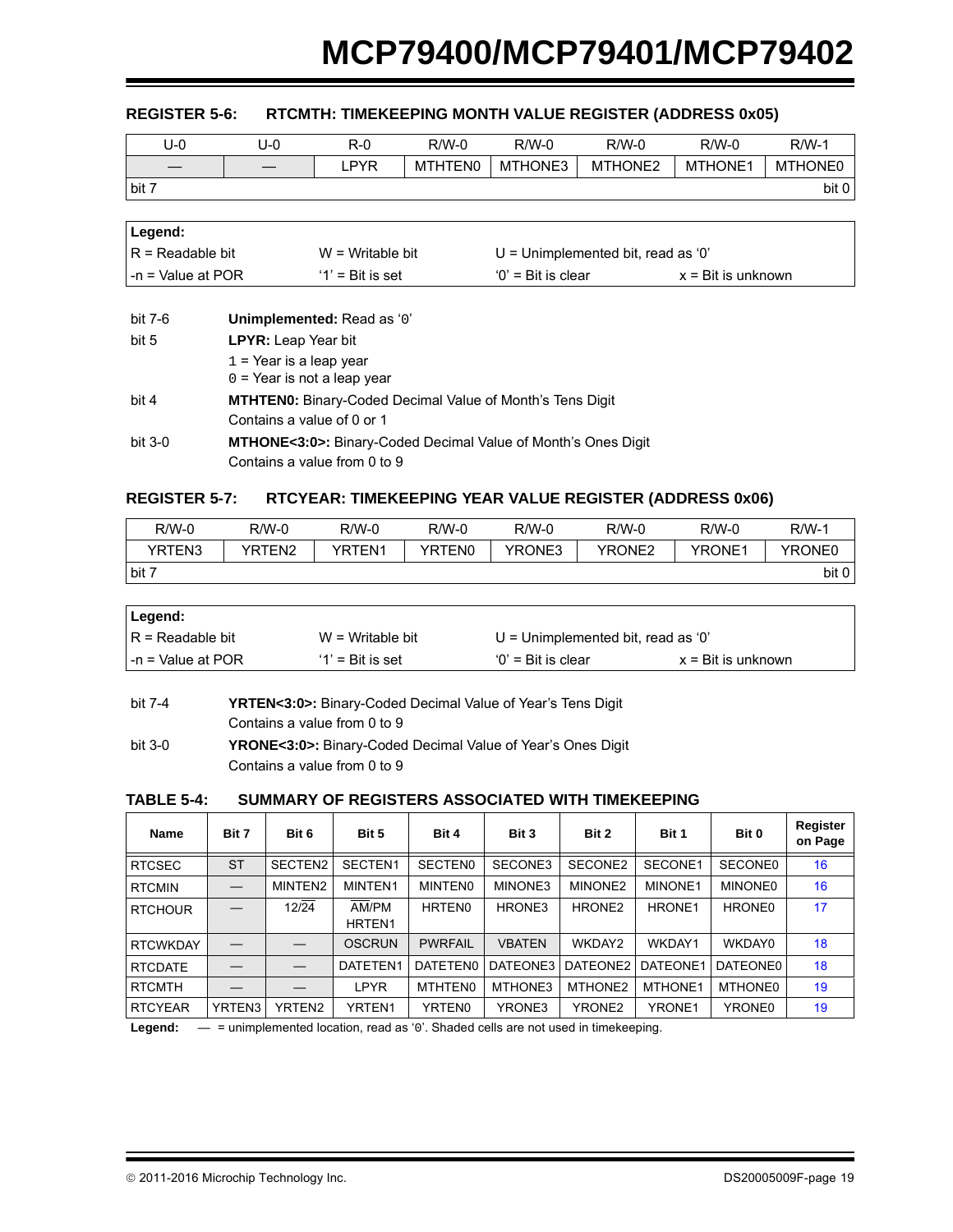## <span id="page-19-0"></span>**5.4 Alarms**

The MCP7940X features two independent alarms. Each alarm can be used to either generate an interrupt at a specific time in the future, or to generate a periodic interrupt every minute, hour, day, day of week, or month.

There is a separate interrupt flag, ALMxIF, for each alarm. The interrupt flags are set by hardware when the chosen alarm mask condition matches [\(Table 5-5\)](#page-19-1). The interrupt flags must be cleared in software.

If either alarm module is enabled by setting the corresponding ALMxEN bit in the CONTROL register, and if the square wave clock output is disabled  $(SQWEN = 0)$ , then the MFP will operate in alarm interrupt output mode. Refer to **[Section 5.5 "Output](#page-24-0) [Configurations"](#page-24-0)** for details. The alarm interrupt output is available while operating from the backup power supply.

Both Alarm0 and Alarm1 offer identical operation. All time and date values are stored in the registers as binary-coded decimal (BCD) values.

**Note:** Throughout this section, references to the register and bit names for the Alarm modules are referred to generically by the use of 'x' in place of the specific module number. Thus, "ALMxSEC" might refer to the seconds register for Alarm0 or Alarm1.

#### **FIGURE 5-6: ALARM BLOCK DIAGRAM**

#### <span id="page-19-1"></span>**TABLE 5-5: ALARM MASKS**

| ALMxMSK<2:0> | Alarm Asserts on Match of                                |
|--------------|----------------------------------------------------------|
| 000          | Seconds                                                  |
| 001          | Minutes                                                  |
| 010          | Hours                                                    |
| 011          | Day of Week                                              |
| 100          | Date                                                     |
| 101          | Reserved                                                 |
| 110          | Reserved                                                 |
| 111          | Seconds, Minutes, Hours, Day of<br>Week, Date, and Month |

- **Note 1:** The alarm interrupt flags must be cleared by the user. If a flag is cleared while the corresponding alarm condition still matches, the flag will be set again, generating another interrupt.
	- **2:** Loading invalid values into the alarm registers will result in undefined operation.

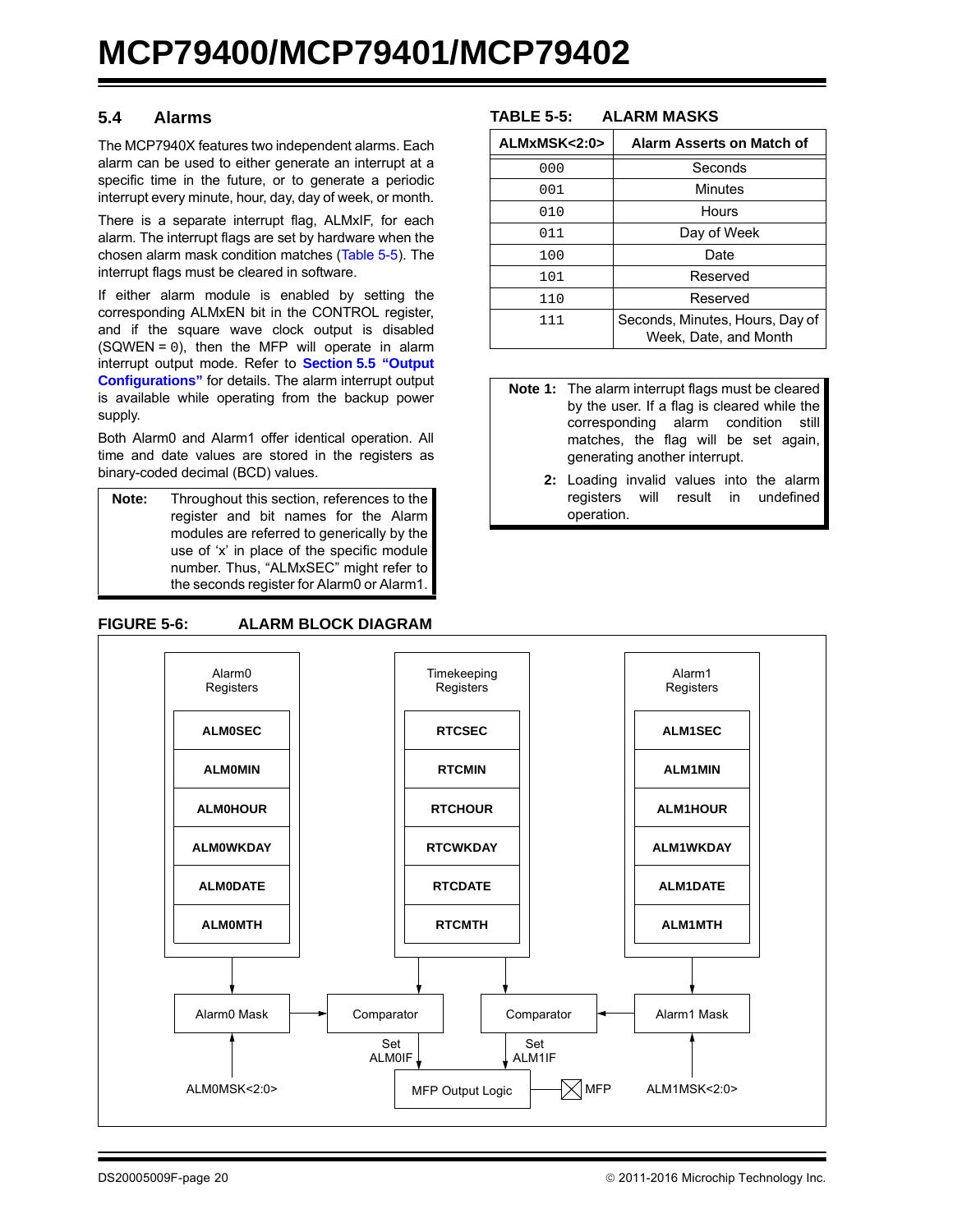## 5.4.1 CONFIGURING THE ALARM

In order to configure the alarm modules, the following steps need to be performed:

- 1. Load the timekeeping registers and enable the oscillator
- 2. Configure the ALMxMSK<2:0> bits to select the desired alarm mask
- 3. Set or clear the ALMPOL bit according to the desired output polarity
- 4. Ensure the ALMxIF flag is cleared
- 5. Based on the selected alarm mask, load the alarm match value into the appropriate register(s)
- 6. Enable the alarm module by setting the ALMxEN bit

### <span id="page-20-0"></span>**REGISTER 5-8: ALMxSEC: ALARM0/1 SECONDS VALUE REGISTER (ADDRESSES 0x0A/0x11)**

| J-0   | $R/W-0$ | R/W-0               | $R/W-0$        | $R/W-0$ | R/W-0   | $R/W-0$ | $R/W-0$        |
|-------|---------|---------------------|----------------|---------|---------|---------|----------------|
|       | SECTEN2 | SECTEN <sub>1</sub> | <b>SECTENO</b> | SECONE3 | SECONE2 | SECONE1 | <b>SECONE0</b> |
| bit 7 |         |                     |                |         |         |         | bit 0          |

| ∣Legend:           |                     |                                      |                             |  |
|--------------------|---------------------|--------------------------------------|-----------------------------|--|
| IR = Readable bit  | $W = W$ ritable bit | $U =$ Unimplemented bit, read as '0' |                             |  |
| I-n = Value at POR | $'1'$ = Bit is set  | $'0'$ = Bit is clear                 | $x = \text{Bit}$ is unknown |  |

| Unimplemented: Read as '0' |
|----------------------------|
|                            |

- bit 6-4 **SECTEN<2:0>:** Binary-Coded Decimal Value of Second's Tens Digit Contains a value from 0 to 5
- bit 3-0 **SECONE<3:0>:** Binary-Coded Decimal Value of Second's Ones Digit Contains a value from 0 to 9

#### <span id="page-20-1"></span>**REGISTER 5-9: ALMxMIN: ALARM0/1 MINUTES VALUE REGISTER (ADDRESSES 0x0B/0x12)**

| U-0     | R/W-0                            | $R/W-0$ | $R/W-0$        | $R/W-0$ | R/W-0               | $R/W-0$        | $R/W-0$        |
|---------|----------------------------------|---------|----------------|---------|---------------------|----------------|----------------|
|         | <b>JTEN2</b><br>MIN <sup>.</sup> | MINTEN1 | <b>MINTENO</b> | MINONE3 | MINONE <sub>2</sub> | <b>MINONE1</b> | <b>MINONE0</b> |
| I bit 7 |                                  |         |                |         |                     |                | bit 0          |

| ∣Legend:           |                     |                                    |                             |
|--------------------|---------------------|------------------------------------|-----------------------------|
| IR = Readable bit  | $W = Writeable bit$ | U = Unimplemented bit, read as '0' |                             |
| l-n = Value at POR | $'1'$ = Bit is set  | $'0'$ = Bit is clear               | $x = \text{Bit}$ is unknown |

| bit 7   | Unimplemented: Read as '0'                                                  |
|---------|-----------------------------------------------------------------------------|
| bit 6-4 | <b>MINTEN&lt;2:0&gt;:</b> Binary-Coded Decimal Value of Minute's Tens Digit |
|         | Contains a value from 0 to 5                                                |
| bit 3-0 | <b>MINONE&lt;3:0&gt;:</b> Binary-Coded Decimal Value of Minute's Ones Digit |
|         | Contains a value from 0 to 9                                                |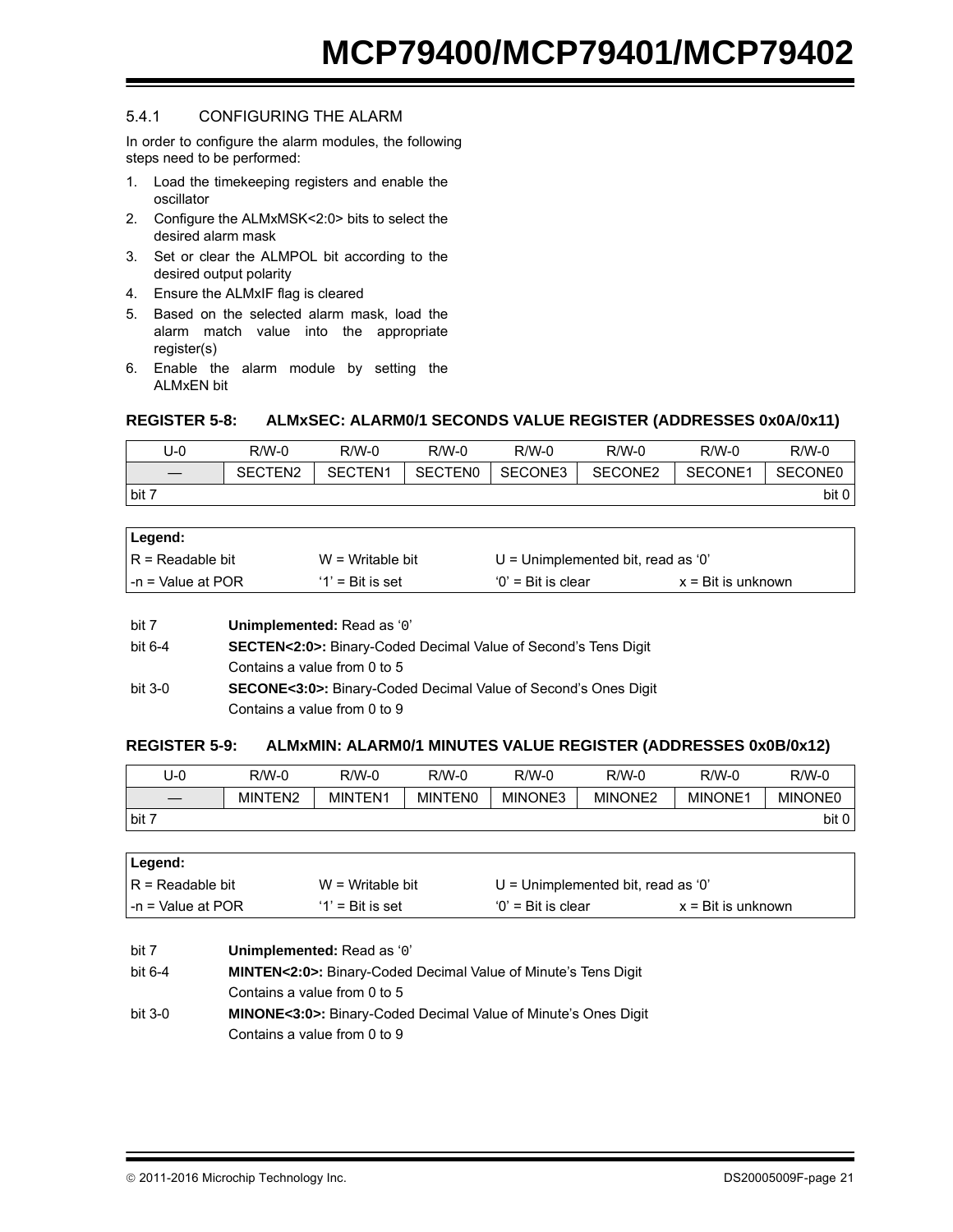<span id="page-21-0"></span>

| $U-0$               | $R-0$                                                                                               | $R/W-0$                                                     | $R/W-0$       | $R/W-0$              | $R/W-0$                              | $R/W-0$                     | $R/W-0$ |  |
|---------------------|-----------------------------------------------------------------------------------------------------|-------------------------------------------------------------|---------------|----------------------|--------------------------------------|-----------------------------|---------|--|
|                     | $12\sqrt{24}$                                                                                       | AM/PM<br>HRTEN1                                             | <b>HRTEN0</b> | HRONE3               | HRONE <sub>2</sub>                   | HRONE1                      | HRONE0  |  |
| bit 7               |                                                                                                     |                                                             |               |                      |                                      |                             | bit 0   |  |
|                     |                                                                                                     |                                                             |               |                      |                                      |                             |         |  |
| Legend:             |                                                                                                     |                                                             |               |                      |                                      |                             |         |  |
| $R = Readable bit$  |                                                                                                     | $W =$ Writable bit                                          |               |                      | $U =$ Unimplemented bit, read as '0' |                             |         |  |
| $-n = Value at POR$ |                                                                                                     | $'1'$ = Bit is set                                          |               | $'0'$ = Bit is clear |                                      | $x = \text{Bit}$ is unknown |         |  |
|                     | <u>If 12/24 = 1 (12-hour format):</u>                                                               |                                                             |               |                      |                                      |                             |         |  |
| bit 7               |                                                                                                     | Unimplemented: Read as '0'                                  |               |                      |                                      |                             |         |  |
| bit 6               |                                                                                                     | 12/24: 12 or 24 Hour Time Format bit <sup>(1)</sup>         |               |                      |                                      |                             |         |  |
|                     | $1 = 12$ -hour format<br>$0 = 24$ -hour format                                                      |                                                             |               |                      |                                      |                             |         |  |
| bit 5               |                                                                                                     | <b>AM/PM: AM/PM Indicator bit</b>                           |               |                      |                                      |                             |         |  |
|                     | $1 = PM$                                                                                            |                                                             |               |                      |                                      |                             |         |  |
|                     | $0 = AM$                                                                                            |                                                             |               |                      |                                      |                             |         |  |
| bit 4               |                                                                                                     | HRTEN0: Binary-Coded Decimal Value of Hour's Tens Digit     |               |                      |                                      |                             |         |  |
|                     |                                                                                                     | Contains a value from 0 to 1                                |               |                      |                                      |                             |         |  |
| bit 3-0             |                                                                                                     | HRONE<3:0>: Binary-Coded Decimal Value of Hour's Ones Digit |               |                      |                                      |                             |         |  |
|                     |                                                                                                     | Contains a value from 0 to 9                                |               |                      |                                      |                             |         |  |
|                     | If $12/24 = 0$ (24-hour format):                                                                    |                                                             |               |                      |                                      |                             |         |  |
| bit 7               |                                                                                                     | Unimplemented: Read as '0'                                  |               |                      |                                      |                             |         |  |
| bit 6               |                                                                                                     | 12/24: 12 or 24 Hour Time Format bit <sup>(1)</sup>         |               |                      |                                      |                             |         |  |
|                     |                                                                                                     | $1 = 12$ -hour format<br>$0 = 24$ -hour format              |               |                      |                                      |                             |         |  |
| bit 5-4             | <b>HRTEN&lt;1:0&gt;:</b> Binary-Coded Decimal Value of Hour's Tens Digit                            |                                                             |               |                      |                                      |                             |         |  |
|                     | Contains a value from 0 to 2.                                                                       |                                                             |               |                      |                                      |                             |         |  |
| bit 3-0             | HRONE<3:0>: Binary-Coded Decimal Value of Hour's Ones Digit                                         |                                                             |               |                      |                                      |                             |         |  |
|                     |                                                                                                     | Contains a value from 0 to 9                                |               |                      |                                      |                             |         |  |
| Note 1:             | This bit is read-only and reflects the value of the $12/\overline{24}$ bit in the RTCHOUR register. |                                                             |               |                      |                                      |                             |         |  |

### <span id="page-21-1"></span>**REGISTER 5-10: ALMxHOUR: ALARM0/1 HOURS VALUE REGISTER (ADDRESSES 0x0C/0x13)**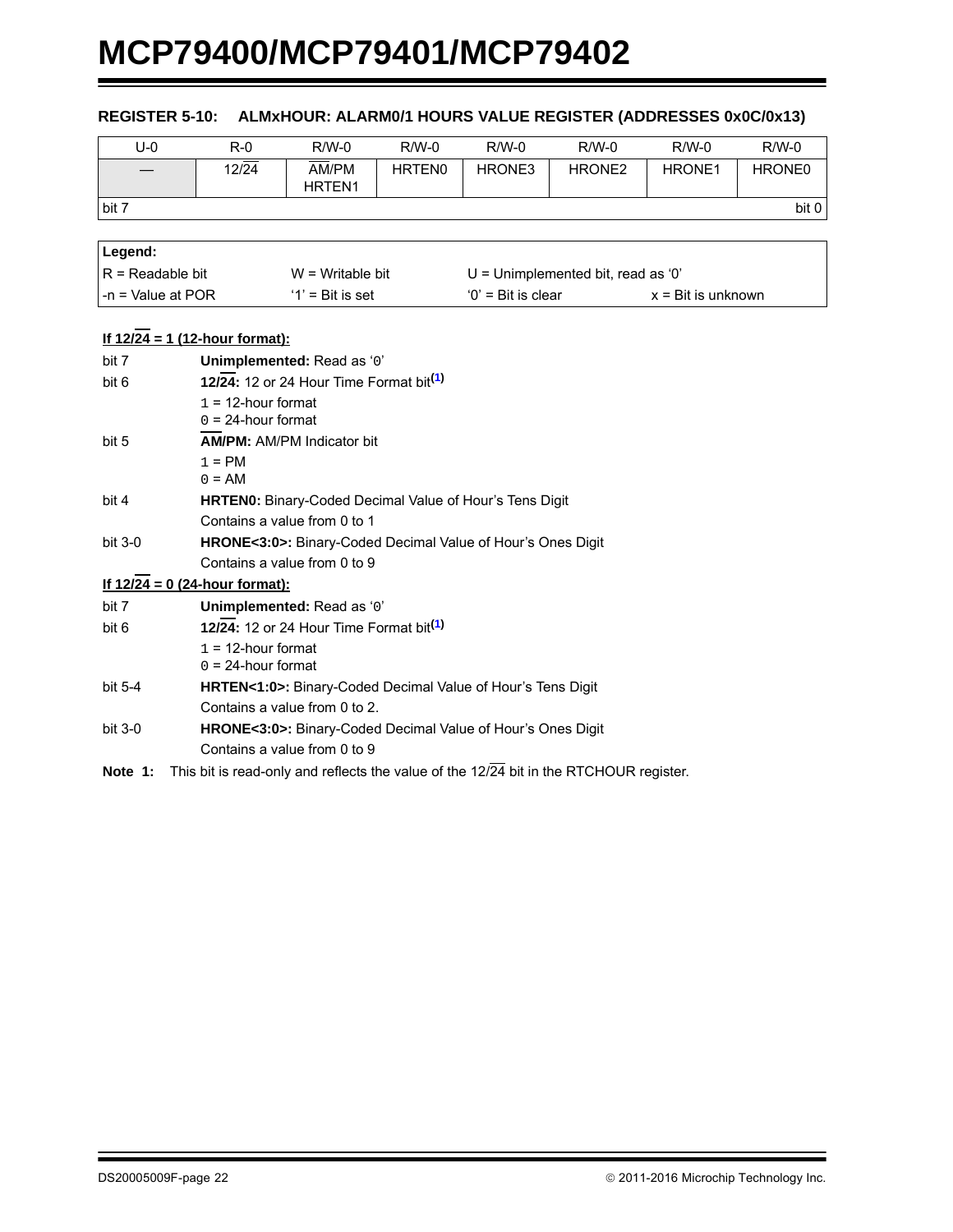#### <span id="page-22-2"></span>**REGISTER 5-11: ALMxWKDAY: ALARM0/1 WEEKDAY VALUE REGISTER (ADDRESSES 0x0D/0x14)**

| $R/W-0$             | $R/W-0$                                                                                                              | $R/W-0$                                                                                   | $R/W-0$  | $R/W-0$             | $R/W-0$                              | $R/W-0$                     | $R/W-1$ |  |
|---------------------|----------------------------------------------------------------------------------------------------------------------|-------------------------------------------------------------------------------------------|----------|---------------------|--------------------------------------|-----------------------------|---------|--|
| <b>ALMPOL</b>       | ALMxMSK2                                                                                                             | ALMxMSK1                                                                                  | ALMxMSK0 | <b>ALMxIF</b>       | WKDAY2                               | WKDAY1                      | WKDAY0  |  |
| bit 7               |                                                                                                                      |                                                                                           |          |                     |                                      |                             | bit 0   |  |
|                     |                                                                                                                      |                                                                                           |          |                     |                                      |                             |         |  |
| Legend:             |                                                                                                                      |                                                                                           |          |                     |                                      |                             |         |  |
| $R =$ Readable bit  |                                                                                                                      | $W = W$ ritable bit                                                                       |          |                     | $U =$ Unimplemented bit, read as '0' |                             |         |  |
| $-n =$ Value at POR |                                                                                                                      | $'1'$ = Bit is set                                                                        |          | $0'$ = Bit is clear |                                      | $x = \text{Bit}$ is unknown |         |  |
|                     |                                                                                                                      |                                                                                           |          |                     |                                      |                             |         |  |
| bit 7               |                                                                                                                      | <b>ALMPOL:</b> Alarm Interrupt Output Polarity bit                                        |          |                     |                                      |                             |         |  |
|                     |                                                                                                                      | $1 =$ Asserted output state of MFP is a logic high level                                  |          |                     |                                      |                             |         |  |
|                     |                                                                                                                      | $0 =$ Asserted output state of MFP is a logic low level                                   |          |                     |                                      |                             |         |  |
| bit $6-4$           |                                                                                                                      | <b>ALMxMSK&lt;2:0&gt;: Alarm Mask bits</b>                                                |          |                     |                                      |                             |         |  |
|                     | $000 =$ Seconds match                                                                                                |                                                                                           |          |                     |                                      |                             |         |  |
|                     | $001$ = Minutes match                                                                                                |                                                                                           |          |                     |                                      |                             |         |  |
|                     |                                                                                                                      | 010 = Hours match (logic takes into account 12-/24-hour operation)                        |          |                     |                                      |                             |         |  |
|                     | $011$ = Day of week match                                                                                            |                                                                                           |          |                     |                                      |                             |         |  |
|                     | $100 =$ Date match                                                                                                   |                                                                                           |          |                     |                                      |                             |         |  |
|                     |                                                                                                                      | $101$ = Reserved: do not use                                                              |          |                     |                                      |                             |         |  |
|                     |                                                                                                                      | $110$ = Reserved; do not use<br>111 = Seconds, Minutes, Hour, Day of Week, Date and Month |          |                     |                                      |                             |         |  |
|                     |                                                                                                                      |                                                                                           |          |                     |                                      |                             |         |  |
| bit 3               | <b>ALMxIF:</b> Alarm Interrupt Flag bit <sup>(1,2)</sup><br>$1 =$ Alarm match occurred (must be cleared in software) |                                                                                           |          |                     |                                      |                             |         |  |
|                     |                                                                                                                      | $0 =$ Alarm match did not occur                                                           |          |                     |                                      |                             |         |  |
|                     |                                                                                                                      |                                                                                           |          |                     |                                      |                             |         |  |
| bit 2-0             |                                                                                                                      | <b>WKDAY&lt;2:0&gt;:</b> Binary-Coded Decimal Value of Day bits                           |          |                     |                                      |                             |         |  |
|                     |                                                                                                                      | Contains a value from 1 to 7. The representation is user-defined.                         |          |                     |                                      |                             |         |  |
| Note 1:             | If a match condition still exists when this bit is cleared, it will be set again automatically.                      |                                                                                           |          |                     |                                      |                             |         |  |

<span id="page-22-1"></span><span id="page-22-0"></span>**2:** The ALMxIF bit cannot be written to a 1 in software. Writing to the ALMxWKDAY register will always clear the ALMxIF bit.

### <span id="page-22-3"></span>**REGISTER 5-12: ALMxDATE: ALARM0/1 DATE VALUE REGISTER (ADDRESSES 0x0E/0x15)**

| U-0   | J-0 | $R/W-0$  | $R/W-0$         | $R/W-0$  | R/W-0    | $R/W-0$  | $R/W-1$  |
|-------|-----|----------|-----------------|----------|----------|----------|----------|
|       |     | DATETEN1 | <b>DATETEN0</b> | DATEONE3 | DATEONE2 | DATEONE1 | DATEONE0 |
| bit 7 |     |          |                 |          |          |          | bit 0    |

| ∣Legend:                  |                     |                                      |                             |
|---------------------------|---------------------|--------------------------------------|-----------------------------|
| IR = Readable bit         | $W = W$ ritable bit | $U =$ Unimplemented bit, read as '0' |                             |
| $\vert$ -n = Value at POR | $'1'$ = Bit is set  | $'0'$ = Bit is clear                 | $x = \text{Bit}$ is unknown |

| bit 7-6 | Unimplemented: Read as '0'                                                 |
|---------|----------------------------------------------------------------------------|
| bit 5-4 | <b>DATETEN&lt;1:0&gt;:</b> Binary-Coded Decimal Value of Date's Tens Digit |
|         | Contains a value from 0 to 3                                               |
| bit 3-0 | <b>DATEONE&lt;3:0&gt;:</b> Binary-Coded Decimal Value of Date's Ones Digit |
|         | Contains a value from 0 to 9                                               |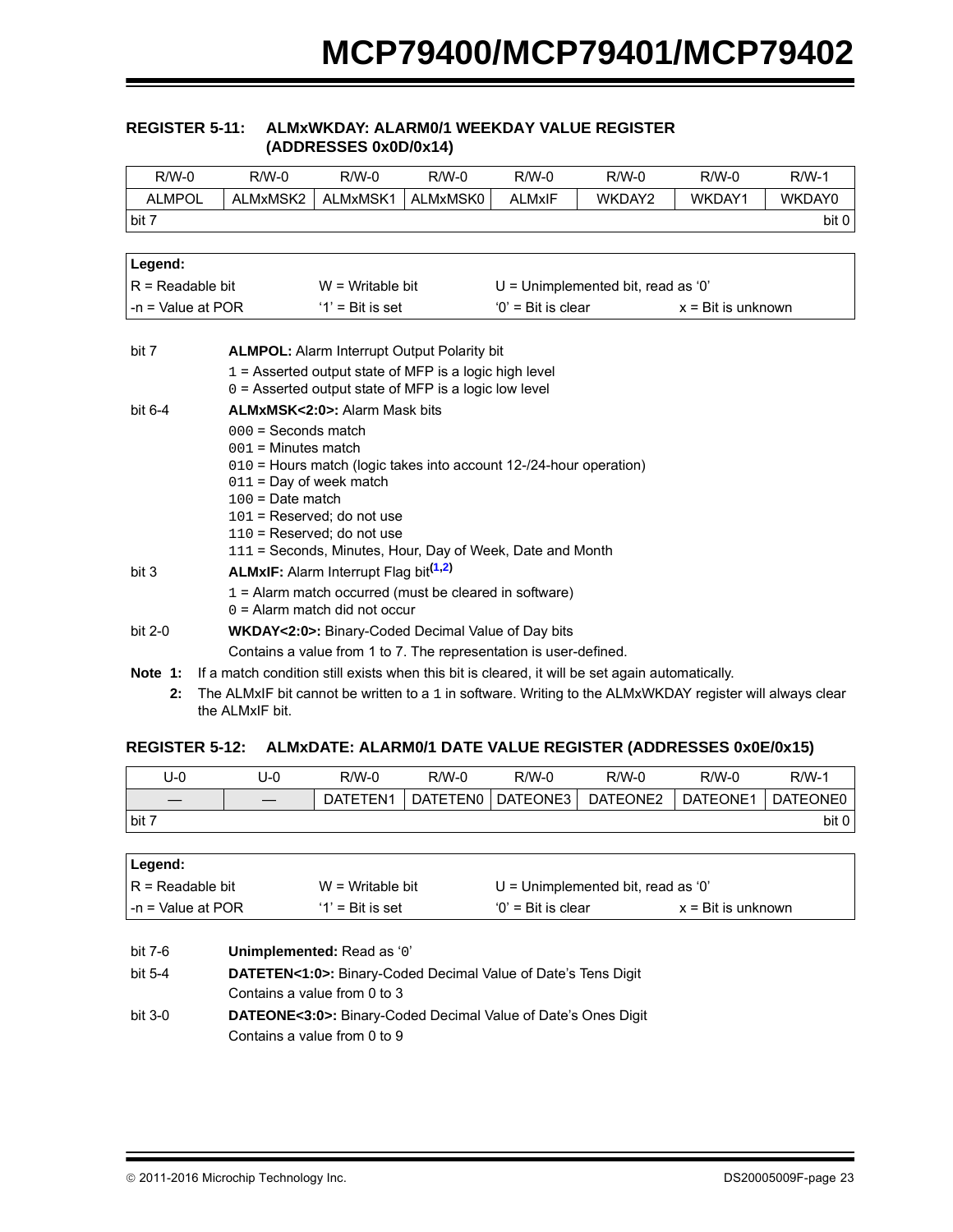#### <span id="page-23-0"></span>**REGISTER 5-13: ALMxMTH: ALARM0/1 MONTH VALUE REGISTER (ADDRESSES 0x0F/0x16)**

| U-0   | U-0 | U-0 | R/W-0          | $R/W-0$ | $R/W-0$ | $R/W-0$ | $R/W-1$        |
|-------|-----|-----|----------------|---------|---------|---------|----------------|
|       |     |     | <b>MTHTEN0</b> | MTHONE3 | MTHONE2 | MTHONE1 | <b>MTHONE0</b> |
| bit 7 |     |     |                |         |         |         | bit 0          |

| ∣Legend:           |                     |                                      |                             |  |
|--------------------|---------------------|--------------------------------------|-----------------------------|--|
| IR = Readable bit  | $W = W$ ritable bit | $U =$ Unimplemented bit, read as '0' |                             |  |
| I-n = Value at POR | $'1'$ = Bit is set  | $'0'$ = Bit is clear                 | $x = \text{Bit}$ is unknown |  |

bit 7-5 **Unimplemented:** Read as '0'

| bit 4   | <b>MTHTEN0:</b> Binary-Coded Decimal Value of Month's Tens Digit           |
|---------|----------------------------------------------------------------------------|
|         | Contains a value of 0 or 1                                                 |
| bit 3-0 | <b>MTHONE&lt;3:0&gt;:</b> Binary-Coded Decimal Value of Month's Ones Digit |

Contains a value from 0 to 9

#### **TABLE 5-6: SUMMARY OF REGISTERS ASSOCIATED WITH ALARMS**

| <b>Name</b>      | Bit 7         | Bit 6         | Bit 5           | Bit 4          | Bit 3         | Bit 2              | Bit 1    | Bit 0           | Register<br>on Page |
|------------------|---------------|---------------|-----------------|----------------|---------------|--------------------|----------|-----------------|---------------------|
| <b>ALMOSEC</b>   |               | SECTEN2       | SECTEN1         | <b>SECTENO</b> | SECONE3       | SECONE2            | SECONE1  | <b>SECONE0</b>  | 21                  |
| <b>ALMOMIN</b>   |               | MINTEN2       | MINTEN1         | <b>MINTENO</b> | MINONE3       | MINONE2            | MINONE1  | <b>MINONE0</b>  | 21                  |
| <b>ALMOHOUR</b>  |               | $12\sqrt{24}$ | AM/PM<br>HRTEN1 | <b>HRTEN0</b>  | HRONE3        | HRONE <sub>2</sub> | HRONE1   | HRONE0          | 22                  |
| <b>ALMOWKDAY</b> | <b>ALMPOL</b> | ALM0MSK2      | ALMOMSK1        | ALMOMSK0       | <b>ALM0IF</b> | WKDAY2             | WKDAY1   | WKDAY0          | 23                  |
| <b>ALMODATE</b>  |               |               | DATETEN1        | DATETEN0       | DATEONE3      | DATEONE2           | DATEONE1 | DATEONE0        | 23                  |
| <b>ALMOMTH</b>   |               |               |                 | <b>MTHTEN0</b> | MTHONE3       | MTHONE2            | MTHONE1  | <b>MTHONE0</b>  | 24                  |
| ALM1SEC          |               | SECTEN2       | SECTEN1         | <b>SECTENO</b> | SECONE3       | SECONE2            | SECONE1  | <b>SECONE0</b>  | 21                  |
| <b>ALM1MIN</b>   |               | MINTEN2       | MINTEN1         | <b>MINTENO</b> | MINONE3       | MINONE2            | MINONE1  | <b>MINONE0</b>  | 21                  |
| ALM1HOUR         |               | 12/24         | AM/PM<br>HRTEN1 | <b>HRTEN0</b>  | HRONE3        | HRONE <sub>2</sub> | HRONE1   | HRONE0          | 22                  |
| ALM1WKDAY        | <b>ALMPOL</b> | ALM1MSK2      | ALM1MSK1        | ALM1MSK0       | ALM1IF        | WKDAY2             | WKDAY1   | WKDAY0          | 23                  |
| ALM1DATE         |               |               | DATETEN1        | DATETEN0       | DATEONE3      | DATEONE2           | DATEONE1 | <b>DATEONE0</b> | 23                  |
| ALM1MTH          |               |               |                 | <b>MTHTEN0</b> | MTHONE3       | MTHONE2            | MTHONE1  | <b>MTHONE0</b>  | 24                  |
| <b>CONTROL</b>   | <b>OUT</b>    | <b>SQWEN</b>  | ALM1EN          | <b>ALM0EN</b>  | <b>EXTOSC</b> | <b>CRSTRIM</b>     | SQWFS1   | SQWFS0          | 26                  |

Legend:  $-$  = unimplemented location, read as '0'. Shaded cells are not used by alarms.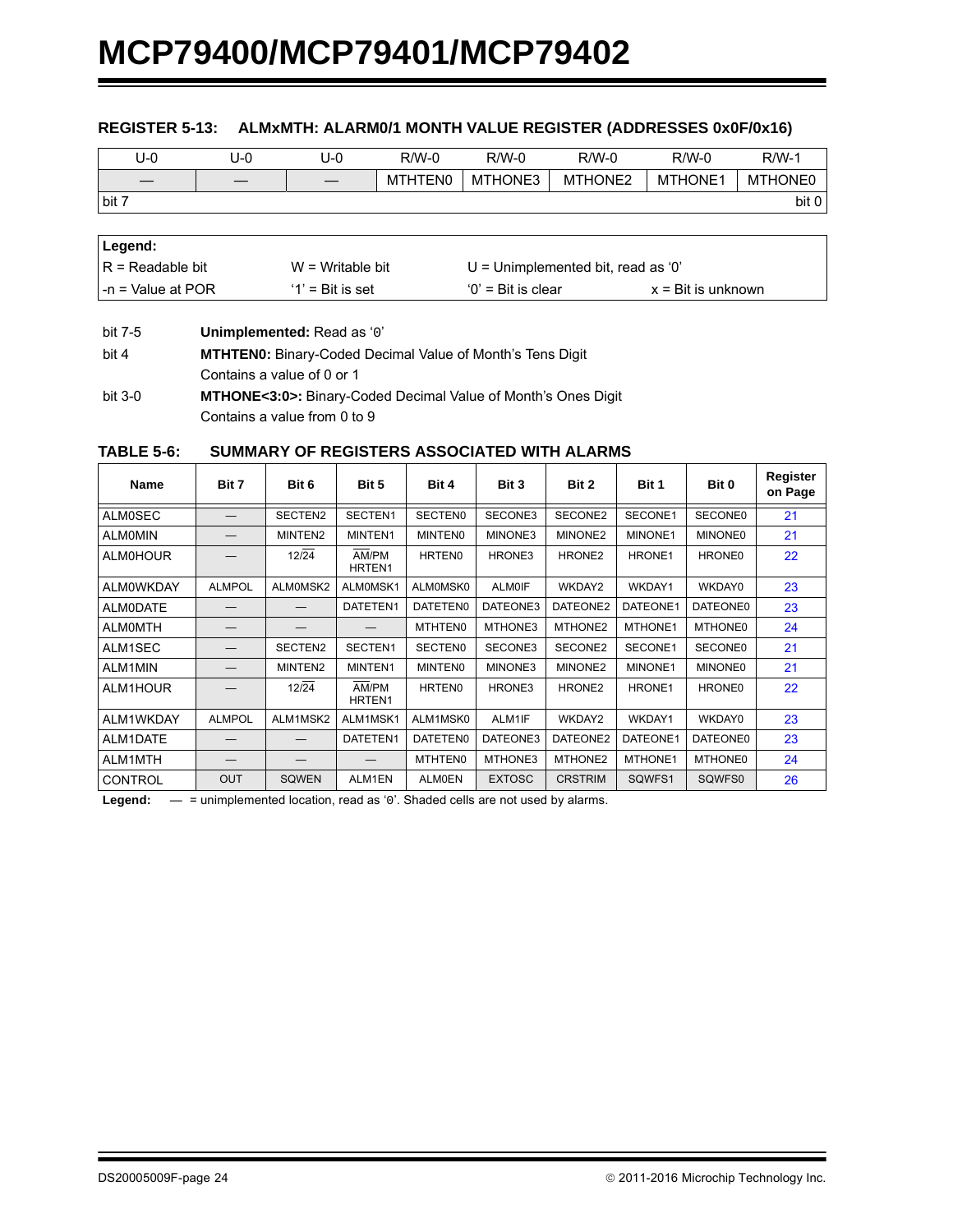## <span id="page-24-0"></span>**5.5 Output Configurations**

The MCP7940X features Square Wave Clock Output, Alarm Interrupt Output, and General Purpose Output modes. All of the output functions are multiplexed onto MFP according to [Table 5-7.](#page-24-1)

Only the alarm interrupt outputs are available while operating from the backup power supply. If none of the output functions are being used, the MFP can safely be left floating.

| Note: | The MFP is an open-drain output and           |
|-------|-----------------------------------------------|
|       | requires a pull-up resistor to Vcc (typically |
|       | 10 kΩ).                                       |

**FIGURE 5-7: MFP OUTPUT BLOCK DIAGRAM**

#### **MCP7940X**SQWFS<1:0> **Oscillator** 32.768 kHz  $x_1 \times$ 11 8.192 kHz  $10 \times$  $_{01}^{10}$   $\leqq$ 4.096 kHz EXTOSC Postscaler Postscaler  $x_2$ Digital 1 Hz Trim 00  $\Omega$ ST 64 Hz 1 CRSTRIM ALM1EN,ALM0EN ALMPOL  $\nabla$ мFР 11 1 ALM1IF 1  $10 \leq$  $_{01}^{10}$   $\geqq$ 0 0  $OUT - 00$  $\equiv$ SQWEN ALM0IF 1 0

## <span id="page-24-1"></span>**TABLE 5-7: MFP OUTPUT MODES**

| <b>SQWEN   ALMOEN   ALM1EN</b> |             | Mode                             |  |  |
|--------------------------------|-------------|----------------------------------|--|--|
|                                | C           | <b>General Purpose</b><br>Output |  |  |
|                                | O           |                                  |  |  |
|                                |             | Alarm Interrupt<br>Output        |  |  |
|                                |             |                                  |  |  |
| x                              | $\mathbf x$ | Square Wave Clock<br>Output      |  |  |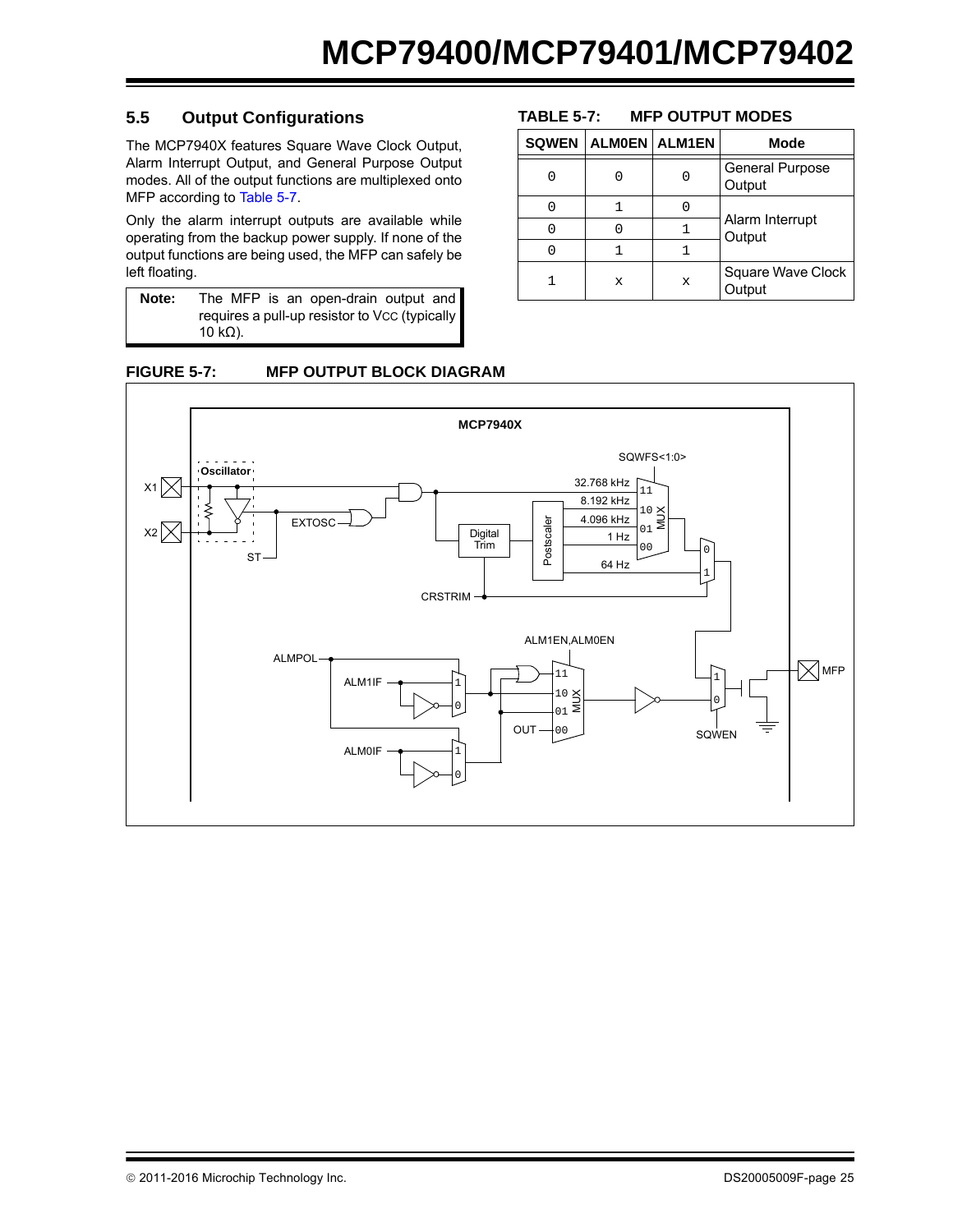| $R/W-1$             | R/W-0                                                                                                          | $R/W-0$                                                                                                 | $R/W-0$       | $R/W-0$             | $R/W-0$                                                                                                 | R/W-0                       | $R/W-0$ |
|---------------------|----------------------------------------------------------------------------------------------------------------|---------------------------------------------------------------------------------------------------------|---------------|---------------------|---------------------------------------------------------------------------------------------------------|-----------------------------|---------|
| <b>OUT</b>          | SQWEN                                                                                                          | ALM1EN                                                                                                  | <b>ALMOEN</b> | <b>EXTOSC</b>       | <b>CRSTRIM</b>                                                                                          | SQWFS1                      | SQWFS0  |
| bit 7               | bit 6                                                                                                          | bit 5                                                                                                   | bit 4         | bit 3               | bit 2                                                                                                   | bit 1                       | bit 0   |
|                     |                                                                                                                |                                                                                                         |               |                     |                                                                                                         |                             |         |
| Legend:             |                                                                                                                |                                                                                                         |               |                     |                                                                                                         |                             |         |
| $R =$ Readable bit  |                                                                                                                | $W = W$ ritable bit                                                                                     |               |                     | $U =$ Unimplemented bit, read as '0'                                                                    |                             |         |
| $-n =$ Value at POR |                                                                                                                | $'1'$ = Bit is set                                                                                      |               | $0'$ = Bit is clear |                                                                                                         | $x = \text{Bit}$ is unknown |         |
|                     |                                                                                                                |                                                                                                         |               |                     |                                                                                                         |                             |         |
| bit 7               |                                                                                                                | OUT: Logic Level for General Purpose Output bit                                                         |               |                     |                                                                                                         |                             |         |
|                     |                                                                                                                | Square Wave Clock Output Mode (SQWEN = 1):                                                              |               |                     |                                                                                                         |                             |         |
|                     | Unused.                                                                                                        |                                                                                                         |               |                     |                                                                                                         |                             |         |
|                     |                                                                                                                | <u> Alarm Interrupt Output Mode (ALM0EN = 1 or ALM1EN = 1):</u>                                         |               |                     |                                                                                                         |                             |         |
|                     | Unused.                                                                                                        |                                                                                                         |               |                     |                                                                                                         |                             |         |
|                     |                                                                                                                | $1 = MFP$ signal level is logic high                                                                    |               |                     | General Purpose Output Mode (SQWEN = $0$ , ALM0EN = $0$ , and ALM1EN = $0$ ):                           |                             |         |
|                     |                                                                                                                | $0 = MFP$ signal level is logic low                                                                     |               |                     |                                                                                                         |                             |         |
| bit 6               |                                                                                                                | <b>SQWEN:</b> Square Wave Output Enable bit                                                             |               |                     |                                                                                                         |                             |         |
|                     |                                                                                                                | 1 = Enable Square Wave Clock Output mode                                                                |               |                     |                                                                                                         |                             |         |
|                     |                                                                                                                | 0 = Disable Square Wave Clock Output mode                                                               |               |                     |                                                                                                         |                             |         |
| bit 5               |                                                                                                                | <b>ALM1EN: Alarm 1 Module Enable bit</b>                                                                |               |                     |                                                                                                         |                             |         |
|                     | $1 =$ Alarm 1 enabled<br>$0 =$ Alarm 1 disabled                                                                |                                                                                                         |               |                     |                                                                                                         |                             |         |
| bit 4               |                                                                                                                | <b>ALMOEN:</b> Alarm 0 Module Enable bit                                                                |               |                     |                                                                                                         |                             |         |
|                     | $1 =$ Alarm 0 enabled                                                                                          |                                                                                                         |               |                     |                                                                                                         |                             |         |
|                     | $0 =$ Alarm 0 disabled                                                                                         |                                                                                                         |               |                     |                                                                                                         |                             |         |
| bit 3               |                                                                                                                | <b>EXTOSC:</b> External Oscillator Input bit                                                            |               |                     |                                                                                                         |                             |         |
|                     |                                                                                                                | $1 =$ Enable X1 pin to be driven by external 32.768 kHz source<br>0 = Disable external 32.768 kHz input |               |                     |                                                                                                         |                             |         |
| bit 2               |                                                                                                                | <b>CRSTRIM:</b> Coarse Trim Mode Enable bit                                                             |               |                     |                                                                                                         |                             |         |
|                     |                                                                                                                |                                                                                                         |               |                     | Coarse Trim mode results in the MCP7940X applying digital trimming every 64 Hz clock cycle.             |                             |         |
|                     |                                                                                                                |                                                                                                         |               |                     | 1 = Enable Coarse Trim mode. If SQWEN = 1, MFP will output trimmed 64 Hz $^{(1)}$ nominal clock signal. |                             |         |
|                     |                                                                                                                | 0 = Disable Coarse Trim mode<br>See Section 5.6 "Digital Trimming" for details                          |               |                     |                                                                                                         |                             |         |
| bit 1-0             |                                                                                                                | <b>SQWFS&lt;1:0&gt;:</b> Square Wave Clock Output Frequency Select bits                                 |               |                     |                                                                                                         |                             |         |
|                     |                                                                                                                | If SQWEN = $1$ and CRSTRIM = $0$ :                                                                      |               |                     |                                                                                                         |                             |         |
|                     |                                                                                                                | Selects frequency of clock output on MFP                                                                |               |                     |                                                                                                         |                             |         |
|                     | $00 = 1$ Hz <sup>(1)</sup>                                                                                     |                                                                                                         |               |                     |                                                                                                         |                             |         |
|                     | $01 = 4.096$ kHz <sup>(1)</sup><br>$10 = 8.192$ kHz <sup>(1)</sup>                                             |                                                                                                         |               |                     |                                                                                                         |                             |         |
|                     | $11 = 32.768$ kHz                                                                                              |                                                                                                         |               |                     |                                                                                                         |                             |         |
|                     |                                                                                                                | If SQWEN = $0$ or CRSTRIM = $1$ :                                                                       |               |                     |                                                                                                         |                             |         |
|                     | Unused.                                                                                                        |                                                                                                         |               |                     |                                                                                                         |                             |         |
|                     | Note 1: The 8.192 kHz, 4.096 kHz, 64 Hz, and 1 Hz square wave clock output frequencies are affected by digital |                                                                                                         |               |                     |                                                                                                         |                             |         |

#### <span id="page-25-0"></span>**REGISTER 5-14: CONTROL: RTCC CONTROL REGISTER (ADDRESS 0x07)**

<span id="page-25-1"></span>**Note 1:** The 8.192 kHz, 4.096 kHz, 64 Hz, and 1 Hz square wave clock output frequencies are affected by digital trimming.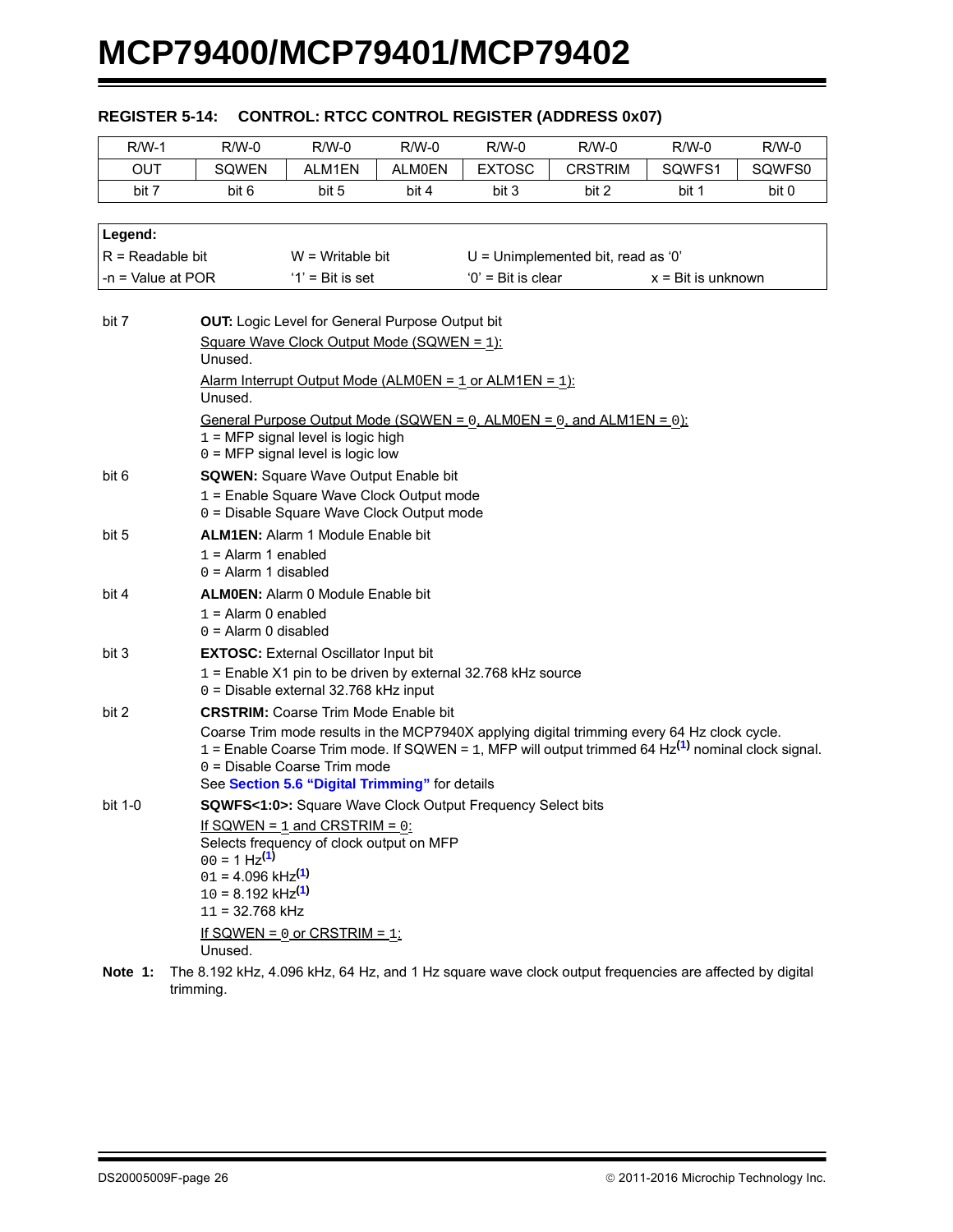### 5.5.1 SQUARE WAVE OUTPUT MODE

The MCP7940X can be configured to generate a square wave clock signal on MFP. The input clock frequency, FOSC, is divided according to the SQWFS<1:0> bits as shown in [Table 5-8.](#page-26-0)

The square wave output is not available when operating from the backup power supply.

| Note: | All of the clock output rates are affected by |  |  |
|-------|-----------------------------------------------|--|--|
|       | digital trimming except for the 1:1           |  |  |
|       | postscaler value (SQWFS $<1:0> = 00$ ).       |  |  |

<span id="page-26-0"></span>**TABLE 5-8: CLOCK OUTPUT RATES**

| SQWFS<1:0>                                                  | <b>Postscaler</b> | <b>Nominal</b><br><b>Frequency</b> |  |  |  |
|-------------------------------------------------------------|-------------------|------------------------------------|--|--|--|
| 0 <sub>0</sub>                                              | 1:1               | 32.768 kHz                         |  |  |  |
| 01                                                          | 1:4               | 8.192 kHz                          |  |  |  |
| 10                                                          | 1:8               | 4.096 kHz                          |  |  |  |
| 11                                                          | 1:32.768          | 1 Hz                               |  |  |  |
| Nominal frequency assumes Fosc is<br>Note 1:<br>32.768 kHz. |                   |                                    |  |  |  |

#### 5.5.2 ALARM INTERRUPT OUTPUT MODE

The MFP will provide an interrupt output when enabled alarms match and the square wave clock output is disabled. This prevents the user from having to poll the alarm interrupt flag to check for a match.

The alarm interrupt output is available when operating from the backup power supply.

The ALMxIF flags control when the MFP is asserted, as described in the following sections.

#### 5.5.2.1 Single Alarm Operation

When only one alarm module is enabled, the MFP output is based on the corresponding ALMxIF flag and the ALMPOL flag. If ALMPOL =  $1$ , the MFP output reflects the value of the ALMxIF flag. If ALMPOL =  $0$ , the MFP output reflects the inverse of the ALMxIF flag ([Table 5-9\)](#page-26-1).

<span id="page-26-1"></span>**TABLE 5-9: SINGLE ALARM OUTPUT TRUTH TABLE**

<span id="page-26-2"></span>

| <b>ALMPOL</b> | ALMxIF <sup>(1)</sup>                                                                    | <b>MFP</b> |  |  |
|---------------|------------------------------------------------------------------------------------------|------------|--|--|
|               |                                                                                          |            |  |  |
|               |                                                                                          |            |  |  |
|               |                                                                                          |            |  |  |
|               |                                                                                          |            |  |  |
| enabled.      | Note 1: ALMxIF refers to the interrupt flag<br>corresponding to the alarm module that is |            |  |  |

#### 5.5.2.2 Dual Alarm Operation

When both alarm modules are enabled, the MFP output is determined by a combination of the ALM0IF, ALM1IF, and ALMPOL flags.

If ALMPOL =  $1$ , the ALM0IF and ALM1IF flags are OR'd together and the result is output on MFP. If  $ALMPOL = 0$ , the  $ALM0IF$  and  $ALM1IF$  flags are AND'd together, and the result is inverted and output on MFP [\(Table 5-10](#page-26-3)). This provides the user with flexible options for combining alarms.

**Note:** If ALMPOL = 0 and both alarms are enabled, the MFP will only assert when both ALM0IF and ALM1IF are set.

#### <span id="page-26-3"></span>**TABLE 5-10: DUAL ALARM OUTPUT TRUTH TABLE**

| <b>ALMPOL</b> | <b>ALMOIF</b> | ALM1IF | <b>MFP</b> |
|---------------|---------------|--------|------------|
|               |               |        |            |
|               |               |        |            |
|               |               |        |            |
|               |               |        |            |
|               |               |        |            |
|               |               |        |            |
|               |               |        |            |
|               |               |        |            |

#### 5.5.3 GENERAL PURPOSE OUTPUT MODE

If the square wave clock output and both alarm modules are disabled, the MFP acts as a general purpose output. The output logic level is controlled by the OUT bit.

The general purpose output is not available when operating from the backup power supply.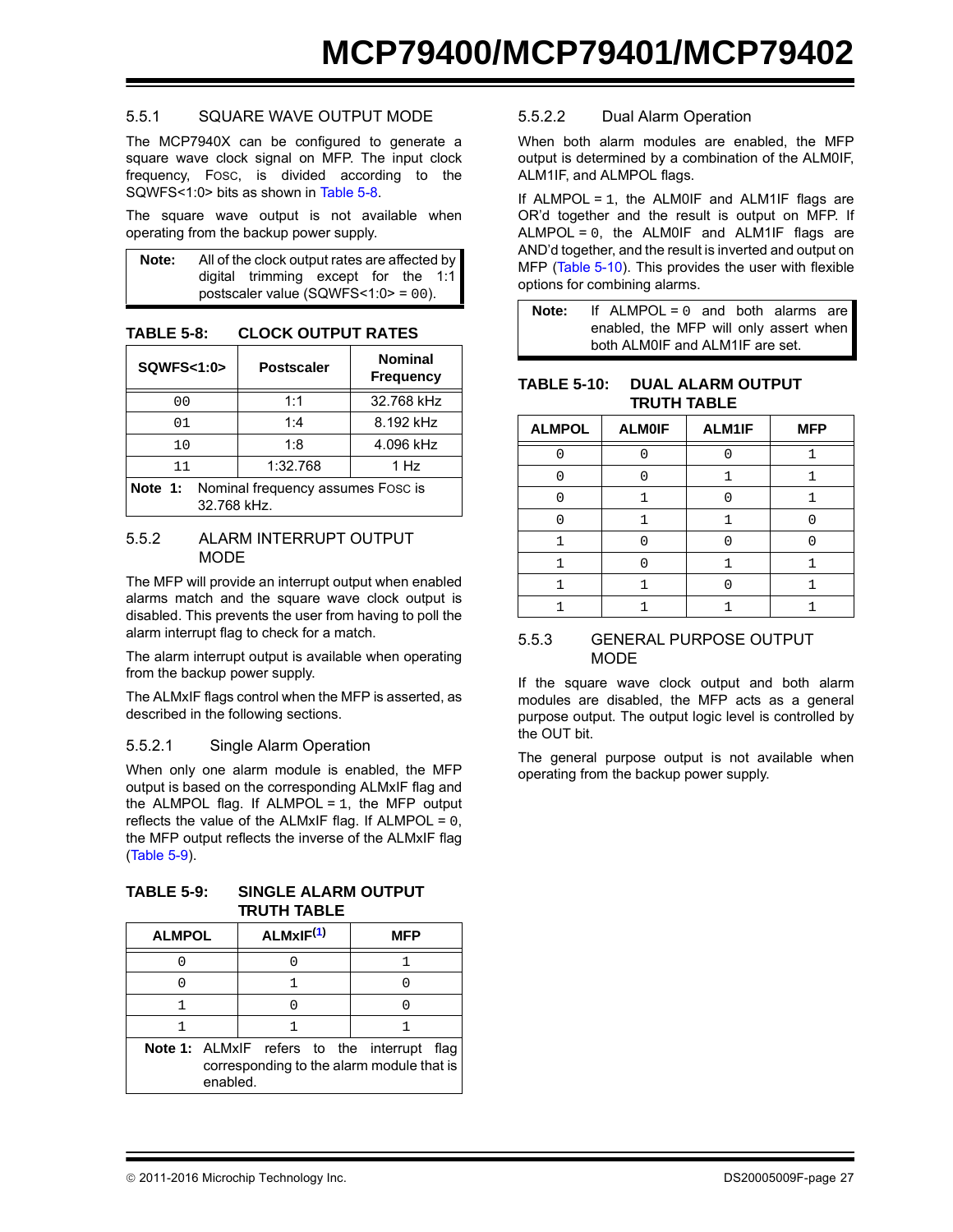| <b>Name</b>    | Bit 7         | Bit 6    | Bit 5    | Bit 4         | Bit 3         | Bit 2          | Bit 1  | Bit 0  | Register<br>on Page |
|----------------|---------------|----------|----------|---------------|---------------|----------------|--------|--------|---------------------|
| ALMOWKDAY      | <b>ALMPOL</b> | ALMOMSK2 | ALMOMSK1 | ALM0MSK0      | <b>ALMOIF</b> | WKDAY2         | WKDAY1 | WKDAY0 | 23                  |
| ALM1WKDAY      | <b>ALMPOL</b> | ALM1MSK2 | ALM1MSK1 | ALM1MSK0      | ALM1IF        | WKDAY2         | WKDAY1 | WKDAY0 | 23                  |
| <b>CONTROL</b> | OUT           | SOWEN    | ALM1EN   | <b>ALM0EN</b> | <b>EXTOSC</b> | <b>CRSTRIM</b> | SQWFS1 | SQWFS0 | 26                  |

#### **TABLE 5-11: SUMMARY OF REGISTERS ASSOCIATED WITH OUTPUT CONFIGURATION**

**Legend:** — = unimplemented location, read as '0'. Shaded cells are not used in output configuration.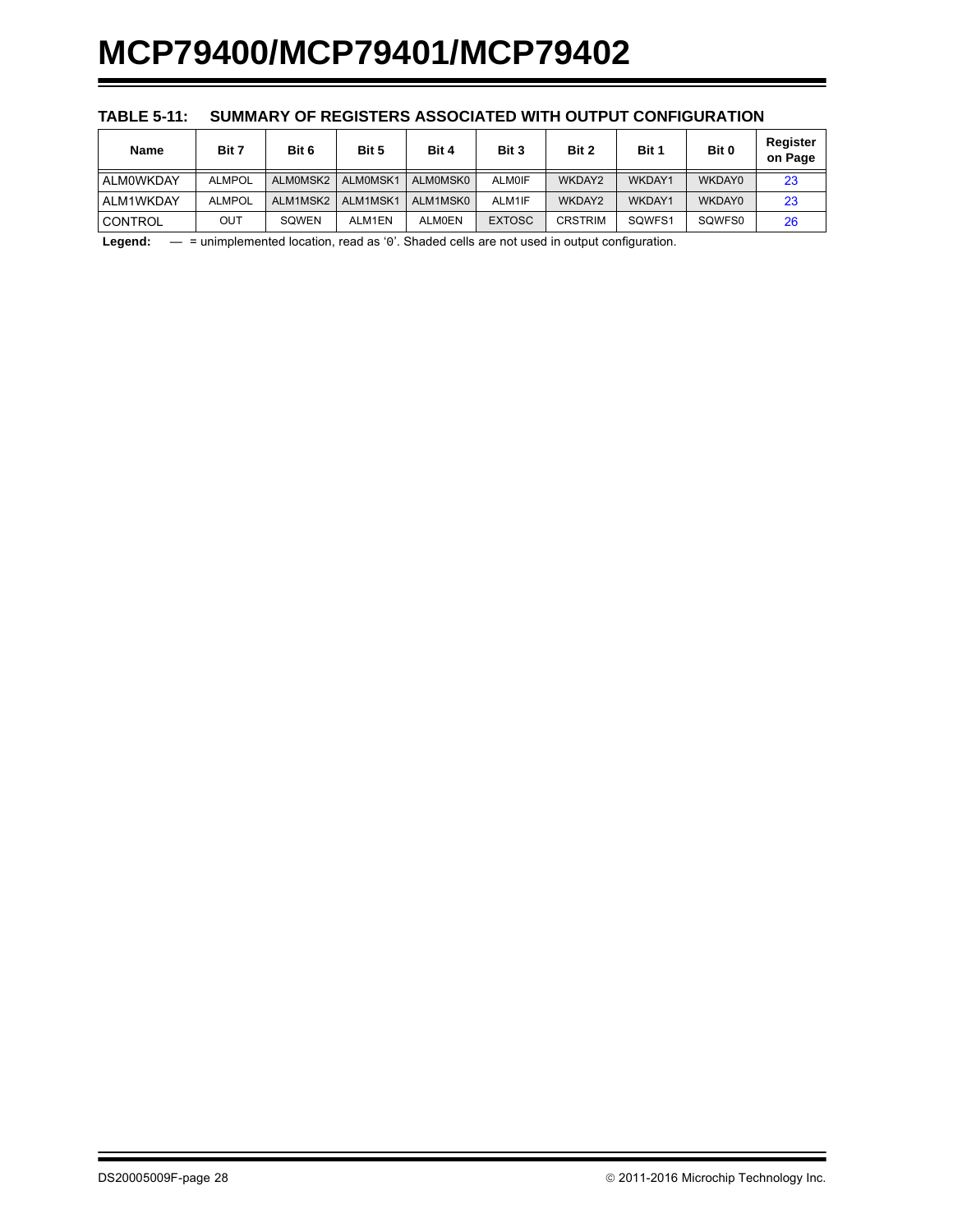## <span id="page-28-0"></span>**5.6 Digital Trimming**

The MCP7940X features digital trimming to correct for inaccuracies of the external crystal or clock source, up to roughly  $\pm 129$  ppm when CRSTRIM = 0. In addition to compensating for intrinsic inaccuracies in the clock, this feature can also be used to correct for error due to temperature variation. This can enable the user to achieve high levels of accuracy across a wide temperature operating range.

Digital trimming consists of the MCP7940X periodically adding or subtracting clock cycles, resulting in small adjustments in the internal timing.

The adjustment occurs once per minute when CRSTRIM = 0. The SIGN bit specifies whether to add cycles or to subtract them. The TRIMVAL<6:0> bits are used to specify by how many clock cycles to adjust. Each step in the TRIMVAL<6:0> value equates to adding or subtracting two clock pulses to or from the 32.768 kHz clock signal. This results in a correction of roughly 1.017 ppm per step when CRSTRIM = 0. Setting TRIMVAL<6:0> to 0x00 disables digital trimming.

Digital trimming also occurs while operating off the backup supply.

### <span id="page-28-1"></span>**REGISTER 5-15: OSCTRIM: OSCILLATOR DIGITAL TRIM REGISTER (ADDRESS 0x08)**

| R/W-0       | R/W-0    | $R/W-0$  | $R/W-0$  | $R/W-0$  | R/W-0           | $R/W-0$         | $R/W-0$         |
|-------------|----------|----------|----------|----------|-----------------|-----------------|-----------------|
| <b>SIGN</b> | TRIMVAL6 | TRIMVAL5 | TRIMVAL4 | TRIMVAL3 | <b>TRIMVAL2</b> | <b>TRIMVAL1</b> | <b>TRIMVAL0</b> |
| bit 7       |          |          |          |          |                 |                 | bit 0           |

| Legend:             |  |                                                                                                                                                                                                                                                                                                                                     |                                      |                             |
|---------------------|--|-------------------------------------------------------------------------------------------------------------------------------------------------------------------------------------------------------------------------------------------------------------------------------------------------------------------------------------|--------------------------------------|-----------------------------|
| $R = Readable bit$  |  | $W = W$ ritable bit                                                                                                                                                                                                                                                                                                                 | $U =$ Unimplemented bit, read as '0' |                             |
| $-n =$ Value at POR |  | $'1'$ = Bit is set                                                                                                                                                                                                                                                                                                                  | $'0'$ = Bit is clear                 | $x = \text{Bit}$ is unknown |
| bit 7               |  | <b>SIGN:</b> Trim Sign bit                                                                                                                                                                                                                                                                                                          |                                      |                             |
|                     |  | $1 = Add$ clocks to correct for slow time<br>$0 =$ Subtract clocks to correct for fast time                                                                                                                                                                                                                                         |                                      |                             |
| bit $6-0$           |  | <b>TRIMVAL&lt;6:0&gt;: Oscillator Trim Value bits</b>                                                                                                                                                                                                                                                                               |                                      |                             |
|                     |  | When CRSTRIM = $0$ :<br>1111111 = Add or subtract 254 clock cycles every minute<br>$1111110$ = Add or subtract 252 clock cycles every minute<br>0000010 = Add or subtract 4 clock cycles every minute<br>0000001 = Add or subtract 2 clock cycles every minute<br>$0000000 =$ Disable digital trimming                              |                                      |                             |
|                     |  | When CRSTRIM $=$ 1:<br>1111111 = Add or subtract 254 clock cycles 128 times per second<br>$1111110$ = Add or subtract 252 clock cycles 128 times per second<br>0000010 = Add or subtract 4 clock cycles 128 times per second<br>0000001 = Add or subtract 2 clock cycles 128 times per second<br>0000000 = Disable digital trimming |                                      |                             |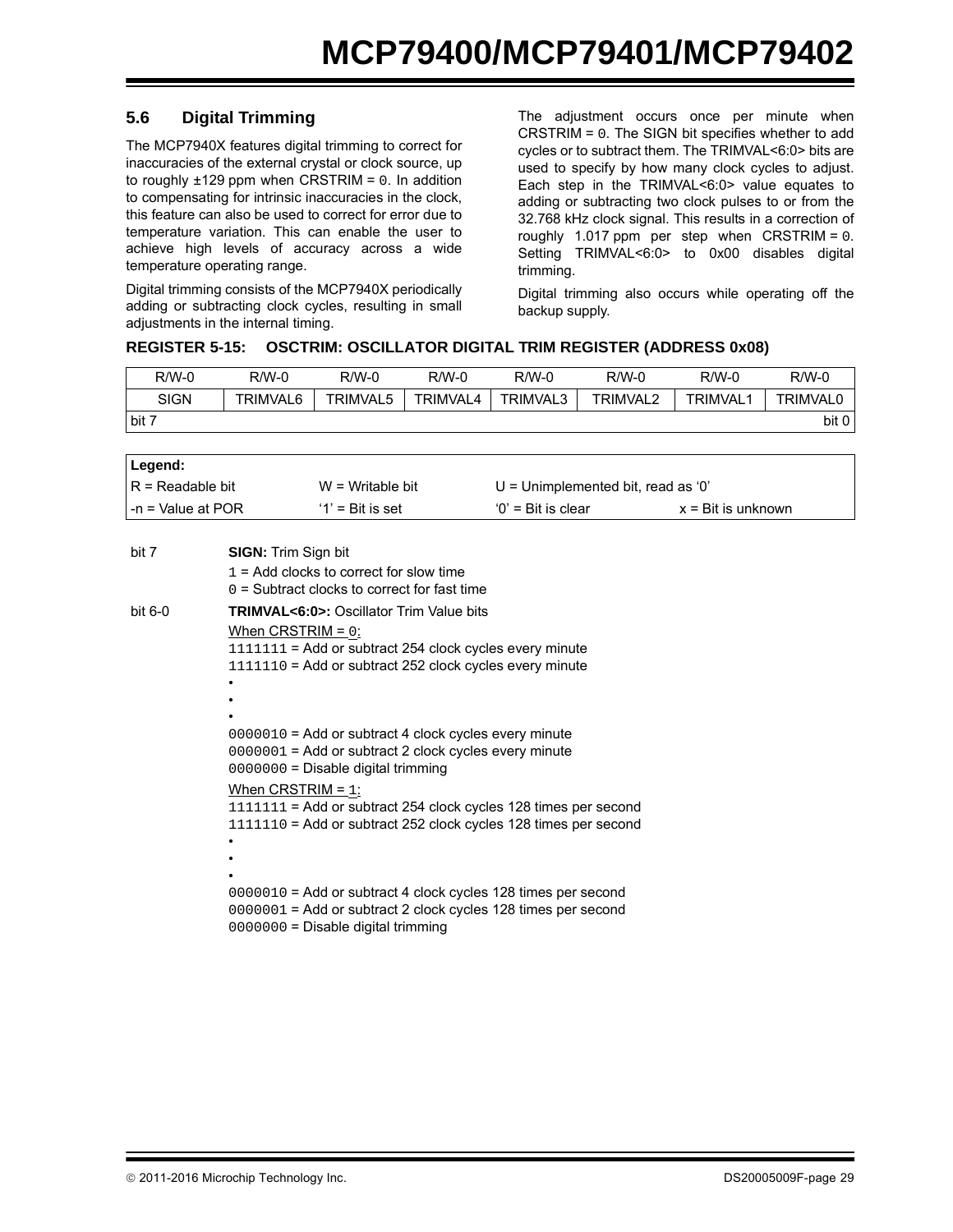#### 5.6.1 CALIBRATION

In order to perform calibration, the number of error clock pulses per minute must be found and the corresponding trim value must be loaded into TRIMVAL<6:0>.

There are two methods for determining the trim value. The first method involves measuring an output frequency directly and calculating the deviation from ideal. The second method involves observing the number of seconds gained or lost over a period of time.

Once the OSCTRIM register has been loaded, digital trimming will automatically occur every minute.

#### 5.6.1.1 Calibration by Measuring Frequency

To calibrate the MCP7940X by measuring the output frequency, perform the following steps:

- 1. Enable the crystal oscillator or external clock input by setting the ST bit or EXTOSC bit, respectively.
- 2. Ensure TRIMVAL<6:0> is reset to 0x00.
- 3. Select an output frequency by setting SQWFS<1:0>.
- 4. Set SQWEN to enable the square wave output.
- 5. Measure the resulting output frequency using a calibrated measurement tool, such as a frequency counter.
- 6. Calculate the number of error clocks per minute (see [Equation 5-2\)](#page-29-0).

#### <span id="page-29-0"></span>**EQUATION 5-2: CALCULATING TRIM VALUE FROM MEASURED FREQUENCY**

TRIMVAL
$$
\text{TRIMVAL} < 6:0 > \frac{(FIDEAL - FMEAS) \cdot \frac{32768}{FIDEAL} \cdot 60}{2}
$$

Where:

*FIDEAL* = Ideal frequency based on SQWFS<1:0> *FMEAS* = Measured frequency

- If the number of error clocks per minute is negative, then the oscillator is *faster* than ideal and the SIGN bit must be cleared.
- If the number of error clocks per minute is positive, then the oscillator is *slower* than ideal and the SIGN bit must be set.
- 7. Load the correct value into TRIMVAL<6:0>

| Note: | Using a lower output frequency and/or   |  |  |  |  |  |  |
|-------|-----------------------------------------|--|--|--|--|--|--|
|       | averaging the measured frequency over a |  |  |  |  |  |  |
|       | number of clock pulses will reduce the  |  |  |  |  |  |  |
|       | effects of jitter and improve accuracy. |  |  |  |  |  |  |

#### 5.6.1.2 Calibration by Observing Time Deviation

To calibrate the MCP7940X by observing the deviation over time, perform the following steps:

- 1. Ensure TRIMVAL<6:0> is reset to 0x00.
- 2. Load the timekeeping registers to synchronize the MCP7940X with a known-accurate reference time.
- 3. Enable the crystal oscillator or external clock input by setting the ST bit or EXTOSC bit, respectively.
- 4. Observe how many seconds are gained or lost over a period of time (larger time periods offer more accuracy).
- 5. Calculate the PPM deviation (see [Equation 5-3](#page-29-1)).

#### <span id="page-29-1"></span>**EQUATION 5-3: CALCULATING ERROR PPM**

$$
PPM = \frac{SecDeviation}{ExpectedSec} \cdot 1000000
$$

Where:

$$
ExpectedSec =
$$
 Number of seconds in chosen period  
 $SecDeviation =$  Number of seconds gained or lost

- If the MCP7940X has gained time relative to the reference clock, then the oscillator is *faster* than ideal and the SIGN bit must be cleared.
- If the MCP7940X has lost time relative to the reference clock, then the oscillator is *slower* than ideal and the SIGN bit must be set.
- 6. Calculate the trim value (see [Equation 5-4](#page-29-2))

#### <span id="page-29-2"></span>**EQUATION 5-4: CALCULATING TRIM VALUE FROM ERROR PPM**

$$
TRIMVAL < 6:0> = \frac{PPM \cdot 32768 \cdot 60}{1000000 \cdot 2}
$$

- 7. Load the correct value into TRIMVAL<6:0>
	- **Note 1:** Choosing a longer time period for observing deviation will improve accuracy.
		- **2:** Large temperature variations during the observation period can skew results.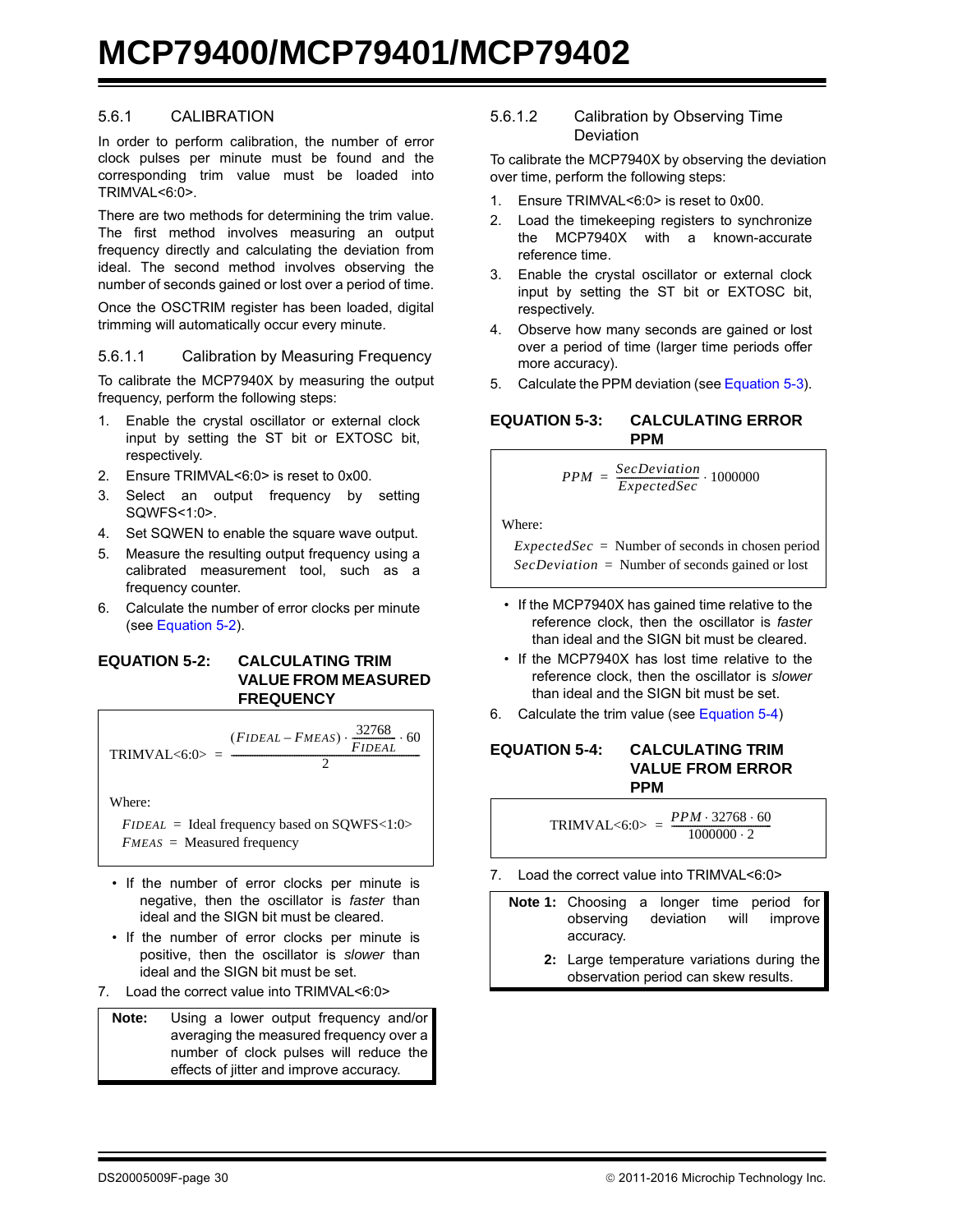### 5.6.2 COARSE TRIM MODE

When CRSTRIM = 1, Coarse Trim mode is enabled. While in this mode, the MCP7940X will apply trimming at a rate of 128 Hz. If SQWEN is set, the MFP will output a trimmed 64 Hz nominal clock signal.

Because trimming is applied at a rate of 128 Hz rather than once every minute, each step of the TRIMVAL<6:0> value has a significantly larger effect on the resulting time deviation and output clock frequency.

By monitoring the MFP output frequency while in this mode, the user can easily observe the TRIMVAL<6:0> value affecting the clock timing.

- **Note 1:** The 64 Hz Coarse Trim mode square wave output is not available while operating from the backup power supply.
	- **2:** With Coarse Trim mode enabled, the TRIMVAL<6:0> value has a drastic effect on timing. Leaving the mode enabled during normal operation will likely result in inaccurate time.

### **TABLE 5-12: SUMMARY OF REGISTERS ASSOCIATED WITH DIGITAL TRIMMING**

| Name           | Bit 7       | Bit 6    | Bit 5    | Bit 4         | Bit 3         | Bit 2          | Bit 1           | Bit 0    | Register<br>on Page |
|----------------|-------------|----------|----------|---------------|---------------|----------------|-----------------|----------|---------------------|
| <b>CONTROL</b> | OUT         | SOWEN    | ALM1EN   | <b>ALMOEN</b> | <b>EXTOSC</b> | <b>CRSTRIM</b> | SQWFS1          | SQWFS0   |                     |
| <b>OSCTRIM</b> | <b>SIGN</b> | TRIMVAL6 | TRIMVAL5 | TRIMVAL4      | TRIMVAL3      | TRIMVAL2       | <b>TRIMVAL1</b> | TRIMVAL0 | 29                  |

Legend: — = unimplemented location, read as '0'. Shaded cells are not used by digital trimming.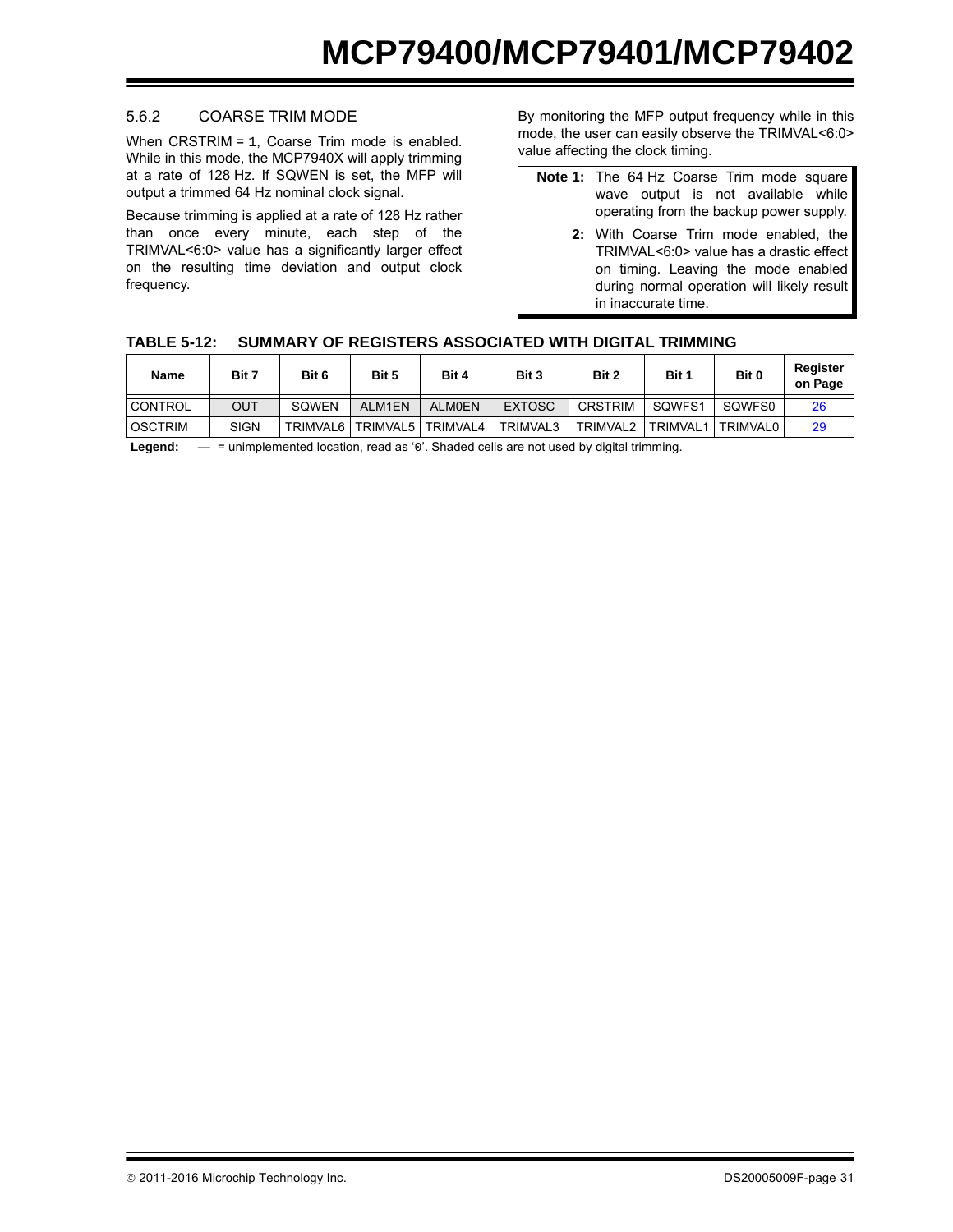## **5.7 Battery Backup**

The MCP7940X features a backup power supply input (VBAT) that can be used to provide power to the timekeeping circuitry, RTCC registers, and SRAM while primary power is unavailable. The MCP7940X will automatically switch to backup power when Vcc falls below VTRIP, and back to Vcc when it is above VTRIP.

The VBATEN bit must be set to enable the VBAT input.

The following functionality is maintained while operating on backup power:

- Timekeeping
- Alarms
- Alarm Output
- Digital Trimming
- RTCC Register and SRAM Contents

The following features are not available while operating on backup power:

- $\cdot$  I<sup>2</sup>C Communication
- Square Wave Clock Output
- General Purpose Output

#### <span id="page-31-0"></span>5.7.1 POWER-FAIL TIME-STAMP

The MCP7940X includes a power-fail time-stamp module that stores the minutes, hours, date, and month when primary power is lost and when it is restored ([Figure 5-8\)](#page-31-1). The PWRFAIL bit is also set to indicate that a power failure occurred.

**Note:** Throughout this section, references to the register and bit names for the Power-Fail Time-Stamp module are referred to generically by the use of 'x' in place of the specific module name. Thus, "PWRxxMIN" might refer to the minutes register for Power-Down or Power-Up.

To utilize the power-fail time-stamp feature, a backup power supply must be available with the VBAT input enabled, and the oscillator should also be running to ensure accurate functionality.

- **Note 1:** The PWRFAIL bit must be cleared to log new time-stamp data. This is to ensure previous time-stamp data is not lost.
	- **2:** Clearing the PWRFAIL bit will clear all time-stamp registers.



## <span id="page-31-1"></span>**FIGURE 5-8: POWER-FAIL TIME-STAMP TIMING**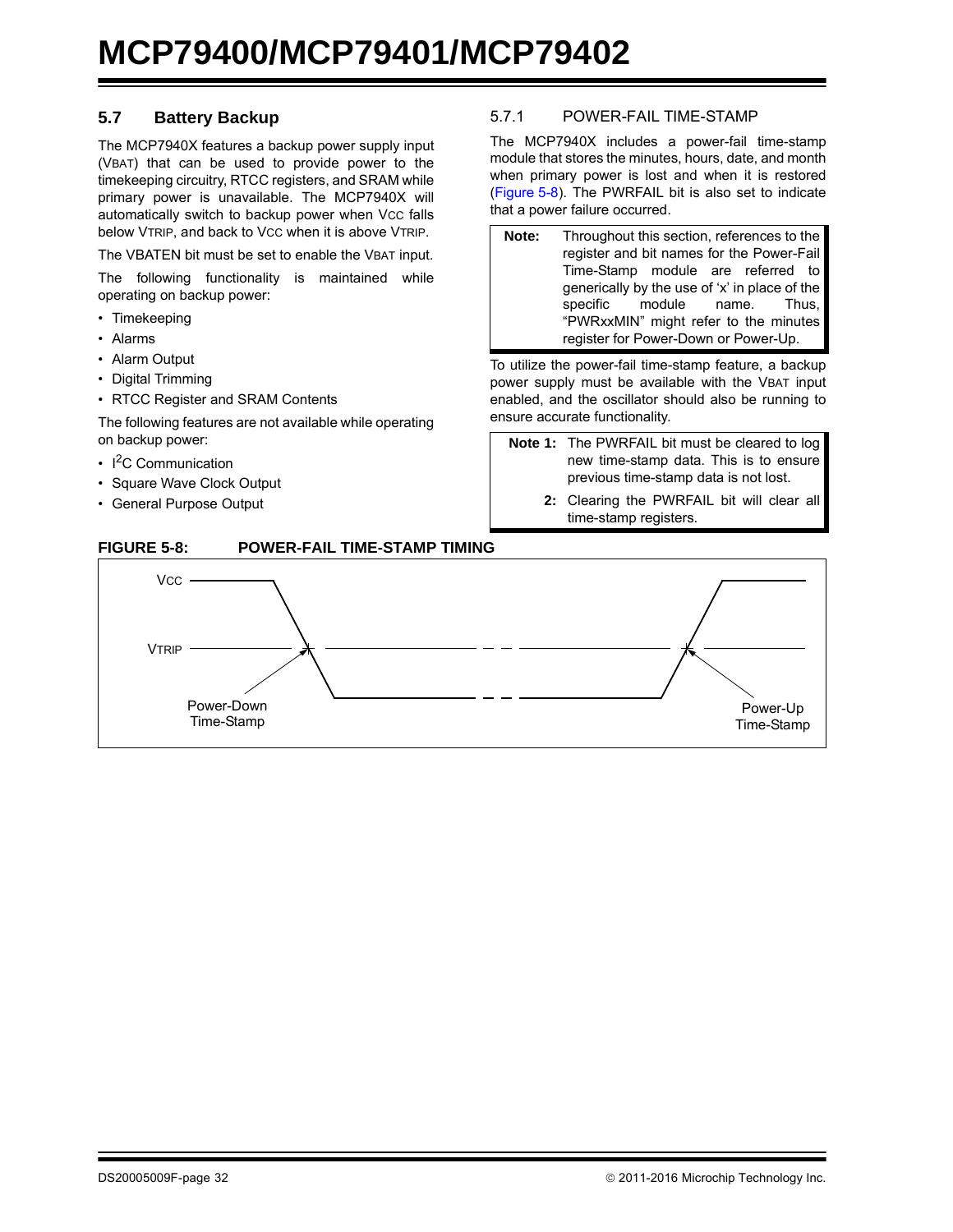#### <span id="page-32-0"></span>**REGISTER 5-16: PWRxxMIN: POWER-DOWN/POWER-UP TIME-STAMP MINUTES VALUE REGISTER (ADDRESSES 0x18/0x1C)**

| U-0   | $R/W-0$ | $R/W-0$ | $R/M-0$        | $R/W-0$ | R/W-0   | $R/W-0$        | $R/W-0$        |
|-------|---------|---------|----------------|---------|---------|----------------|----------------|
|       | MINTEN2 | MINTEN1 | <b>MINTENO</b> | MINONE3 | MINONE2 | <b>MINONE1</b> | <b>MINONE0</b> |
| bit 7 |         |         |                |         |         |                | bit 0          |

| ∣Legend:               |                     |                                      |                             |
|------------------------|---------------------|--------------------------------------|-----------------------------|
| $IR = Readable bit$    | $W = Writeable bit$ | $U =$ Unimplemented bit, read as '0' |                             |
| $l - n =$ Value at POR | $'1'$ = Bit is set  | $'0'$ = Bit is clear                 | $x = \text{Bit}$ is unknown |

| bit 7   | Unimplemented: Read as '0'                                                  |
|---------|-----------------------------------------------------------------------------|
| bit 6-4 | <b>MINTEN&lt;2:0&gt;:</b> Binary-Coded Decimal Value of Minute's Tens Digit |
|         | Contains a value from 0 to 5                                                |
| bit 3-0 | <b>MINONE&lt;3:0&gt;:</b> Binary-Coded Decimal Value of Minute's Ones Digit |
|         | Contains a value from 0 to 9                                                |

#### <span id="page-32-1"></span>**REGISTER 5-17: PWRxxHOUR: POWER-DOWN/POWER-UP TIME-STAMP HOURS VALUE REGISTER (ADDRESSES 0x19/0x1D)**

| J-0   | $R/W-0$ | $R/W-0$                     | $R/W-0$       | $R/W-0$ | $R/W-0$            | $R/W-0$       | $R/W-0$            |
|-------|---------|-----------------------------|---------------|---------|--------------------|---------------|--------------------|
|       | 12/24   | AM/PM<br>HRTEN <sub>1</sub> | <b>HRTEN0</b> | HRONE3  | HRONE <sub>2</sub> | <b>HRONE1</b> | HRONE <sub>0</sub> |
| bit 7 |         |                             |               |         |                    |               | bit 0              |

| Legend:            |                     |                                      |                             |
|--------------------|---------------------|--------------------------------------|-----------------------------|
| IR = Readable bit  | $W = Writeable bit$ | $U =$ Unimplemented bit, read as '0' |                             |
| I-n = Value at POR | $'1'$ = Bit is set  | $'0'$ = Bit is clear                 | $x = \text{Bit}$ is unknown |

## **If 12/24 = 1 (12-hour format):**

| bit 7                                 | Unimplemented: Read as '0'                                               |
|---------------------------------------|--------------------------------------------------------------------------|
| bit 6                                 | 12/24: 12 or 24 Hour Time Format bit                                     |
|                                       | $1 = 12$ -hour format                                                    |
|                                       | $0 = 24$ -hour format                                                    |
| bit 5                                 | <b>AM/PM: AM/PM Indicator bit</b>                                        |
|                                       | $1 = PM$                                                                 |
|                                       | $0 = AM$                                                                 |
| bit 4                                 | <b>HRTEN0:</b> Binary-Coded Decimal Value of Hour's Tens Digit           |
|                                       | Contains a value from 0 to 1                                             |
| bit $3-0$                             | <b>HRONE&lt;3:0&gt;:</b> Binary-Coded Decimal Value of Hour's Ones Digit |
|                                       | Contains a value from 0 to 9                                             |
| <u>If 12/24 = 0 (24-hour format):</u> |                                                                          |
| bit 7                                 | Unimplemented: Read as '0'                                               |
| bit 6                                 | 12/24: 12 or 24 Hour Time Format bit                                     |
|                                       | $1 = 12$ -hour format                                                    |
|                                       | $0 = 24$ -hour format                                                    |
| bit $5-4$                             | <b>HRTEN&lt;1:0&gt;:</b> Binary-Coded Decimal Value of Hour's Tens Digit |
|                                       | Contains a value from 0 to 2.                                            |
| bit $3-0$                             | <b>HRONE&lt;3:0&gt;:</b> Binary-Coded Decimal Value of Hour's Ones Digit |
|                                       | Contains a value from 0 to 9                                             |
|                                       |                                                                          |

2011-2016 Microchip Technology Inc. DS20005009F-page 33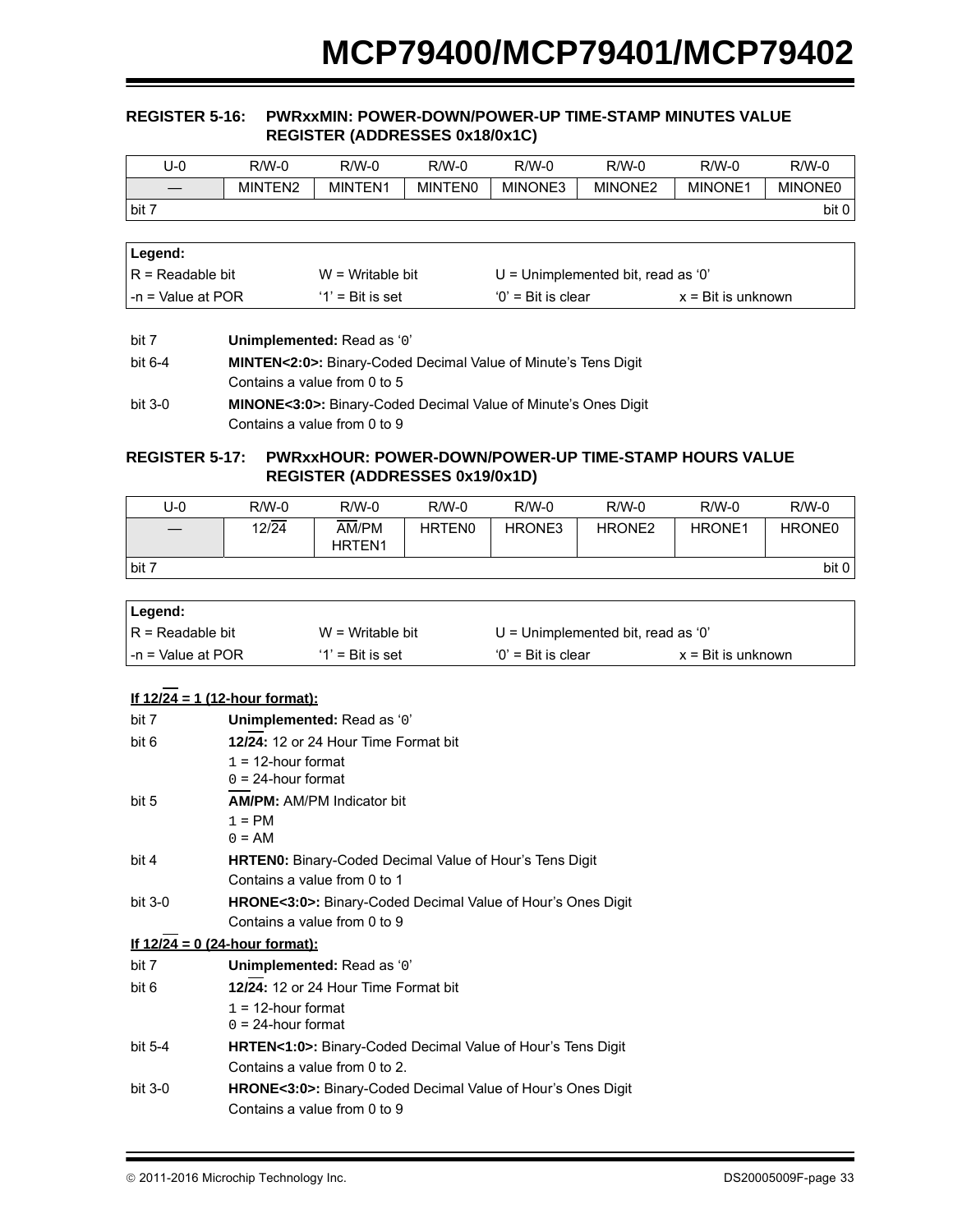#### <span id="page-33-0"></span>**REGISTER 5-18: PWRxxDATE: POWER-DOWN/POWER-UP TIME-STAMP DATE VALUE REGISTER (ADDRESSES 0x1A/0x1E)**

| U-0   | U-0 | $R/W-0$  | $R/W-0$  | $R/W-0$  | $R/W-0$  | $R/W-0$  | $R/W-0$  |
|-------|-----|----------|----------|----------|----------|----------|----------|
|       |     | DATETEN1 | DATETEN0 | DATEONE3 | DATEONE2 | DATEONE1 | DATEONE0 |
| bit 7 |     |          |          |          |          |          | bit 0    |

| ∣Legend:           |                     |                                      |                             |
|--------------------|---------------------|--------------------------------------|-----------------------------|
| IR = Readable bit  | $W = Writeable bit$ | $U =$ Unimplemented bit, read as '0' |                             |
| I-n = Value at POR | $'1'$ = Bit is set  | $'0'$ = Bit is clear                 | $x = \text{Bit}$ is unknown |

bit 7-6 **Unimplemented:** Read as '0'

| bit 5-4   | <b>DATETEN&lt;1:0&gt;:</b> Binary-Coded Decimal Value of Date's Tens Digit |
|-----------|----------------------------------------------------------------------------|
|           | Contains a value from 0 to 3                                               |
| $bit 3-0$ | <b>DATEONE&lt;3:0&gt;:</b> Binary-Coded Decimal Value of Date's Ones Digit |
|           | Contains a value from 0 to 9                                               |

### <span id="page-33-1"></span>**REGISTER 5-19: PWRxxMTH: POWER-DOWN/POWER-UP TIME-STAMP MONTH VALUE REGISTER (ADDRESSES 0x1B/0x1F)**

| $R/W-0$ | $R/W-0$ | R/W-0  | $R/W-0$ | $R/W-0$ | $R/W-0$             | $R/W-0$        | $R/W-0$        |
|---------|---------|--------|---------|---------|---------------------|----------------|----------------|
| WKDAY2  | WKDAY1  | WKDAY0 | MTHTEN0 | MTHONE3 | MTHONE <sub>2</sub> | <b>MTHONE1</b> | <b>MTHONE0</b> |
| bit 7   |         |        |         |         |                     |                | bit 0          |

| ∣Legend:                  |                     |                                      |                             |
|---------------------------|---------------------|--------------------------------------|-----------------------------|
| IR = Readable bit         | $W = Writeable bit$ | $U =$ Unimplemented bit, read as '0' |                             |
| $\vert$ -n = Value at POR | $'1'$ = Bit is set  | $'0'$ = Bit is clear                 | $x = \text{Bit}$ is unknown |

| bit 7-5   | <b>WKDAY&lt;2:0&gt;:</b> Binary-Coded Decimal Value of Day bits            |
|-----------|----------------------------------------------------------------------------|
|           | Contains a value from 1 to 7. The representation is user-defined.          |
| bit 4     | <b>MTHTEN0:</b> Binary-Coded Decimal Value of Month's Ones Digit           |
|           | Contains a value of 0 or 1                                                 |
| $bit 3-0$ | <b>MTHONE&lt;3:0&gt;:</b> Binary-Coded Decimal Value of Month's Ones Digit |

| Contains a value from 0 to 9 |  |  |
|------------------------------|--|--|

### **TABLE 5-13: SUMMARY OF REGISTERS ASSOCIATED WITH BATTERY BACKUP**

| <b>Name</b>      | Bit 7  | Bit 6         | Bit 5           | Bit 4              | Bit 3         | Bit 2              | Bit 1              | Bit 0           | Register<br>on Page |
|------------------|--------|---------------|-----------------|--------------------|---------------|--------------------|--------------------|-----------------|---------------------|
| <b>RTCWKDAY</b>  |        |               | <b>OSCRUN</b>   | <b>PWRFAIL</b>     | <b>VBATEN</b> | WKDAY2             | WKDAY1             | WKDAY0          | 18                  |
| <b>PWRDNMIN</b>  |        | MINTEN2       | MINTEN1         | <b>MINTENO</b>     | MINONE3       | MINONE2            | MINONE1            | <b>MINONE0</b>  | 33                  |
| <b>PWRDNHOUR</b> |        | $12\sqrt{24}$ | AM/PM<br>HRTEN1 | HRTEN <sub>0</sub> | HRONE3        | HRONE2             | HRONE1             | <b>HRONE0</b>   | 33                  |
| <b>PWRDNDATE</b> |        |               | DATETEN1        | DATETEN0           | DATEONE3      | DATEONE2           | DATEONE1           | <b>DATEONE0</b> | 34                  |
| <b>PWRDNMTH</b>  | WKDAY2 | WKDAY1        | WKDAY0          | <b>MTHTEN0</b>     | MTHONE3       | MTHONE2            | MTHONE1            | <b>MTHONE0</b>  | 34                  |
| <b>PWRUPMIN</b>  |        | MINTEN2       | MINTEN1         | <b>MINTENO</b>     | MINONE3       | MINONE2            | MINONE1            | <b>MINONE0</b>  | 33                  |
| <b>PWRUPHOUR</b> |        | 12/24         | AM/PM<br>HRTEN1 | <b>HRTEN0</b>      | HRONE3        | HRONE <sub>2</sub> | HRONE <sub>1</sub> | HRONE0          | 33                  |
| <b>PWRUPDATE</b> |        |               | DATETEN1        | DATETEN0           | DATEONE3      | DATEONE2           | DATEONE1           | DATEONE0        | 34                  |
| <b>PWRUPMTH</b>  | WKDAY2 | WKDAY1        | WKDAY0          | MTHTEN0            | MTHONE3       | MTHONE2            | MTHONE1            | MTHONE0         | 34                  |

**Legend:** — = unimplemented location, read as '0'. Shaded cells are not used with battery backup.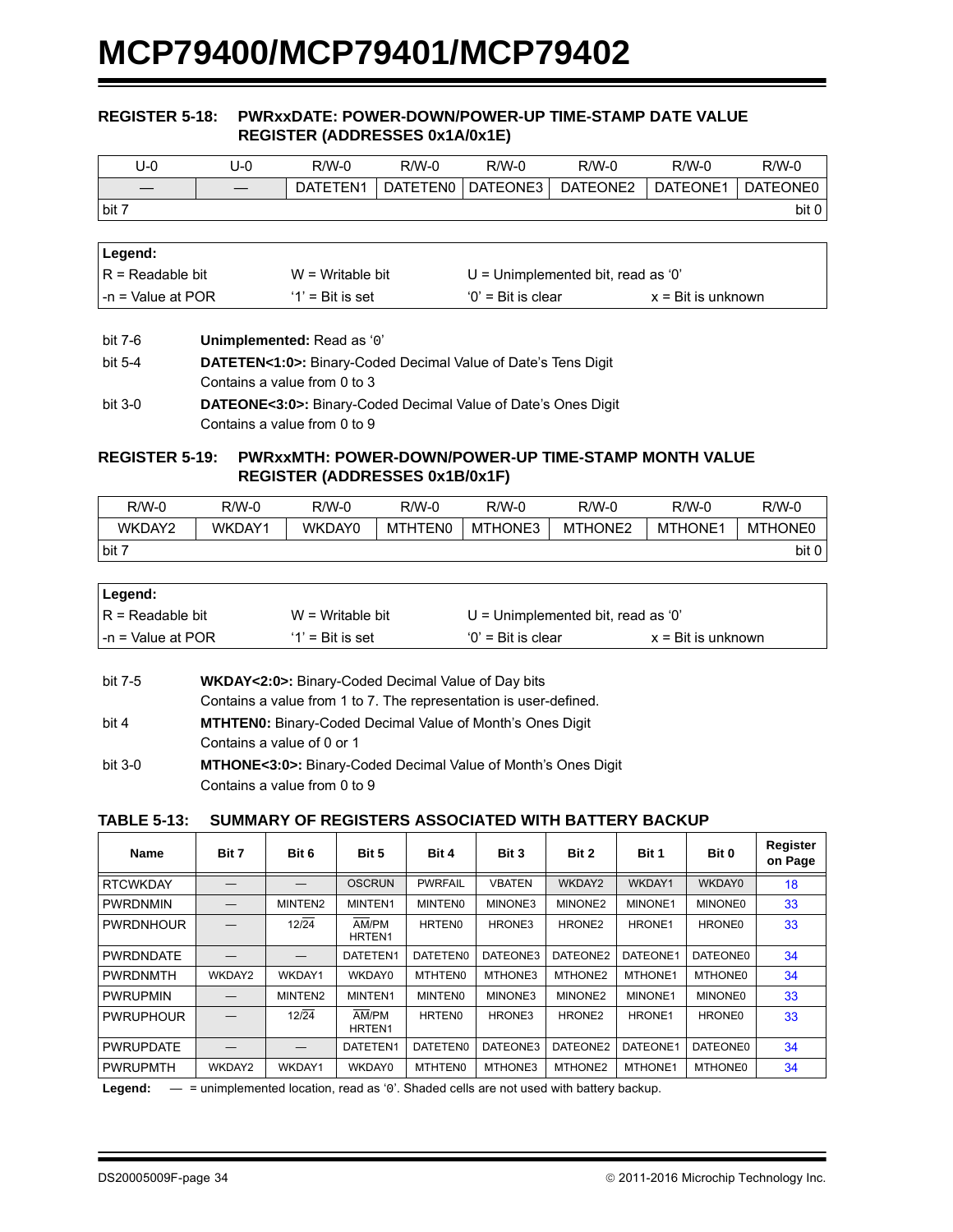## **6.0 ON-BOARD MEMORY**

The MCP7940X has eight bytes of protected EEPROM for storing crucial information and 64 bytes of SRAM for general purpose usage. The SRAM is retained when the primary power supply is removed if a backup supply is present and enabled. Since the EEPROM is nonvolatile, it does not require a supply for data retention.

Although the SRAM is a separate block from the RTCC registers, they are accessed using the same control byte, '1101111x'. The EEPROM is in a different address space and requires the use of a different control byte, '1010111X'.

## **6.1 SRAM/RTCC Registers**

The RTCC registers are located at addresses 0x00 to 0x1F, and the SRAM is located at addresses 0x20 to 0x5F. The SRAM can be accessed while the RTCC registers are being internally updated. The SRAM is not initialized by a Power-On Reset (POR).

Neither the RTCC registers nor the SRAM can be accessed when the device is operating off the backup power supply.

#### 6.1.1 SRAM/RTCC REGISTER BYTE **WRITE**

Following the Start condition from the master, the control code and the R/W bit (which is a logic low) are clocked onto the bus by the master transmitter. This indicates to the addressed slave receiver that the address byte will follow after it has generated an Acknowledge bit during the ninth clock cycle. Therefore, the next byte transmitted by the master is

the address and will be written into the Address Pointer of the MCP7940X. After receiving another Acknowledge bit from the MCP7940X, the master device transmits the data byte to be written into the addressed memory location. The MCP7940X stores the data byte into memory and acknowledges again, and the master generates a Stop condition ([Figure 6-1\)](#page-34-0).

If an attempt is made to write to an address past 0x5F, the MCP7940X will not acknowledge the address or data bytes, and no data will be written. After a byte Write command, the internal Address Pointer will point to the address location following the one that was just written.

#### 6.1.2 SRAM/RTCC REGISTER SEQUENTIAL WRITE

The write control byte, address, and the first data byte are transmitted to the MCP7940X in the same way as in a byte write. But instead of generating a Stop condition, the master transmits additional data bytes. Upon receipt of each byte, the MCP7940X responds with an Acknowledge, during which the data is latched into memory and the Address Pointer is internally incremented by one. As with the byte write operation, the master ends the command by generating a Stop condition ([Figure 6-2](#page-34-1)).

There is no limit to the number of bytes that can be written in a single command. However, because the RTCC registers and SRAM are separate blocks, writing past the end of each block will cause the Address Pointer to roll over to the beginning of the same block. Specifically, the Address Pointer will roll over from 0x1F to 0x00, and from 0x5F to 0x20.

<span id="page-34-0"></span>

<span id="page-34-1"></span>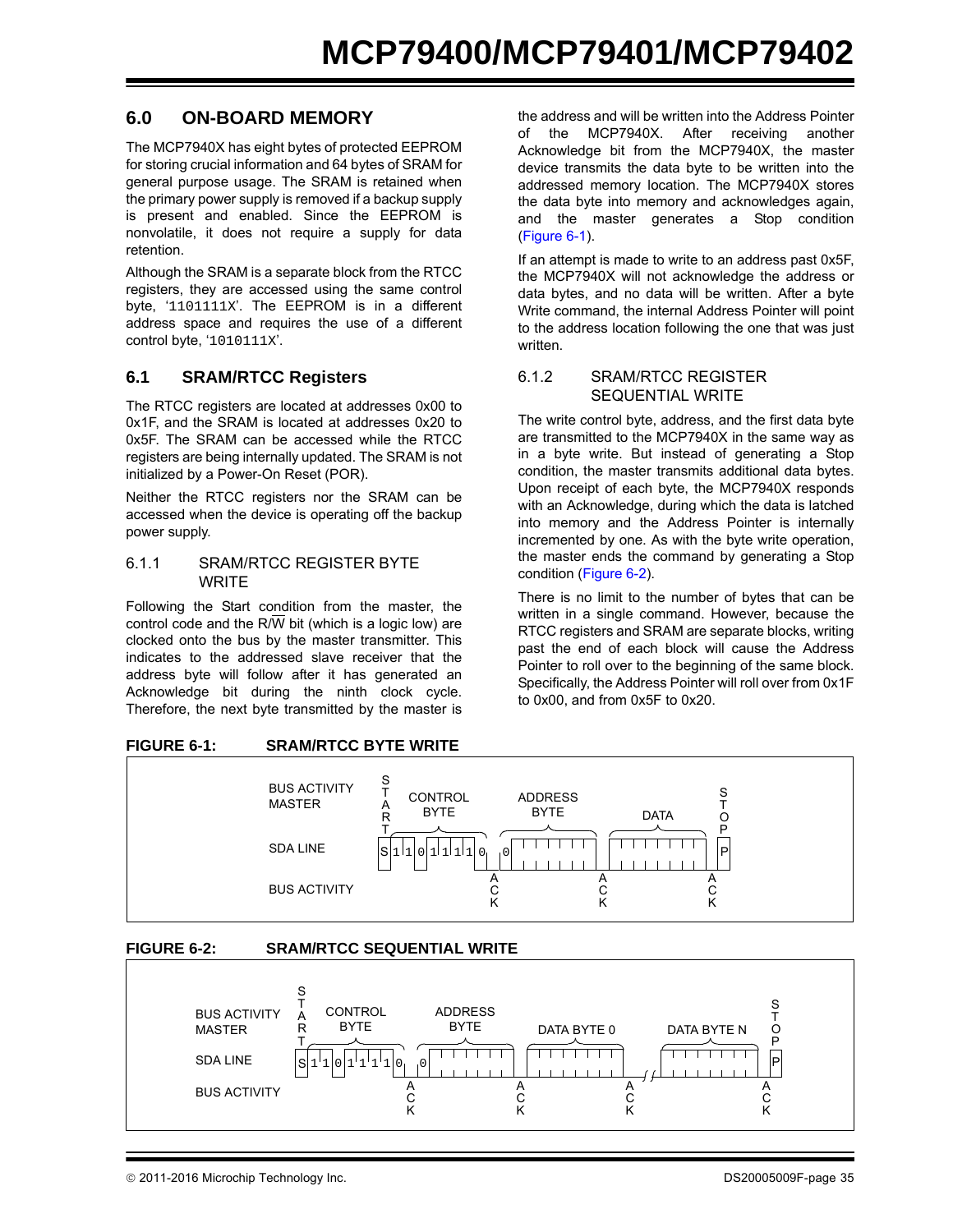#### 6.1.3 SRAM/RTCC REGISTER CURRENT ADDRESS READ

The MCP7940X contains an address counter that maintains the address of the last byte accessed, internally incremented by one. Therefore, if the previous read access was to address n (n is any legal address), the next current address read operation would access data from address n + 1.

Upon receipt of the control byte with  $R/\overline{W}$  bit set to '1', the MCP7940X issues an Acknowledge and transmits the 8-bit data word. The master will not acknowledge the transfer but it will generate a Stop condition and the MCP7940X discontinues transmission ([Figure 6-3\)](#page-35-0).

| Note: | The Address Pointer is shared between |  |
|-------|---------------------------------------|--|
|       | the SRAM/RTCC registers and the       |  |
|       | protected EEPROM.                     |  |

<span id="page-35-0"></span>

#### 6.1.4 SRAM/RTCC REGISTER RANDOM READ

Random read operations allow the master to access any memory location in a random manner. To perform this type of read operation, first the address must be set.

#### <span id="page-35-1"></span>**FIGURE 6-4: SRAM/RTCC RANDOM READ**

This is done by sending the address to the MCP7940X as part of a write operation ( $R/\overline{W}$  bit set to '0'). After the address is sent, the master generates a Start condition following the Acknowledge. This terminates the write operation, but not before the internal Address Pointer is set. Then, the master issues the control byte again but with the R/ $\overline{W}$  bit set to a '1'. The MCP7940X will then issue an Acknowledge and transmit the 8-bit data word. The master will not acknowledge the transfer but generate a Stop condition which causes the MCP7940X to discontinue transmission ([Figure 6-4](#page-35-1)). After a random Read command, the internal address counter will point to the address location following the one that was just read.

#### 6.1.5 SRAM/RTCC REGISTER SEQUENTIAL READ

Sequential reads are initiated in the same way as a random read except that after the MCP7940X transmits the first data byte, the master issues an Acknowledge as opposed to the Stop condition used in a random read. This Acknowledge directs the MCP7940X to transmit the next sequentially addressed 8-bit word ([Figure 6-5\)](#page-35-2). Following the final byte transmitted to the master, the master will NOT generate an Acknowledge but a Stop condition. To provide sequential reads, the MCP7940X contains an internal Address Pointer which is incremented by one at the completion of each operation. This Address Pointer allows the entire memory block to be serially read during one operation.

Because the RTCC registers and SRAM are separate blocks, reading past the end of each block will cause the Address Pointer to roll over to the beginning of the same block. Specifically, the Address Pointer will roll over from 0x1F to 0x00, and from 0x5F to 0x20.



## <span id="page-35-2"></span>**FIGURE 6-5: SRAM/RTCC SEQUENTIAL READ**

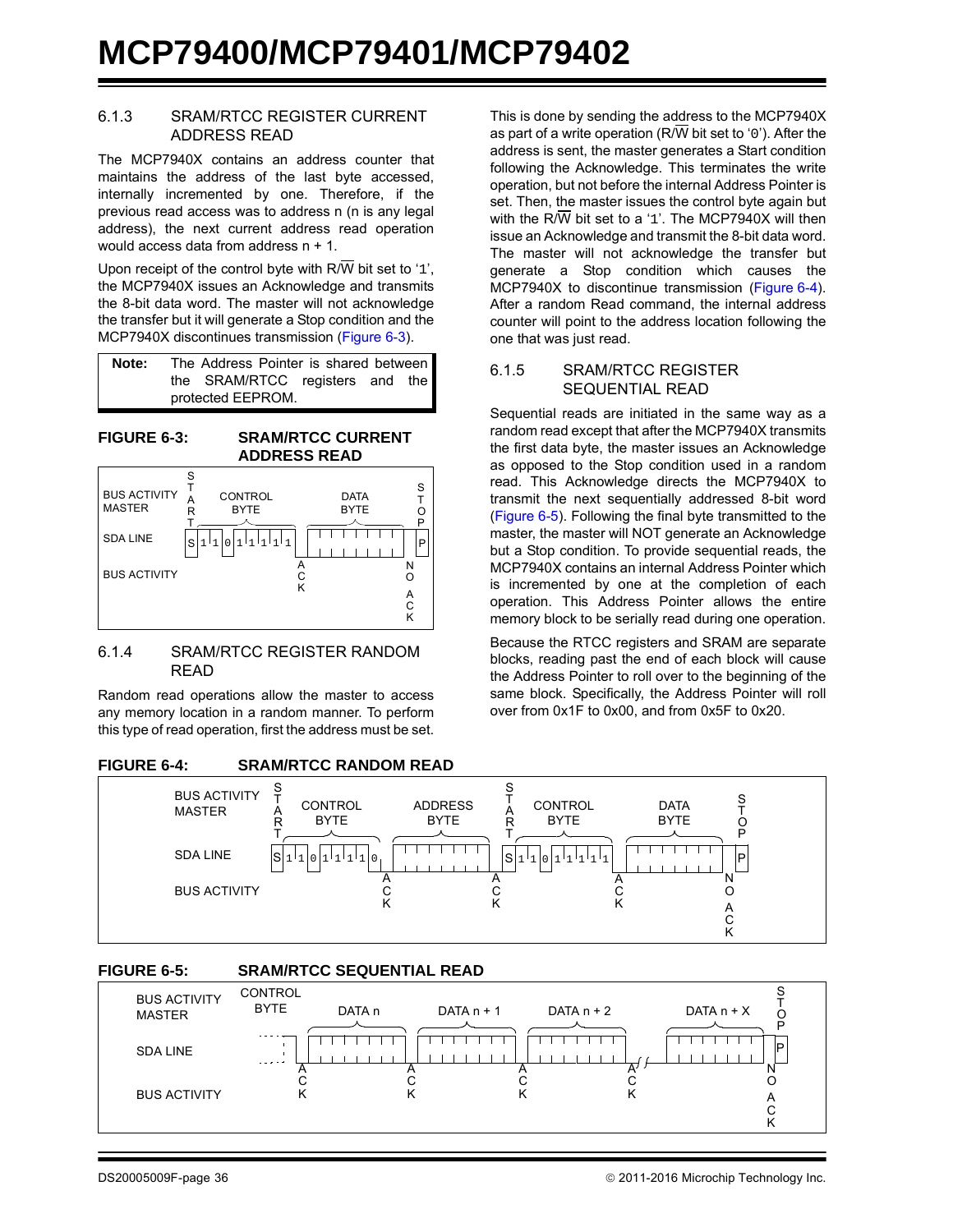## **6.2 Protected EEPROM**

The MCP7940X features a 64-bit protected EEPROM block that requires a special unlock sequence to be followed in order to write to the memory. Note that reading from the memory does not require the unlock sequence to be performed. The protected EEPROM can be used for storing crucial information such as a unique serial number. The MCP79401 and MCP79402 include an EUI-48 and EUI-64 node address, respectively, pre-programmed into the protected EEPROM block. Custom programming is also available.

The protected EEPROM block is located at addresses 0xF0 to 0xF7 and is accessed using the '1010111X' control byte.

**Note:** Attempts to access addresses outside of 0xF0 to 0xF7 will result in the MCP7940X not acknowledging the address.

#### 6.2.1 PROTECTED EEPROM UNLOCK **SEQUENCE**

The protected EEPROM block requires a special unlock sequence to prevent unintended writes, utilizing the EEUNLOCK register. The EEUNLOCK register is not a physical register; it is used exclusively in the EEPROM write sequence. Reading from EEUNLOCK will read all 0's.

To unlock the block, the following sequence must be followed:

- 1. Write 0x55 to the EEUNLOCK register
- 2. Write 0xAA to the EEUNLOCK register
- 3. Write the desired data bytes to the EEPROM

[Figure 6-6](#page-37-0) illustrates the sequence.

- **Note 1:** Diverging from any step of the unlock sequence may result in the EEPROM remaining locked and the write operation being ignored.
	- **2:** Unlocking the EEPROM is not required in order to read from the memory.

The entire EEPROM block does not have to be written in a single operation. However, the block is locked after each write operation and must be unlocked again to start a new Write command.

#### 6.2.2 PROTECTED EEPROM BYTE **WRITE**

Following the unlock sequence and the Start condition from the master, the control code and the  $R/\overline{W}$  bit (which is a logic low) are clocked onto the bus by the master transmitter. This indicates to the addressed slave receiver that the address byte will follow after it has generated an Acknowledge bit during the ninth clock cycle.

Therefore, the next byte transmitted by the master is the address and will be written into the Address Pointer of the MCP7940X. After receiving another Acknowledge bit from the MCP7940X, the master device transmits the data byte to be written into the addressed memory location. The MCP7940X acknowledges again and the master generates a Stop condition. This initiates the internal write cycle and, during this time, the MCP7940X does not generate Acknowledge signals for protected EEPROM commands. Access to the RTCC registers and SRAM is still possible during an EEPROM write cycle.

If an attempt is made to write to an address outside of the 0xF0 to 0xF7 range, the MCP7940X will not acknowledge the address or data bytes, no data will be written, and the device will immediately accept a new command. After a byte write command, the internal Address Pointer will point to the address location following the one that was just written.

#### 6.2.3 PROTECTED EEPROM SEQUENTIAL WRITE

The unlock sequence, write control byte, word address, and the first data byte are transmitted to the MCP7940X in the same way as in a byte write. But instead of generating a Stop condition, the master transmits up to seven additional bytes, which are temporarily stored in the on-chip page buffer and will be written into memory after the master has transmitted a Stop condition. After receipt of each word, the three lower Address Pointer bits are internally incremented by one. If the master should transmit more than eight bytes prior to generating the Stop condition, the address counter will roll over and the data received previously will be overwritten. As with the byte write operation, once the Stop condition is received, an internal write cycle will begin ([Figure 6-6\)](#page-37-0).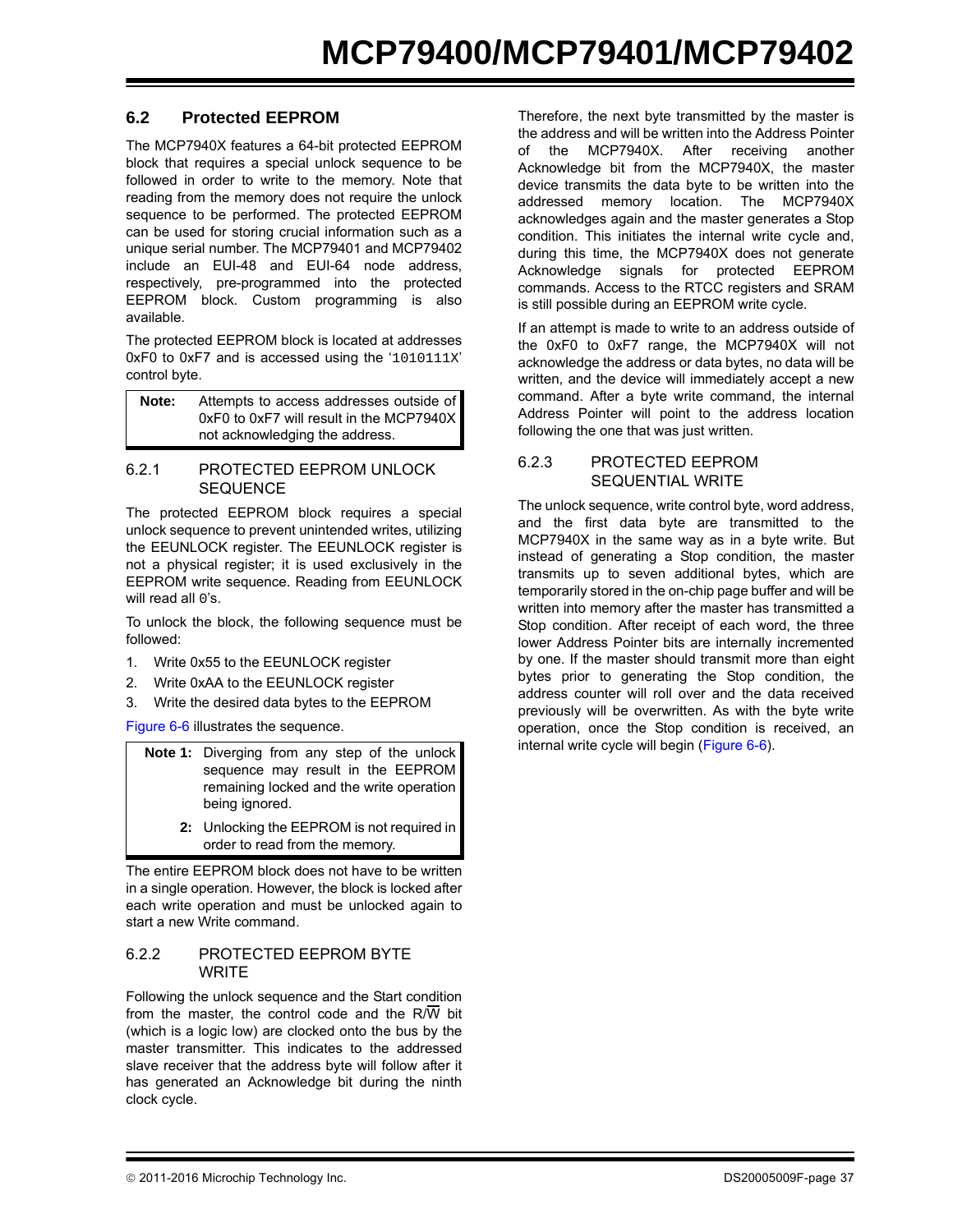<span id="page-37-0"></span>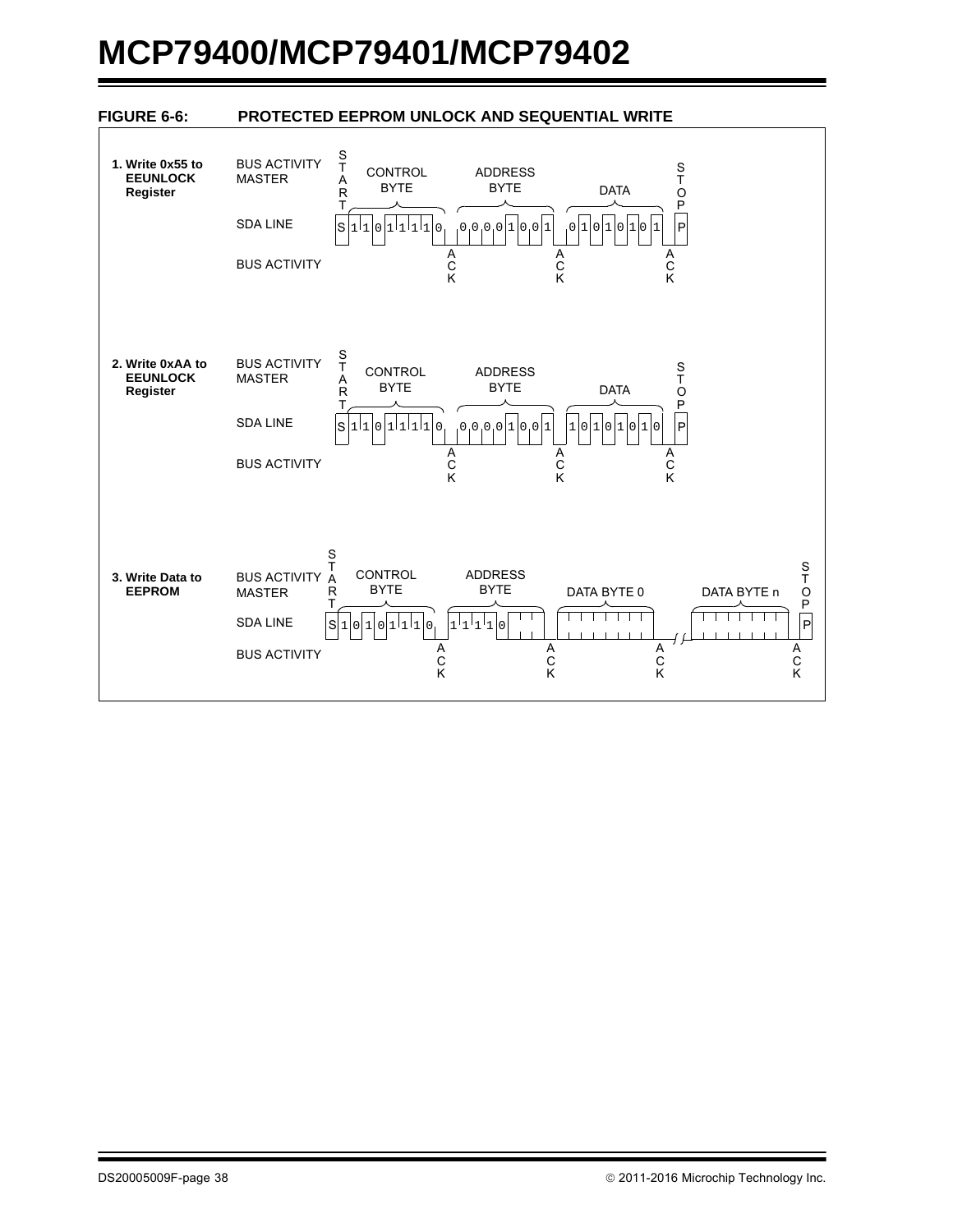#### 6.2.4 ACKNOWLEDGE POLLING

Since the device will not acknowledge an EEPROM control byte during an internal EEPROM write cycle, this can be used to determine when the cycle is complete. This feature can be used to maximize bus throughput. Once the Stop condition for a Write command has been issued from the master, the device initiates the internally timed write cycle. ACK polling can be initiated immediately. This involves the master sending a Start condition, followed by the control byte for a Write command ( $R/\overline{W} = 0$ ). If the device is still busy with the write cycle, then no ACK will be returned. If no ACK is returned, then the Start bit and control byte must be resent. If the cycle is complete, then the device will return the ACK, and the master can then proceed with the next Read or Write command. See [Figure 6-7](#page-38-0) for the flow diagram.

<span id="page-38-0"></span>**FIGURE 6-7: ACKNOWLEDGE POLLING FLOW**



| Note: | For added systems robustness, it is          |
|-------|----------------------------------------------|
|       | recommended that time-out functionality      |
|       | be implemented in the acknowledge            |
|       | polling routine to avoid potentially hanging |
|       | the system by entering an infinite loop.     |
|       | This can easily be done by designing in a    |
|       | maximum number of loops the routine will     |
|       | execute, or through the use of a hardware    |
|       | timer.                                       |
|       | If a time out occurs, polling should be      |
|       | aborted by sending a Stop condition. A       |
|       | user-generated error-handling routine can    |
|       | then be called, allowing the system to       |
|       | recover in a manner appropriate for the      |
|       | application.                                 |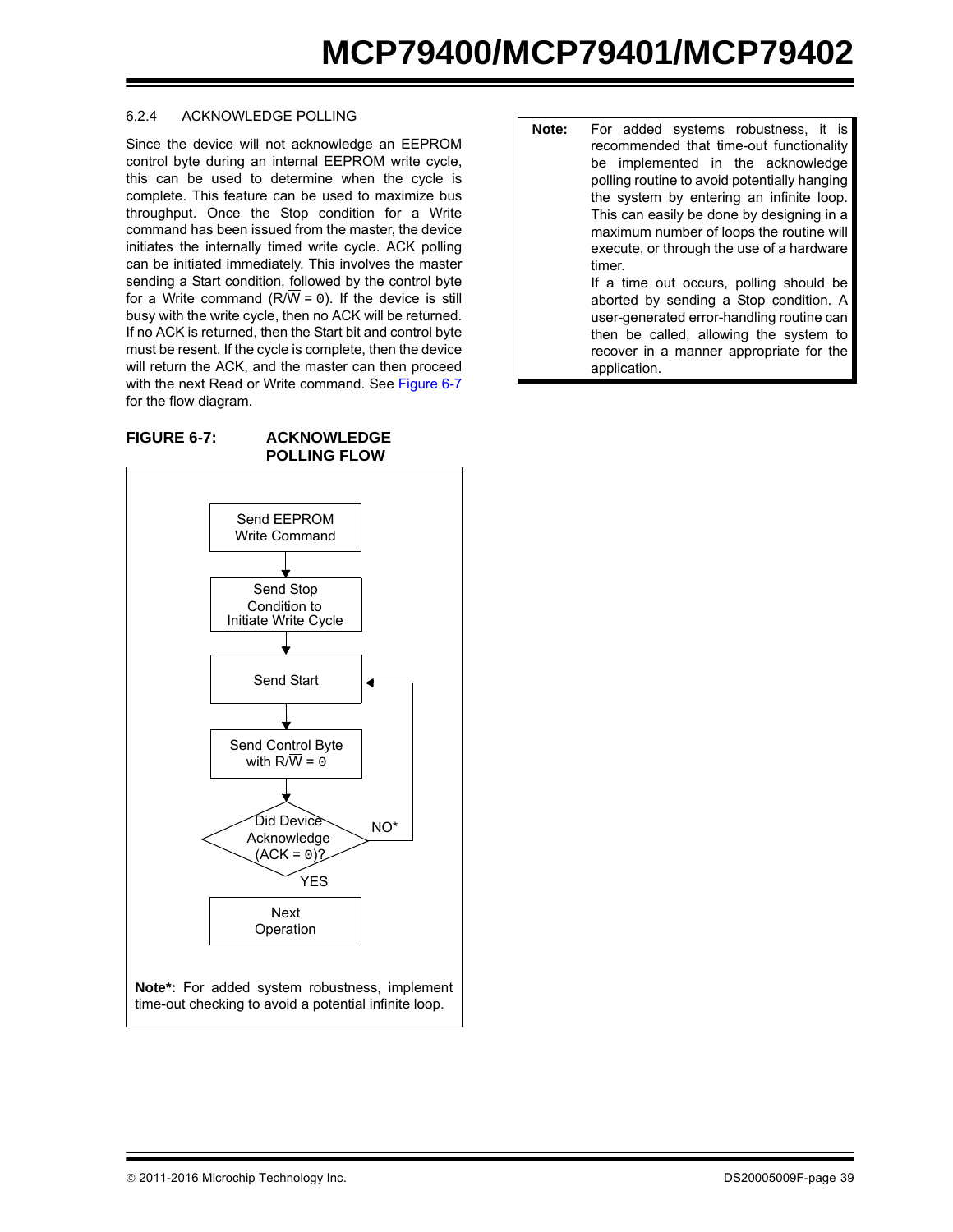#### 6.2.5 PROTECTED EEPROM CURRENT ADDRESS READ

The MCP7940X contains an address counter that maintains the address of the last byte accessed, internally incremented by one. Therefore, if the previous read access was to address n (n is any legal address), the next current address read operation would access data from address n + 1.

Upon receipt of the control byte with  $R/\overline{W}$  bit set to '1'. the MCP7940X issues an Acknowledge and transmits the 8-bit data word. The master will not acknowledge the transfer but generate a Stop condition and the MCP7940X discontinues transmission ([Figure 6-8\)](#page-39-1).

| Note: | The Address Pointer is shared between |
|-------|---------------------------------------|
|       | the SRAM/RTCC registers and the       |
|       | protected EEPROM.                     |

<span id="page-39-1"></span>**FIGURE 6-8: PROTECTED EEPROM CURRENT ADDRESS** 



#### 6.2.6 PROTECTED EEPROM RANDOM READ

Random read operations allow the master to access any EEPROM location in a random manner. To perform this type of read operation, first the address must be set.

This is done by sending the address to the MCP7940X as part of a write operation ( $R/\overline{W}$  bit set to '0'). After the address is sent, the master generates a Start condition following the Acknowledge. This terminates the write operation, but not before the internal Address Pointer is set. Then, the master issues the control byte again but with the  $R/\overline{W}$  bit set to a '1'. The MCP7940X will then issue an Acknowledge and transmit the 8-bit data word. The master will not acknowledge the transfer but it will generate a Stop condition which causes the MCP7940X to discontinue transmission ([Figure 6-9](#page-39-0)). After a random Read command, the internal address counter will point to the address location following the one that was just read.

#### 6.2.7 PROTECTED EEPROM SEQUENTIAL READ

Sequential reads are initiated in the same way as a random read except that after the MCP7940X transmits the first data byte, the master issues an Acknowledge as opposed to the Stop condition used in a random read. This Acknowledge directs the MCP7940X to transmit the next sequentially addressed 8-bit word ([Figure 6-10\)](#page-39-2). Following the final byte transmitted to the master, the master will NOT generate an Acknowledge but a Stop condition. To provide sequential reads, the MCP7940X contains an internal Address Pointer which is incremented by one at the completion of each operation. This Address Pointer allows the entire protected EEPROM block to be serially read during one operation. The internal Address Pointer will automatically roll over from address 0xF7 to address 0xF0 if the master acknowledges the byte received from address 0xF7.

<span id="page-39-0"></span>

## <span id="page-39-2"></span>**FIGURE 6-10: PROTECTED EEPROM SEQUENTIAL READ**

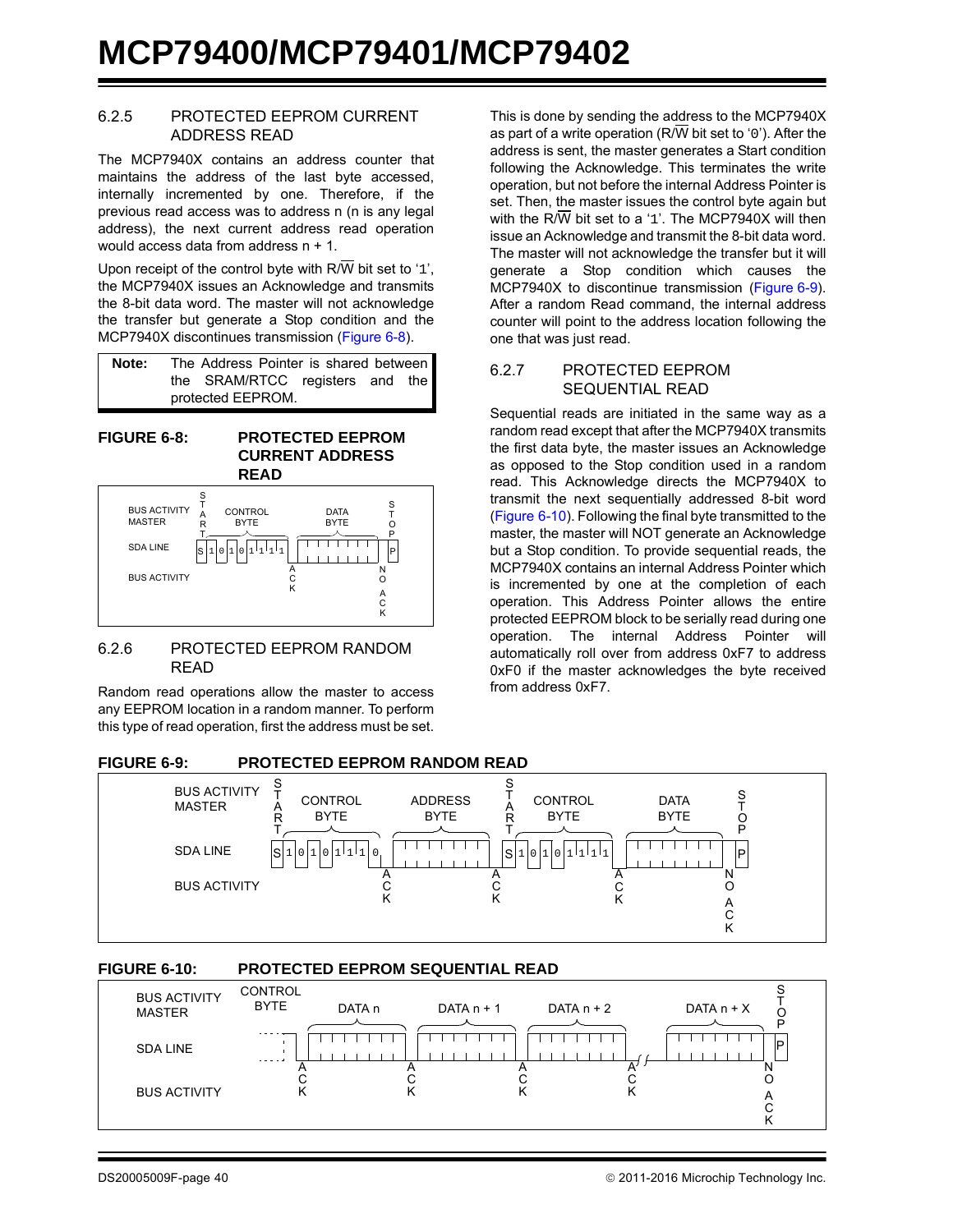## **6.3 Pre-Programmed EUI-48™ or EUI-64™ Node Address**

The MCP79401 and MCP79402 are programmed at the factory with a globally unique node address stored in the protected EEPROM block.

## 6.3.1 EUI-48™ NODE ADDRESS (MCP79401)

The 6-byte EUI-48™ node address value of the MCP79401 is stored in EEPROM locations 0xF2 through 0xF7, as shown in [Figure 6-11.](#page-40-0) The first three bytes are the Organizationally Unique Identifier (OUI) assigned to Microchip by the IEEE Registration Authority. The remaining three bytes are the Extension Identifier, and are generated by Microchip to ensure a globally-unique, 48-bit value.

| Note: | Currently, | Microchip's OUIs<br>0x0004A3. 0x001EC0. 0xD88039 and             | are |
|-------|------------|------------------------------------------------------------------|-----|
|       |            | 0x5410EC, though this will change as<br>addresses are exhausted. |     |

## 6.3.1.1 EUI-64™ Support Using the MCP79401

The pre-programmed EUI-48 node address of the MCP79401 can easily be encapsulated at the application level to form a globally unique, 64-bit node address for systems utilizing the EUI-64 standard. This is done by adding 0xFFFE between the OUI and the Extension Identifier, as shown below

**Note:** As an alternative, the MCP79402 features an EUI-64 node address that can be used in EUI-64 applications directly without the need for encapsulation, thereby simplifying system software. See [Figure 6-12](#page-41-0) for details.

## 6.3.2 EUI-64™ NODE ADDRESS (MCP79402)

The 8-byte EUI-64™ node address value of the MCP79402 is stored in array locations 0xF0 through 0xF7, as shown in [Figure 6-12.](#page-41-0) The first three bytes are the Organizationally Unique Identifier (OUI) assigned to Microchip by the IEEE Registration Authority. The remaining five bytes are the Extension Identifier, and are generated by Microchip to ensure a globally-unique, 64-bit value.

**Note:** Currently, Microchip's OUIs are 0x0004A3, 0x001EC0, 0xD88039 and 0x5410EC, though this will change as addresses are exhausted.

**Note:** In conformance with IEEE guidelines, Microchip will not use the values 0xFFFE and 0xFFFF for the first two bytes of the EUI-64 Extension Identifier. These two values are specifically reserved to allow applications to encapsulate EUI-48 addresses into EUI-64 addresses.

## <span id="page-40-0"></span>**FIGURE 6-11: EUI-48 NODE ADDRESS PHYSICAL MEMORY MAP EXAMPLE (MCP79401)**

| <b>Description</b>      | 24-bit Organizationally<br>Unique Identifier |     |                  | 24-bit Extension<br>Identifier |     |     |
|-------------------------|----------------------------------------------|-----|------------------|--------------------------------|-----|-----|
| Data                    | 00h                                          | 04h | A <sub>3</sub> h | 12 <sub>h</sub>                | 34h | 56h |
| Array<br><b>Address</b> | F <sub>2h</sub>                              |     |                  |                                |     | F7h |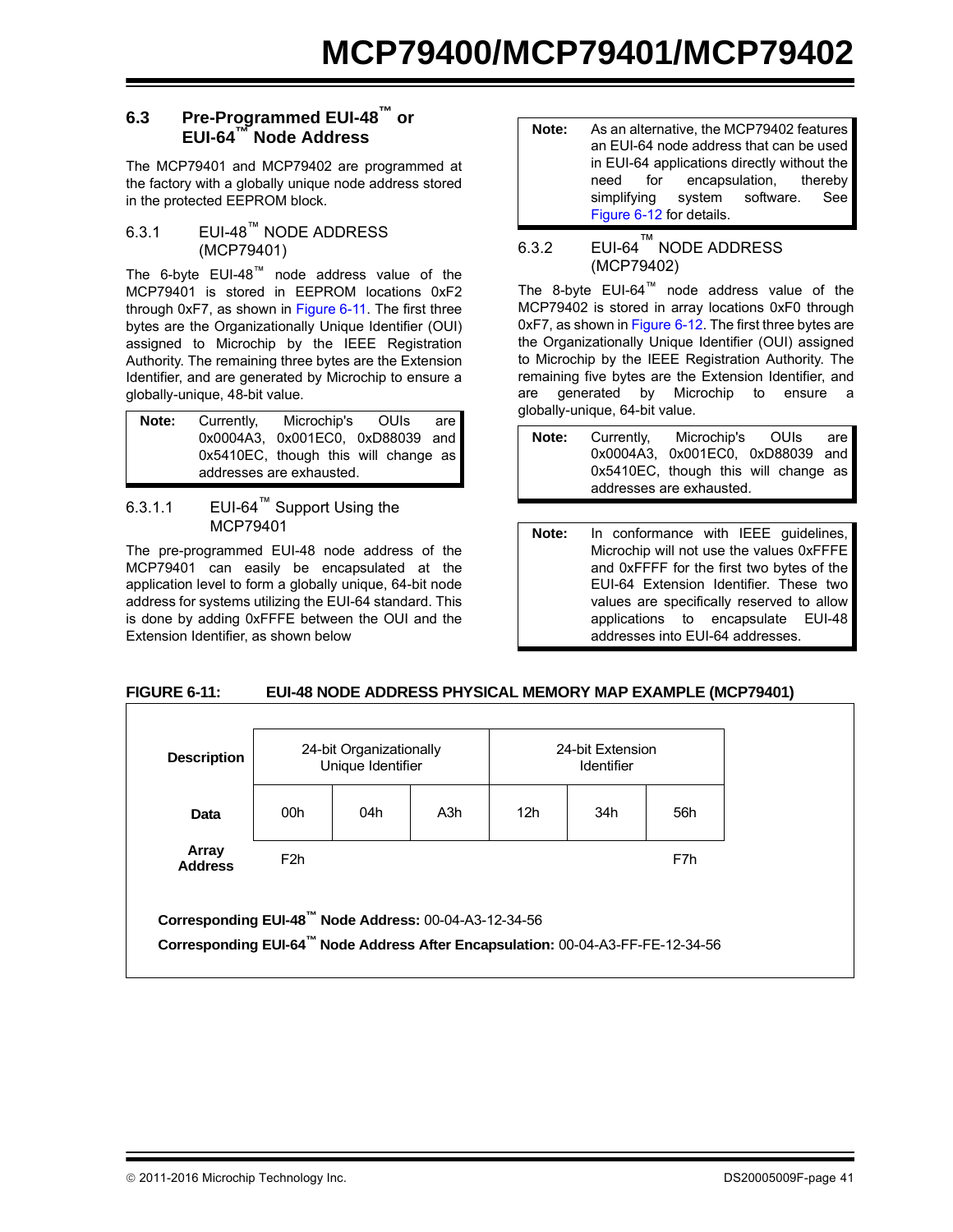#### <span id="page-41-0"></span>**FIGURE 6-12: EUI-64 NODE ADDRESS PHYSICAL MEMORY MAP EXAMPLE (MCP79402)**

| <b>Description</b>      | 24-bit Organizationally<br>Unique Identifier |     |     | 40-bit Extension<br>Identifier |     |     |     |     |
|-------------------------|----------------------------------------------|-----|-----|--------------------------------|-----|-----|-----|-----|
| Data                    | 00h                                          | 04h | A3h | 12 <sub>h</sub>                | 34h | 56h | 78h | 90h |
| Array<br><b>Address</b> | F <sub>0</sub> h                             |     |     |                                |     |     |     | F7h |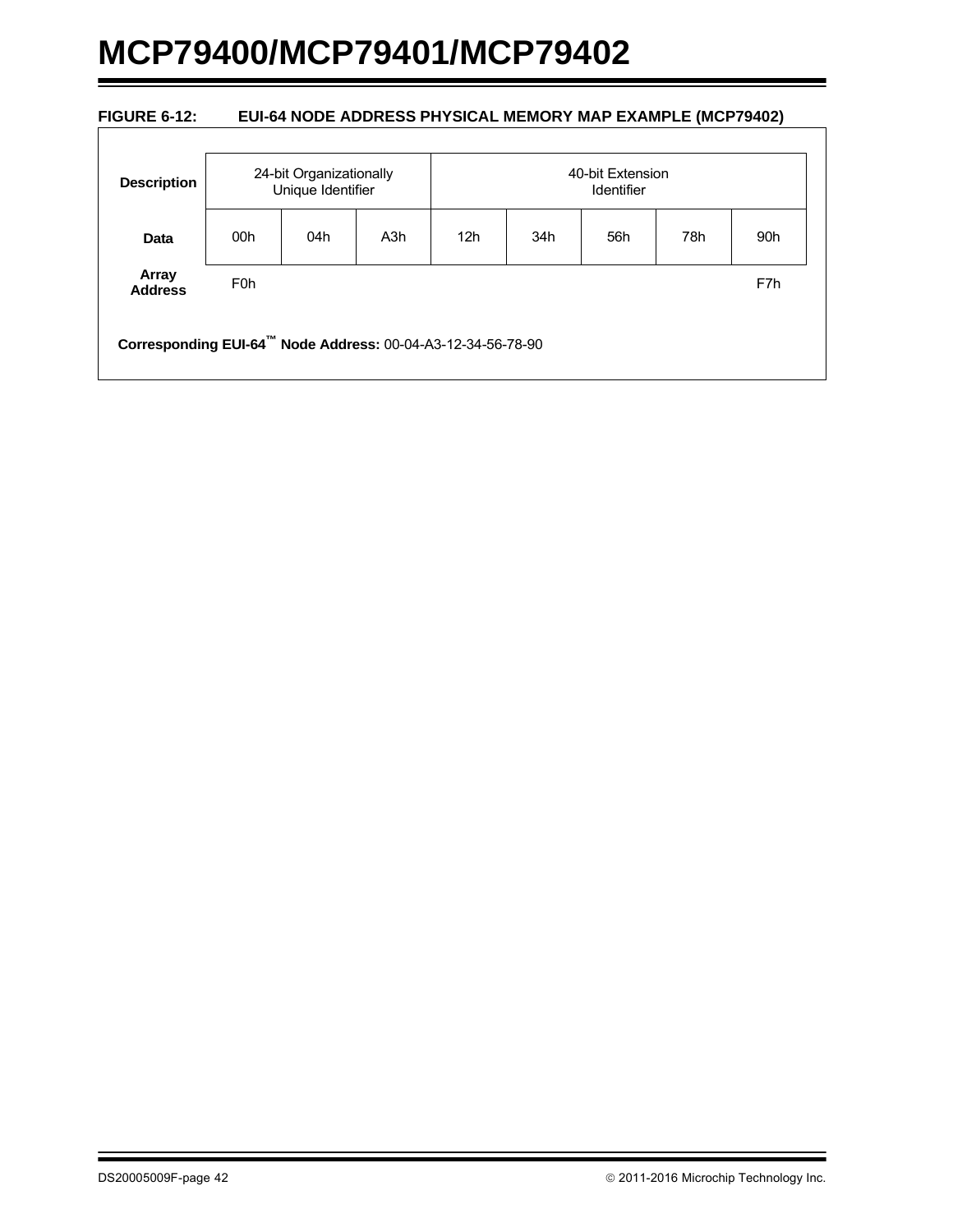## **7.0 PACKAGING INFORMATION**

## **7.1 Package Marking Information**



T = Temperature grade

|       | Legend: XXX<br>Y<br>YY<br><b>WW</b><br><b>NNN</b><br>(e3) | Customer-specific information<br>Year code (last digit of calendar year)<br>Year code (last 2 digits of calendar year)<br>Week code (week of January 1 is week '01')<br>Alphanumeric traceability code<br>JEDEC <sup>®</sup> designator for Matte Tin (Sn)<br>This package is RoHs compliant. The JEDEC <sup>®</sup> designator ( $\circledcirc$ ))<br>can be found on the outer packaging for this package. |
|-------|-----------------------------------------------------------|--------------------------------------------------------------------------------------------------------------------------------------------------------------------------------------------------------------------------------------------------------------------------------------------------------------------------------------------------------------------------------------------------------------|
| Note: |                                                           | In the event the full Microchip part number cannot be marked on one line, it will<br>be carried over to the next line, thus limiting the number of available<br>characters for customer-specific information.                                                                                                                                                                                                |

MCP79401 79401T 9401 79401T AAT MCP79402 | 79402T | 9402 | 79402T | AAU



79400I SN @3 1633 13F

 $\boldsymbol{\mathcal{D}}$  $\overline{\phantom{0}}$ 

 $\mathbf{I}$ 

Example



Example

| AAS |
|-----|
| 633 |
| 13  |
|     |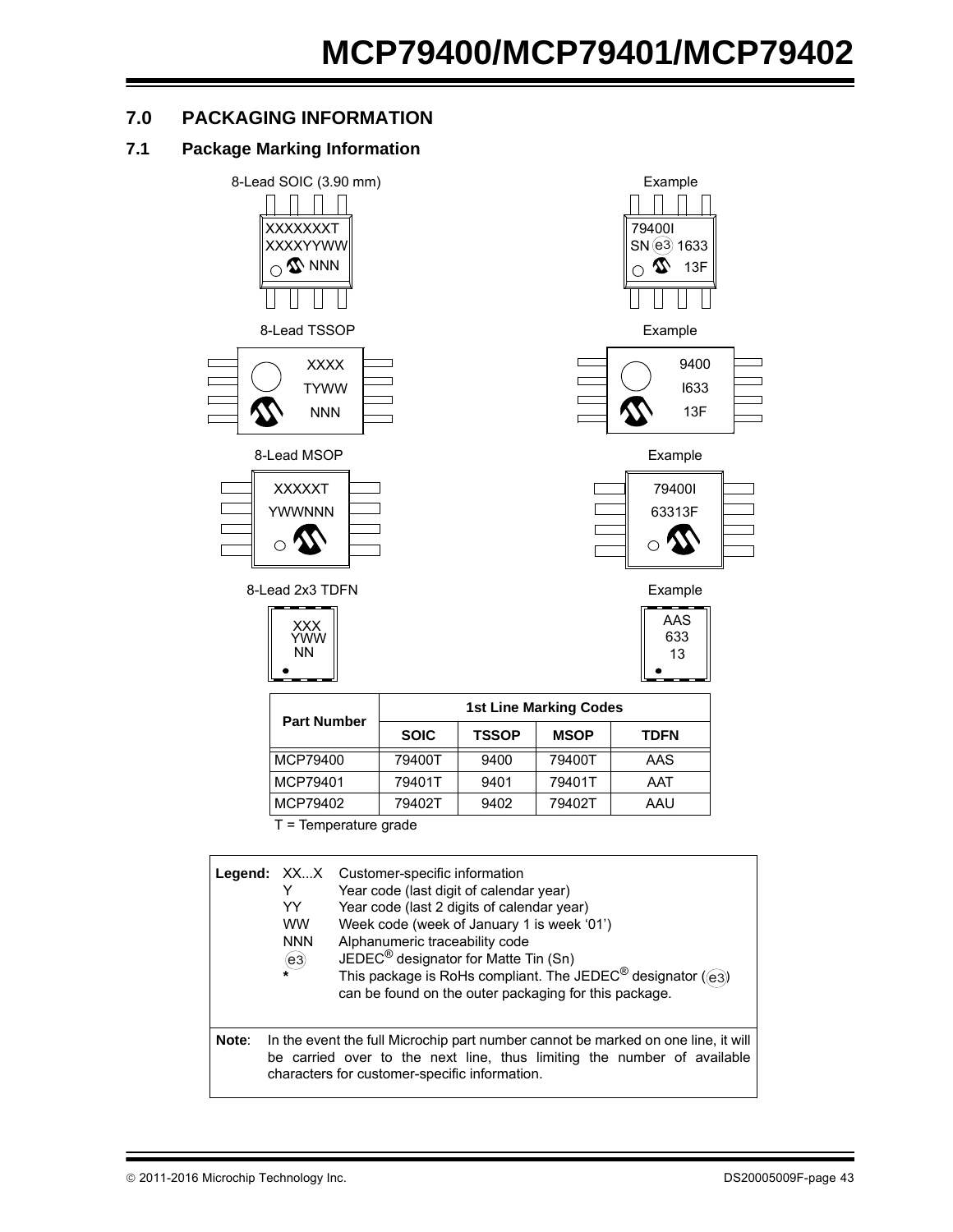#### 8-Lead Plastic Small Outline (SN) - Narrow, 3.90 mm Body [SOIC]

**Note:** For the most current package drawings, please see the Microchip Packaging Specification located at http://www.microchip.com/packaging



Microchip Technology Drawing No. C04-057C Sheet 1 of 2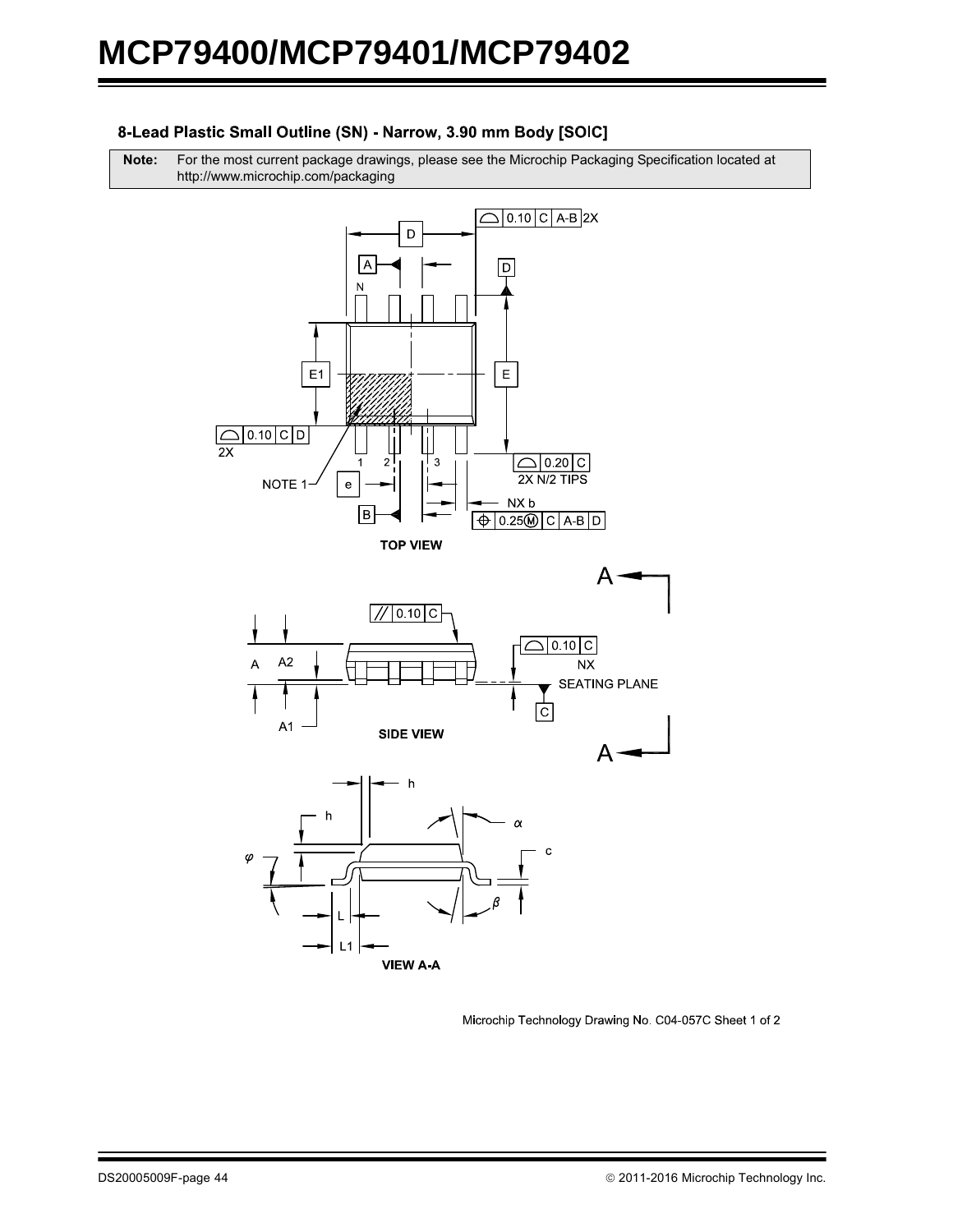#### 8-Lead Plastic Small Outline (SN) - Narrow, 3.90 mm Body [SOIC]

**Note:** For the most current package drawings, please see the Microchip Packaging Specification located at http://www.microchip.com/packaging



|                          |                | <b>MILLIMETERS</b> |            |              |  |  |
|--------------------------|----------------|--------------------|------------|--------------|--|--|
| <b>Dimension Limits</b>  |                | <b>MIN</b>         | <b>NOM</b> | <b>MAX</b>   |  |  |
| Number of Pins           | N              |                    | 8          |              |  |  |
| Pitch                    | e              |                    | 1.27 BSC   |              |  |  |
| Overall Height           | A              |                    |            | 1.75         |  |  |
| Molded Package Thickness | A2             | 1.25               |            |              |  |  |
| Standoff<br>ş            | A1             | 0.10               |            | 0.25         |  |  |
| Overall Width            | E              | 6.00 BSC           |            |              |  |  |
| Molded Package Width     | E <sub>1</sub> | 3.90 BSC           |            |              |  |  |
| Overall Length           | D              | 4.90 BSC           |            |              |  |  |
| Chamfer (Optional)       | h              | 0.25               |            | 0.50         |  |  |
| Foot Length              |                | 0.40               |            | 1.27         |  |  |
| Footprint                | L1             |                    | 1.04 REF   |              |  |  |
| Foot Angle               | φ              | $0^{\circ}$        |            | $8^{\circ}$  |  |  |
| <b>Lead Thickness</b>    | C              | 0.17               |            | 0.25         |  |  |
| Lead Width               | b              | 0.31               |            | 0.51         |  |  |
| Mold Draft Angle Top     | α              | $5^{\circ}$        |            | $15^\circ$   |  |  |
| Mold Draft Angle Bottom  | β              | $5^{\circ}$        |            | $15^{\circ}$ |  |  |

Notes:

1. Pin 1 visual index feature may vary, but must be located within the hatched area.

2 § Significant Characteristic

3. Dimensions D and E1 do not include mold flash or protrusions. Mold flash or protrusions shall not exceed 0.15mm per side.

4. Dimensioning and tolerancing per ASME Y14.5M

BSC: Basic Dimension. Theoretically exact value shown without tolerances.

REF: Reference Dimension, usually without tolerance, for information purposes only.

Microchip Technology Drawing No. C04-057C Sheet 2 of 2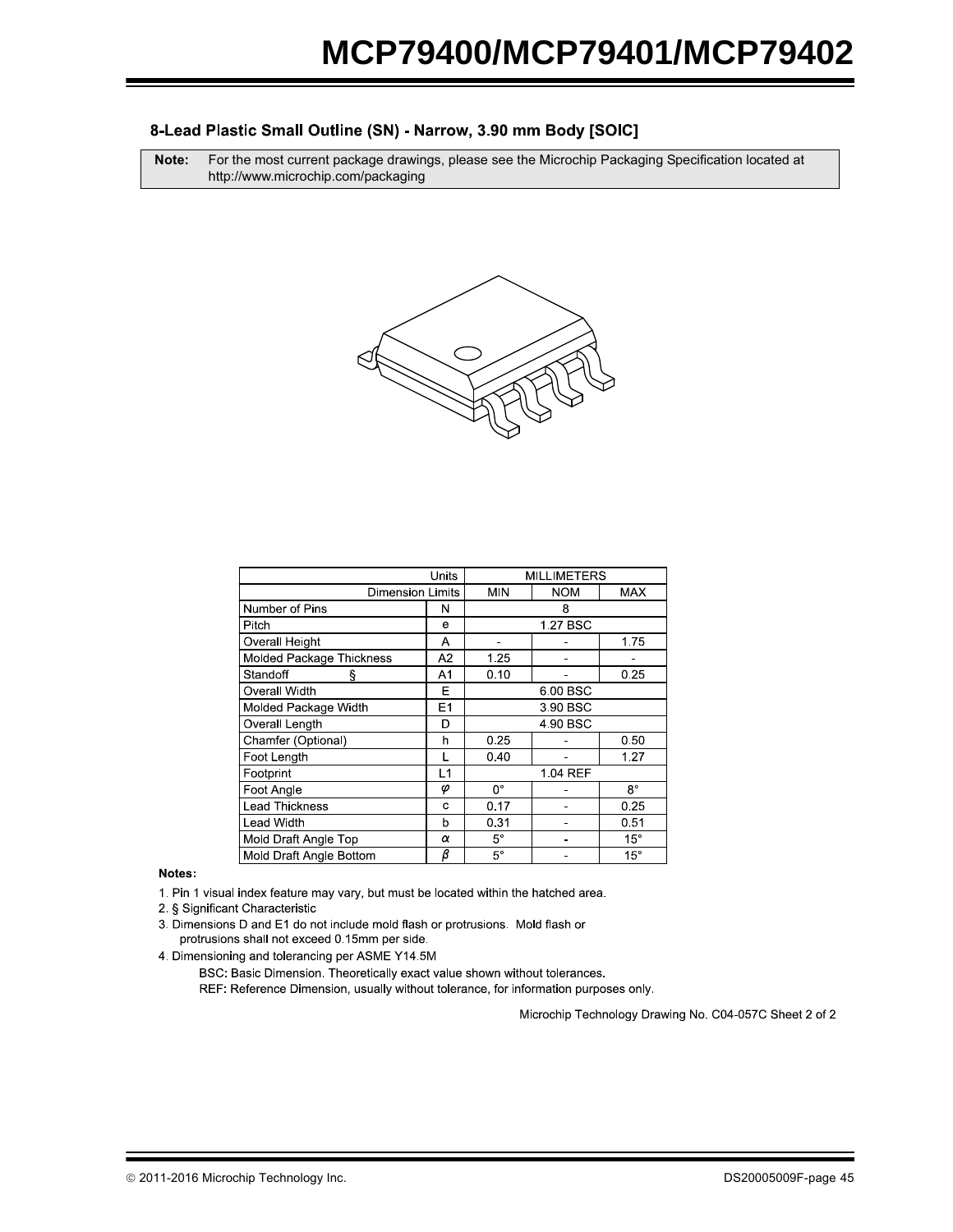## 8-Lead Plastic Small Outline (SN) - Narrow, 3.90 mm Body [SOIC]

Note: r the most current package drawings, please see the Microchip Packaging Specification located at http://www.microchip.com/packaging



RECOMMENDED LAND PATTERN

|                         | <b>MILLIMETERS</b> |            |            |            |
|-------------------------|--------------------|------------|------------|------------|
| Dimension Limits        |                    | <b>MIN</b> | <b>NOM</b> | <b>MAX</b> |
| <b>Contact Pitch</b>    | ⊢                  |            | 1.27 BSC   |            |
| Contact Pad Spacing     | ι.                 |            | 5.40       |            |
| Contact Pad Width (X8)  | Х1                 |            |            | 0.60       |
| Contact Pad Length (X8) |                    |            |            | 1.55       |

Notes:

1. Dimensioning and tolerancing per ASME Y14.5M

BSC: Basic Dimension. Theoretically exact value shown without tolerances.

Microchip Technology Drawing No. C04-2057A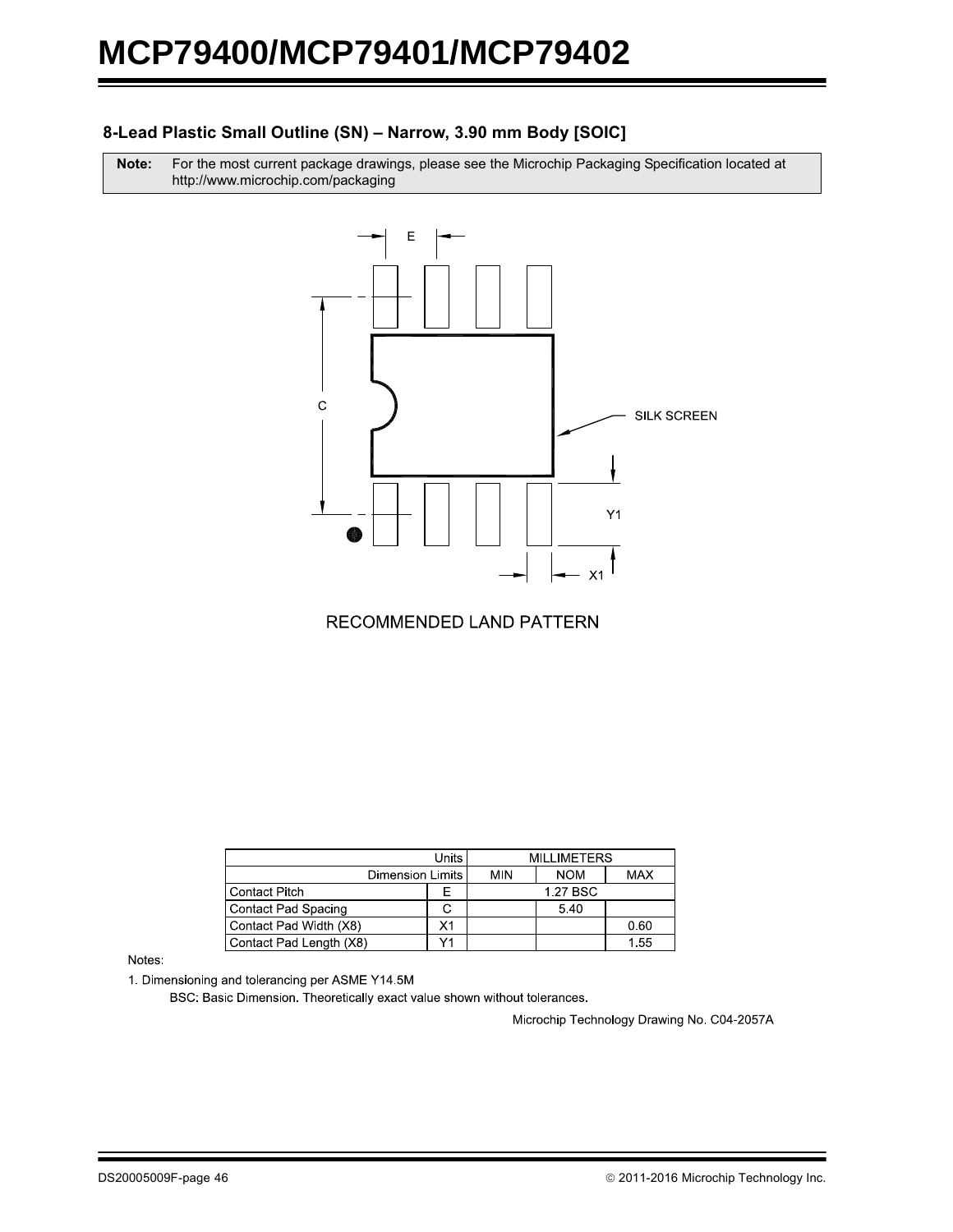## 8-Lead Plastic Thin Shrink Small Outline (ST) – 4.4 mm Body [TSSOP]

Note: r the most current package drawings, please see the Microchip Packaging Specification located at http://www.microchip.com/packaging





#### Notes:

1. Pin 1 visual index feature may vary, but must be located within the hatched area.

2. Dimensions D and E1 do not include mold flash or protrusions. Mold flash or protrusions shall not exceed 0.15 mm per side.

- 3. Dimensioning and tolerancing per ASME Y14.5M.
	- BSC: Basic Dimension. Theoretically exact value shown without tolerances.

REF: Reference Dimension, usually without tolerance, for information purposes only.

Microchip Technology Drawing C04-086B

φ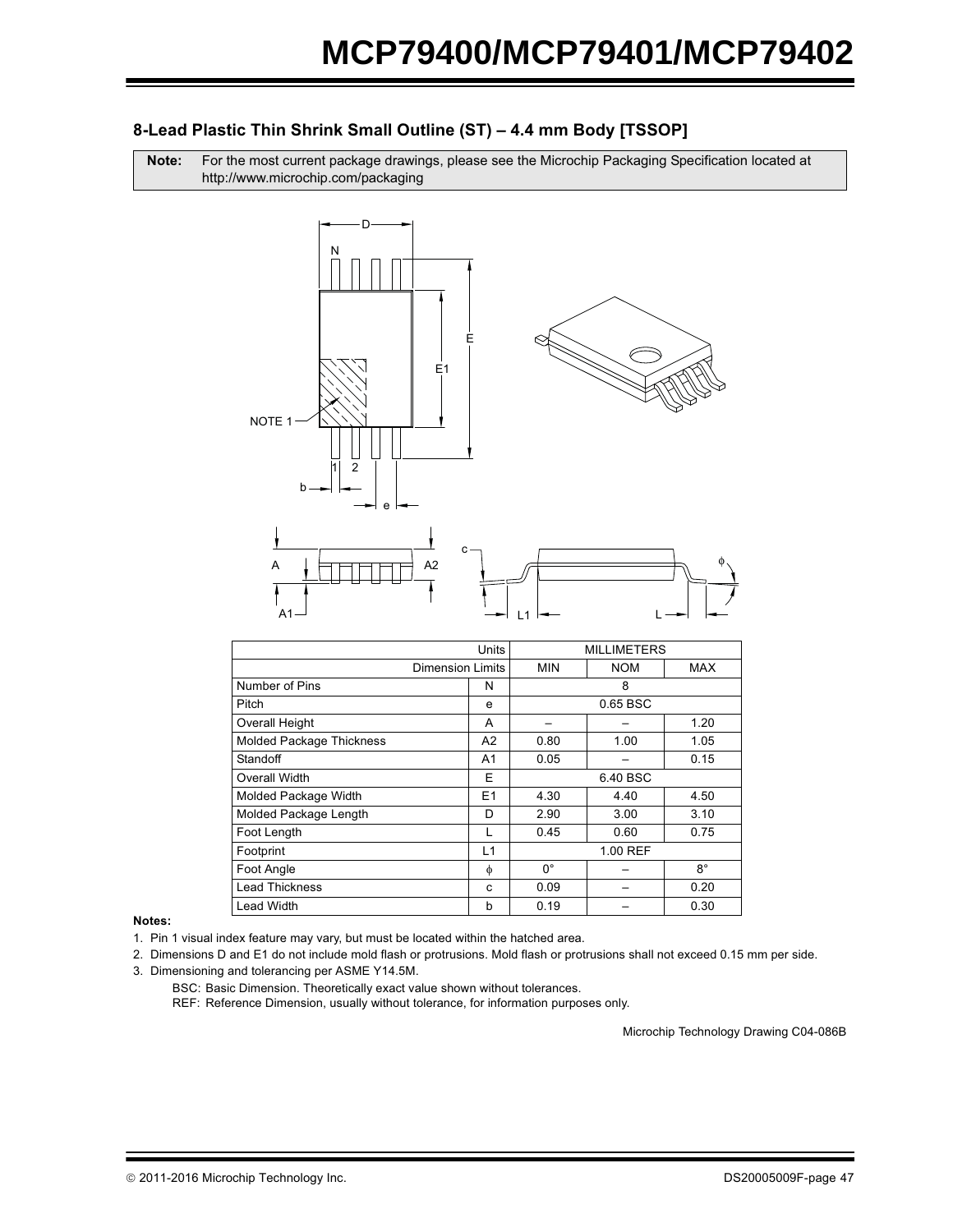#### 8-Lead Plastic Thin Shrink Small Outline (ST) - 4.4 mm Body [TSSOP]

**Note:** For the most current package drawings, please see the Microchip Packaging Specification located at http://www.microchip.com/packaging



## RECOMMENDED LAND PATTERN

|                            |            | <b>MILLIMETERS</b> |            |      |
|----------------------------|------------|--------------------|------------|------|
| Dimension Limits           | <b>MIN</b> | <b>NOM</b>         | <b>MAX</b> |      |
| <b>Contact Pitch</b>       | ⊢          |                    | 0.65 BSC   |      |
| <b>Contact Pad Spacing</b> | C1         |                    | 5.90       |      |
| Contact Pad Width (X8)     | Χ1         |                    |            | 0.45 |
| Contact Pad Length (X8)    | Υ1         |                    |            | 1.45 |
| Distance Between Pads      |            | 0.20               |            |      |

#### Notes:

1. Dimensioning and tolerancing per ASME Y14.5M

BSC: Basic Dimension. Theoretically exact value shown without tolerances.

Microchip Technology Drawing No. C04-2086A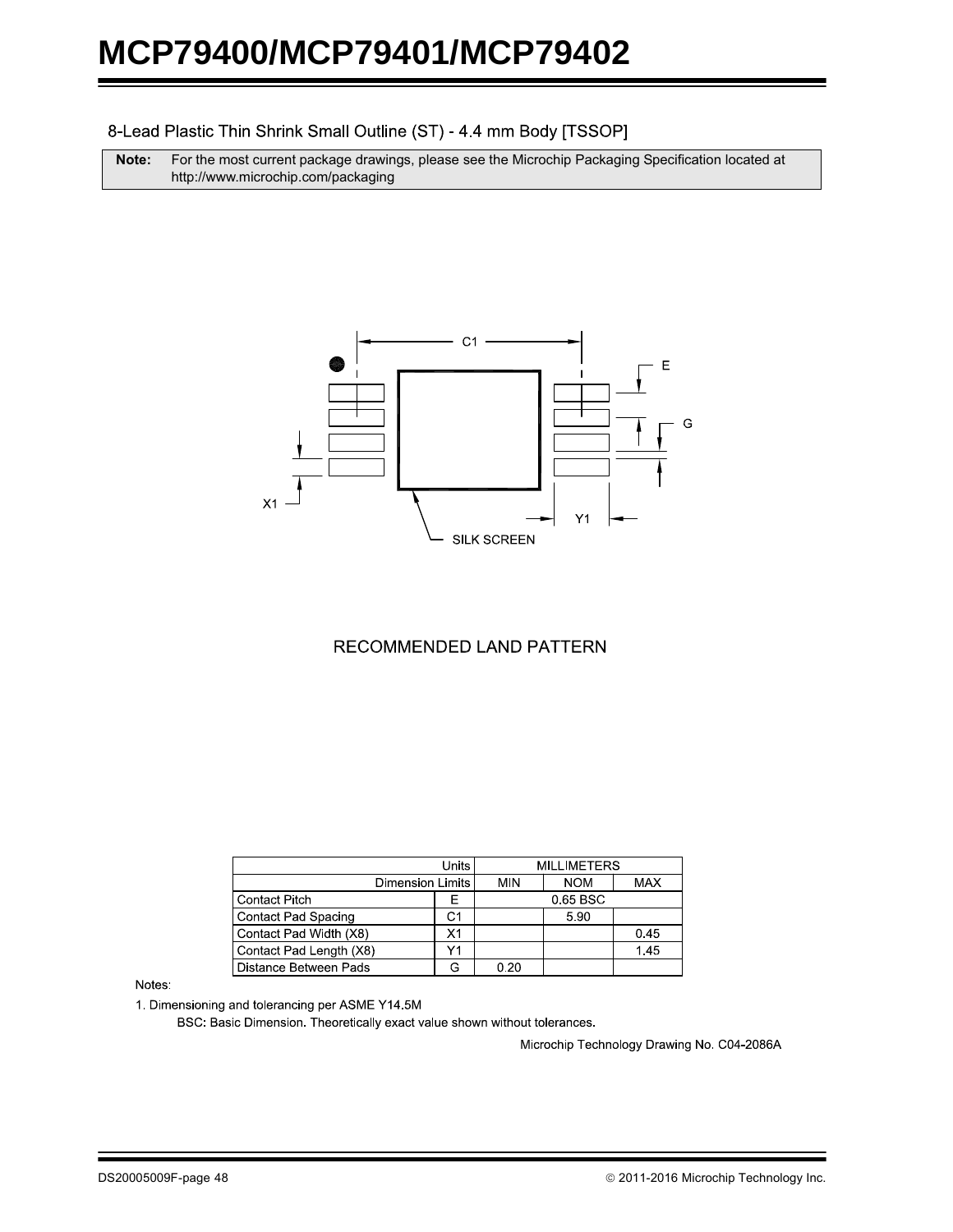## 8-Lead Plastic Micro Small Outline Package (MS) [MSOP]

**Note:** For the most current package drawings, please see the Microchip Packaging Specification located at http://www.microchip.com/packaging



Microchip Technology Drawing C04-111C Sheet 1 of 2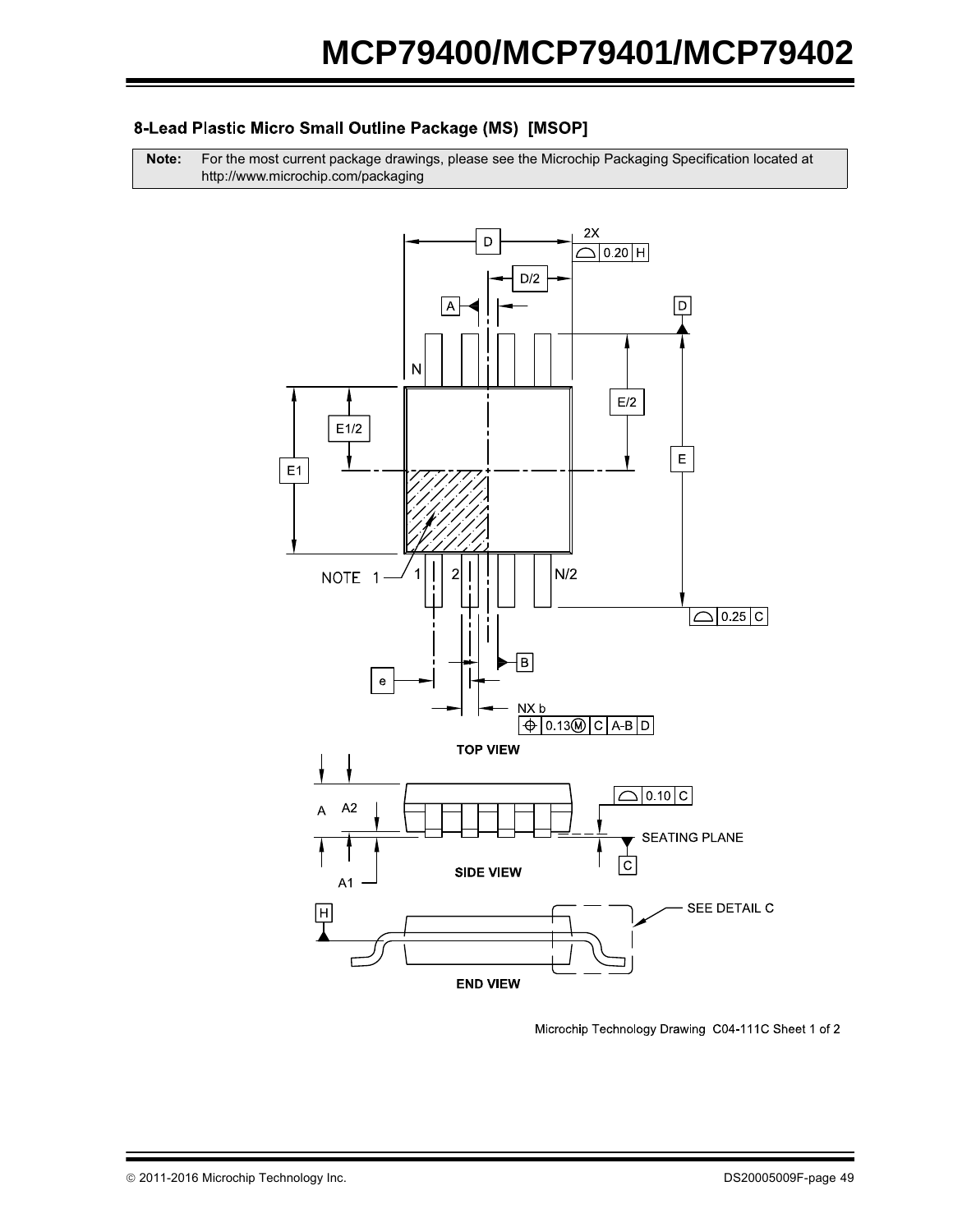### 8-Lead Plastic Micro Small Outline Package (MS) [MSOP]

**Note:** For the most current package drawings, please see the Microchip Packaging Specification located at http://www.microchip.com/packaging



**DETAIL C** 

|                                 | <b>MILLIMETERS</b> |            |            |             |  |
|---------------------------------|--------------------|------------|------------|-------------|--|
| <b>Dimension Limits</b>         |                    | <b>MIN</b> | <b>NOM</b> | <b>MAX</b>  |  |
| Number of Pins                  | N                  |            | 8          |             |  |
| Pitch                           | е                  |            | 0.65 BSC   |             |  |
| <b>Overall Height</b>           | A                  |            |            | 1.10        |  |
| <b>Molded Package Thickness</b> | A2                 | 0.75       | 0.85       | 0.95        |  |
| Standoff                        | A1                 | 0.00       |            | 0.15        |  |
| Overall Width                   | Е                  | 4 90 BSC   |            |             |  |
| Molded Package Width            | E <sub>1</sub>     | 3.00 BSC   |            |             |  |
| Overall Length                  | D                  | 3.00 BSC   |            |             |  |
| Foot Length                     |                    | 0.40       | 0.60       | 0.80        |  |
| Footprint                       | L1                 | 0.95 REF   |            |             |  |
| Foot Angle                      | φ                  | 0°         |            | $8^{\circ}$ |  |
| <b>Lead Thickness</b>           | c                  | 0.08       |            | 0.23        |  |
| Lead Width                      | b                  | 0.22       |            | 0.40        |  |

#### Notes:

1. Pin 1 visual index feature may vary, but must be located within the hatched area.

2. Dimensions D and E1 do not include mold flash or protrusions. Mold flash or protrusions shall not exceed 0.15mm per side.

3. Dimensioning and tolerancing per ASME Y14.5M.

BSC: Basic Dimension. Theoretically exact value shown without tolerances.

REF: Reference Dimension, usually without tolerance, for information purposes only.

Microchip Technology Drawing C04-111C Sheet 2 of 2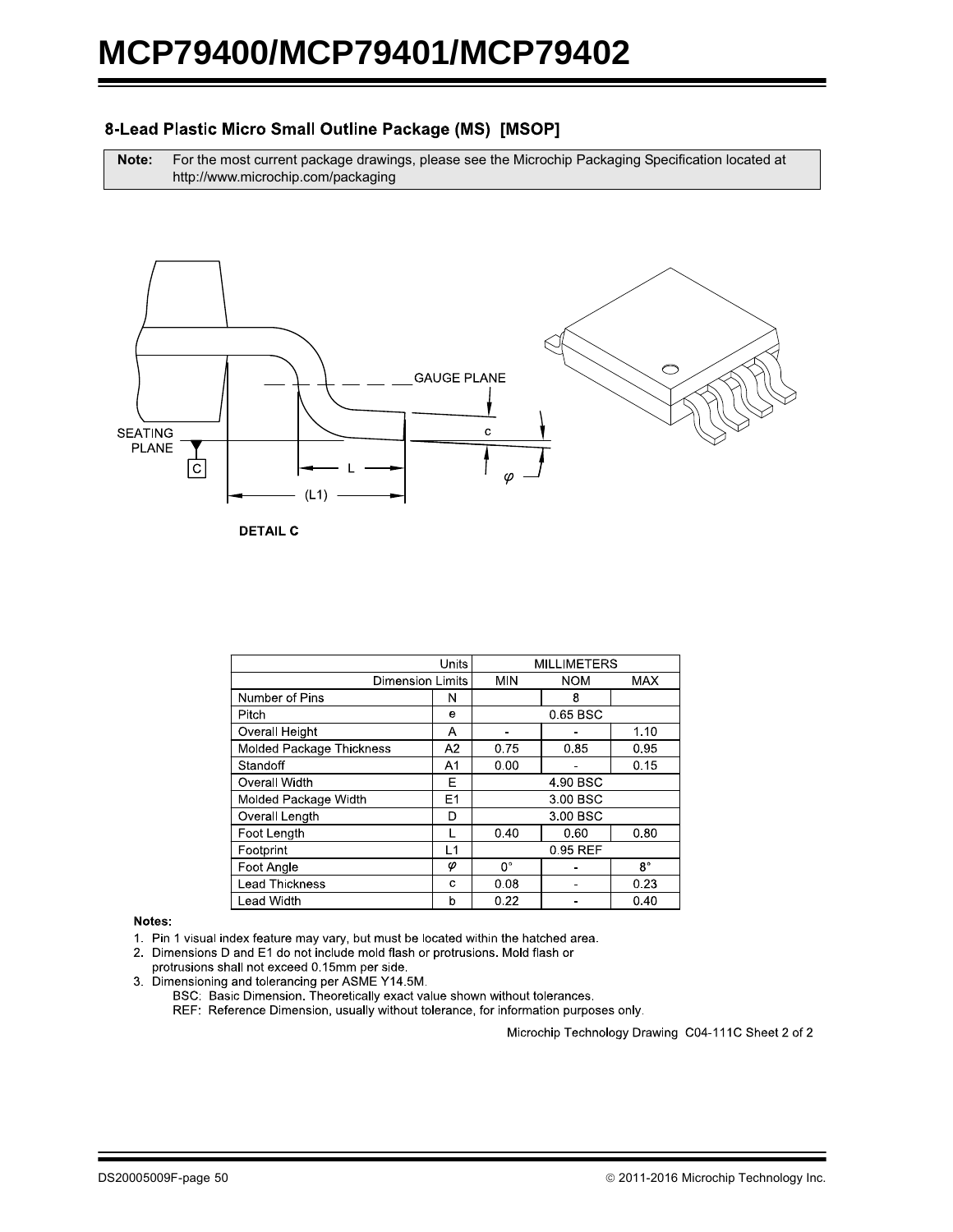### 8-Lead Plastic Micro Small Outline Package (MS) [MSOP]

**Note:** For the most current package drawings, please see the Microchip Packaging Specification located at http://www.microchip.com/packaging



## RECOMMENDED LAND PATTERN

|                            | Units                   |      | <b>MILLIMETERS</b> |            |  |  |
|----------------------------|-------------------------|------|--------------------|------------|--|--|
|                            | <b>Dimension Limits</b> |      | <b>NOM</b>         | <b>MAX</b> |  |  |
| <b>Contact Pitch</b>       | F                       |      | 0.65 BSC           |            |  |  |
| <b>Contact Pad Spacing</b> |                         |      | 4.40               |            |  |  |
| Overall Width              | 7                       |      |                    | 5.85       |  |  |
| Contact Pad Width (X8)     | X1                      |      |                    | 0.45       |  |  |
| Contact Pad Length (X8)    | Υ1                      |      |                    | 1.45       |  |  |
| Distance Between Pads      | G1                      | 2.95 |                    |            |  |  |
| Distance Between Pads      | GX                      | 0.20 |                    |            |  |  |

Notes:

1. Dimensioning and tolerancing per ASME Y14.5M

BSC: Basic Dimension. Theoretically exact value shown without tolerances.

Microchip Technology Drawing No. C04-2111A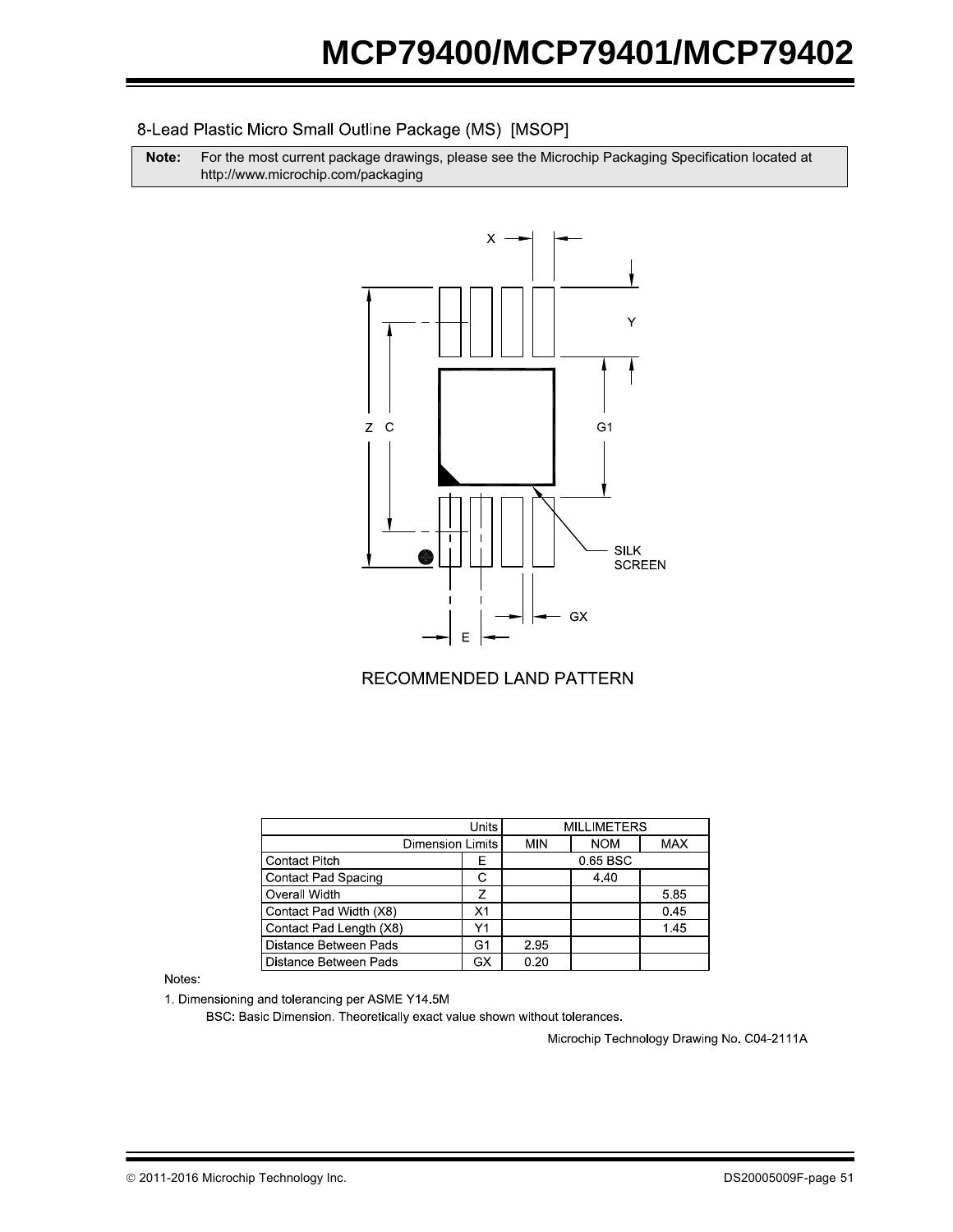## **8-Lead Plastic Dual Flat, No Lead Package (MNY) – 2x3x0.8 mm Body [TDFN] With 1.4x1.3 mm Exposed Pad (JEDEC Package type WDFN)**

For the most current package drawings, please see the Microchip Packaging Specification located at http://www.microchip.com/packaging **Note:**



Microchip Technology Drawing No. C04-129-MNY Rev E Sheet 1 of 2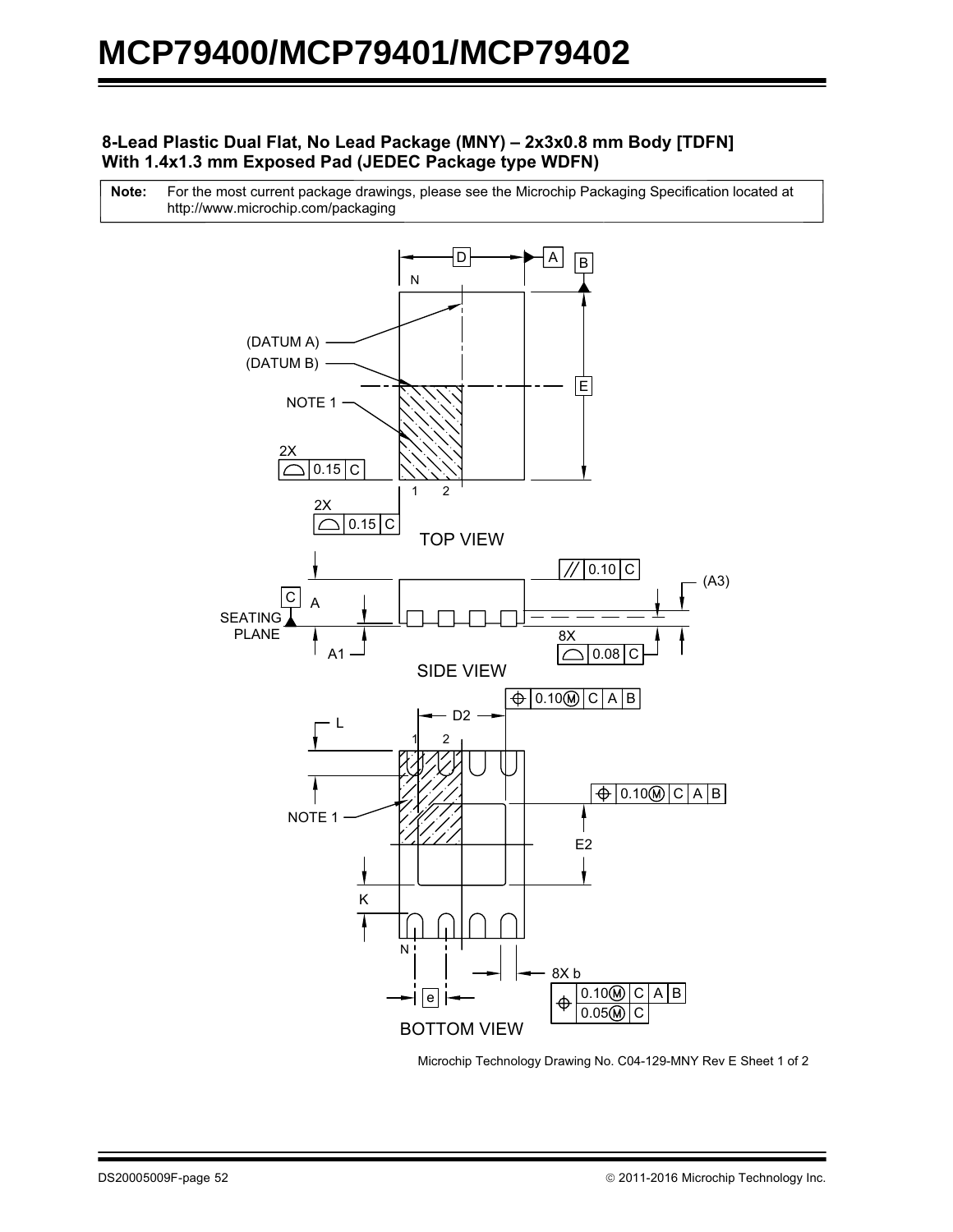## **8-Lead Plastic Dual Flat, No Lead Package (MNY) – 2x3x0.8 mm Body [TDFN] With 1.4x1.3 mm Exposed Pad (JEDEC Package type WDFN)**

For the most current package drawings, please see the Microchip Packaging Specification located at http://www.microchip.com/packaging **Note:**



|                           | <b>MILLIMETERS</b> |                      |            |            |  |
|---------------------------|--------------------|----------------------|------------|------------|--|
| <b>Dimension Limits</b>   |                    | <b>MIN</b>           | <b>NOM</b> | <b>MAX</b> |  |
| Number of Pins            | N                  |                      | 8          |            |  |
| Pitch                     | e                  |                      | 0.50 BSC   |            |  |
| <b>Overall Height</b>     | A                  | 0.75<br>0.70<br>0.80 |            |            |  |
| Standoff                  | A1                 | 0.00                 | 0.02       | 0.05       |  |
| <b>Contact Thickness</b>  | A3                 | 0.20 REF             |            |            |  |
| Overall Length            | D                  | 2.00 BSC             |            |            |  |
| <b>Overall Width</b>      | E                  | 3.00 BSC             |            |            |  |
| <b>Exposed Pad Length</b> | D <sub>2</sub>     | 1.35                 | 1.40       | 1.45       |  |
| <b>Exposed Pad Width</b>  | E <sub>2</sub>     | 1.25                 | 1.30       | 1.35       |  |
| <b>Contact Width</b>      | h                  | 0.20                 | 0.25       | 0.30       |  |
| Contact Length            |                    | 0.25                 | 0.30       | 0.45       |  |
| Contact-to-Exposed Pad    | Κ                  | 0.20                 |            |            |  |

#### **Notes:**

- 1. Pin 1 visual index feature may vary, but must be located within the hatched area.
- 2. Package may have one or more exposed tie bars at ends.
- 3. Package is saw singulated
- 4. Dimensioning and tolerancing per ASME Y14.5M

BSC: Basic Dimension. Theoretically exact value shown without tolerances. REF: Reference Dimension, usually without tolerance, for information purposes only.

Microchip Technology Drawing No. C04-129-MNY Rev E Sheet 2 of 2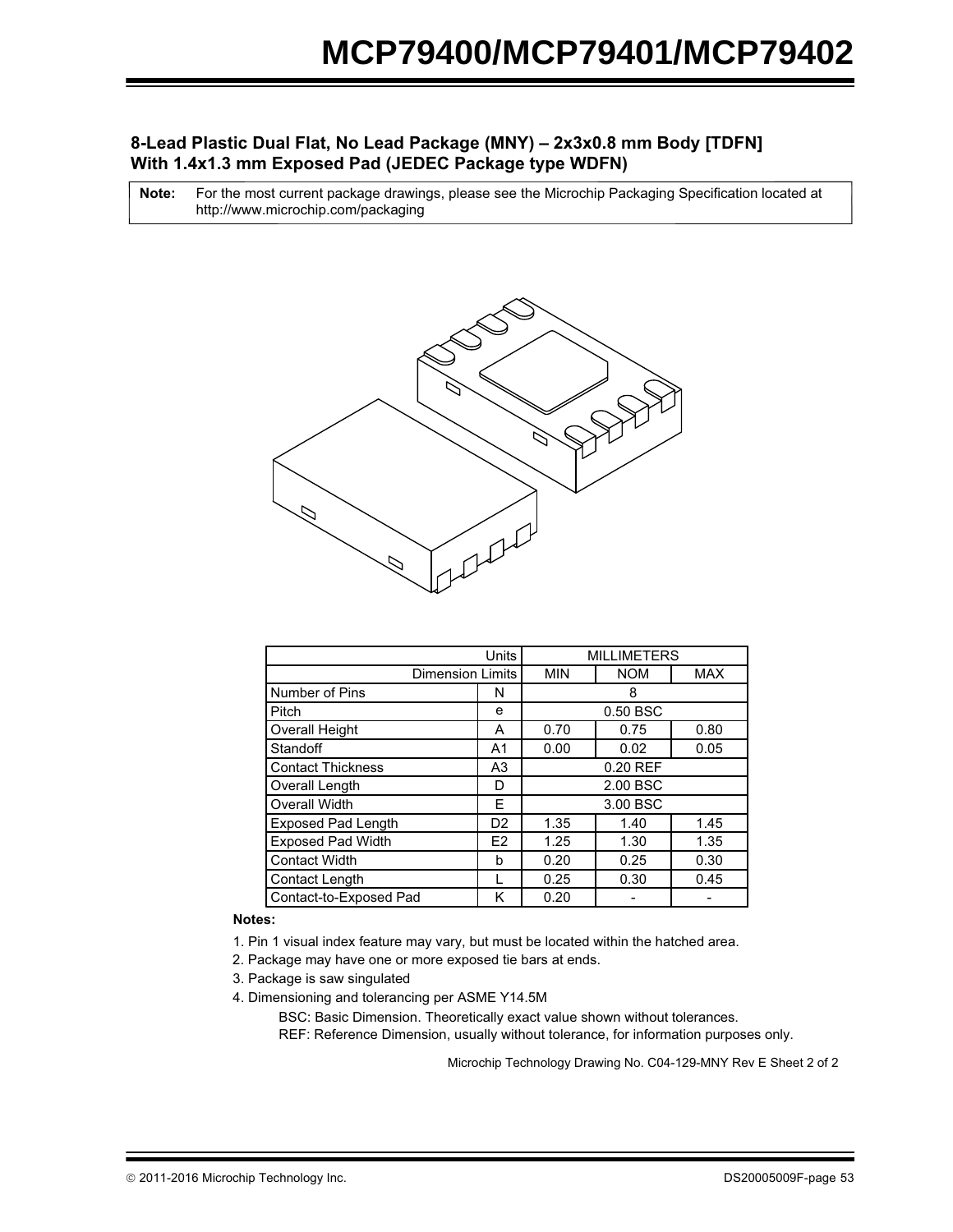## **8-Lead Plastic Dual Flat, No Lead Package (MNY) – 2x3x0.8 mm Body [TDFN] With 1.4x1.3 mm Exposed Pad (JEDEC Package type WDFN)**

For the most current package drawings, please see the Microchip Packaging Specification located at http://www.microchip.com/packaging **Note:**



## RECOMMENDED LAND PATTERN

|                             | <b>MILLIMETERS</b> |            |            |            |
|-----------------------------|--------------------|------------|------------|------------|
| <b>Dimension Limits</b>     |                    | <b>MIN</b> | <b>NOM</b> | <b>MAX</b> |
| <b>Contact Pitch</b>        | Е                  | 0.50 BSC   |            |            |
| Optional Center Pad Width   | X2                 |            |            | 1.60       |
| Optional Center Pad Length  | Y2                 |            |            | 1.50       |
| <b>Contact Pad Spacing</b>  | C                  |            | 2.90       |            |
| Contact Pad Width (X8)      | X <sub>1</sub>     |            |            | 0.25       |
| Contact Pad Length (X8)     | Y1                 |            |            | 0.85       |
| <b>Thermal Via Diameter</b> |                    |            | 0.30       |            |
| <b>Thermal Via Pitch</b>    | EV                 |            | 1.00       |            |

Notes:

1. Dimensioning and tolerancing per ASME Y14.5M

BSC: Basic Dimension. Theoretically exact value shown without tolerances.

2. For best soldering results, thermal vias, if used, should be filled or tented to avoid solder loss during reflow process

Microchip Technology Drawing No. C04-129-MNY Rev. B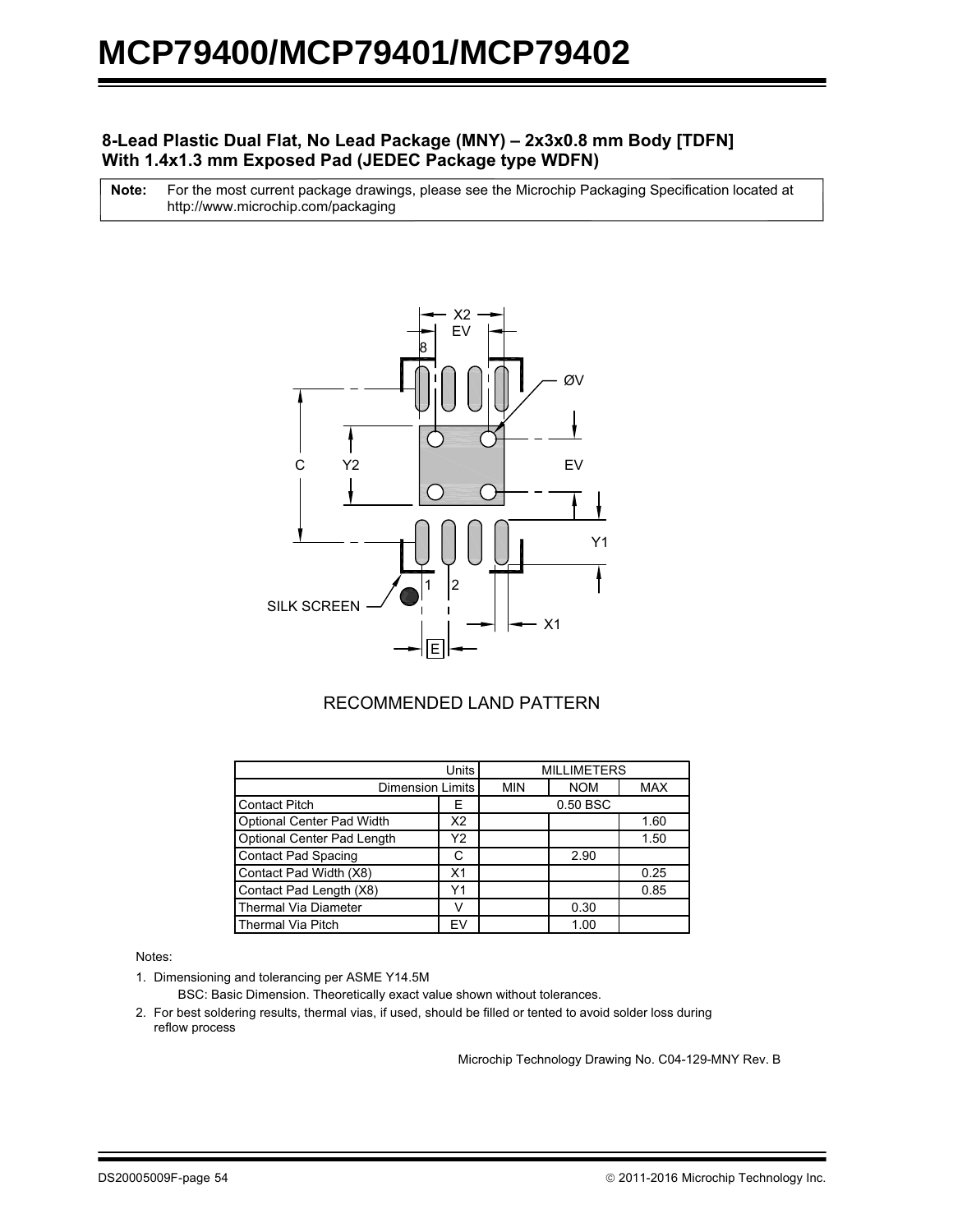## **APPENDIX A: REVISION HISTORY**

## **Revision A (04/2011)**

Initial release of this document.

### **Revision B (08/2011)**

Added Figure 1-2; Added Parameter D16 to Table 1-1; Added Sections 2.3-2.5; Added Figure 4.1; Revised Section 4.1.1; Revised Sections 4.2.4-4.2.6.

## **Revision C (12/2011)**

Added DC/AC Characteristics Charts.

## **Revision D (01/2014)**

Updated overall content for improved clarity; Added detailed descriptions of registers; Updated block diagram and application schematic; Defined names for all bits and registers, and renamed the bits shown in [Table 7-1](#page-54-0) for clarification; Renamed the DC characteristics shown in [Table 7-2](#page-54-1) for clarification.

#### <span id="page-54-0"></span>**TABLE 7-1: BIT NAME CHANGES**

| <b>Old Bit Name</b> | <b>New Bit Name</b> |  |  |
|---------------------|---------------------|--|--|
| OSCON               | OSCRUN              |  |  |
| VBAT                | PWRFAII             |  |  |
| ΙP                  | <b>LPYR</b>         |  |  |
| SQWE                | SQWEN               |  |  |
| ALM0                | <b>ALMOEN</b>       |  |  |
| ALM1                | ALM1EN              |  |  |
| RS0                 | SQWFS0              |  |  |
| RS1                 | SQWFS1              |  |  |
| RS2                 | <b>CRSTRIM</b>      |  |  |
| <b>CALIBRATION</b>  | TRIMVAL<6:0>        |  |  |
| <b>ALM0POL</b>      | ALMPOL              |  |  |
| ALM1POL             | <b>ALMPOL</b>       |  |  |
| ALM0C<2:0>          | ALMOMSK<2:0>        |  |  |
| ALM1C<2:0>          | ALM1MSK<2:0>        |  |  |

#### <span id="page-54-1"></span>**TABLE 7-2: DC CHARACTERISTIC NAME CHANGES**

| Old Name                      | <b>Old Symbol</b> | <b>New Name</b>                                              | <b>New Symbol</b> |
|-------------------------------|-------------------|--------------------------------------------------------------|-------------------|
| <b>Operating Current ID</b>   | Icc Read          | <b>EEPROM Operating Current</b>                              | <b>ICCEERD</b>    |
|                               | <b>Icc Write</b>  |                                                              | <b>ICCEEWR</b>    |
| <b>Operating Current SRAM</b> | Icc Read          | <b>SRAM/RTCC Register Operating Current</b>                  | <b>ICCREAD</b>    |
|                               | <b>Icc Write</b>  |                                                              | <b>ICCWRITE</b>   |
| <b>Operating Current</b>      | <b>IVCC</b>       | <b>Timekeeping Current</b>                                   | <b>ICCT</b>       |
|                               | <b>IBAT</b>       | Timekeeping Backup Current                                   | <b>IBATT</b>      |
| <b>Standby Current</b>        | <b>ICCS</b>       | Vcc Data Retention Current (oscillator off)<br><b>ICCDAT</b> |                   |

## **Revision E (01/2015)**

Updated Section 6.3; Updated "Product Identification System" section.

## **Revision F (08/2016)**

Added new OUI (54-10-EC) to list; Updated TDFN package.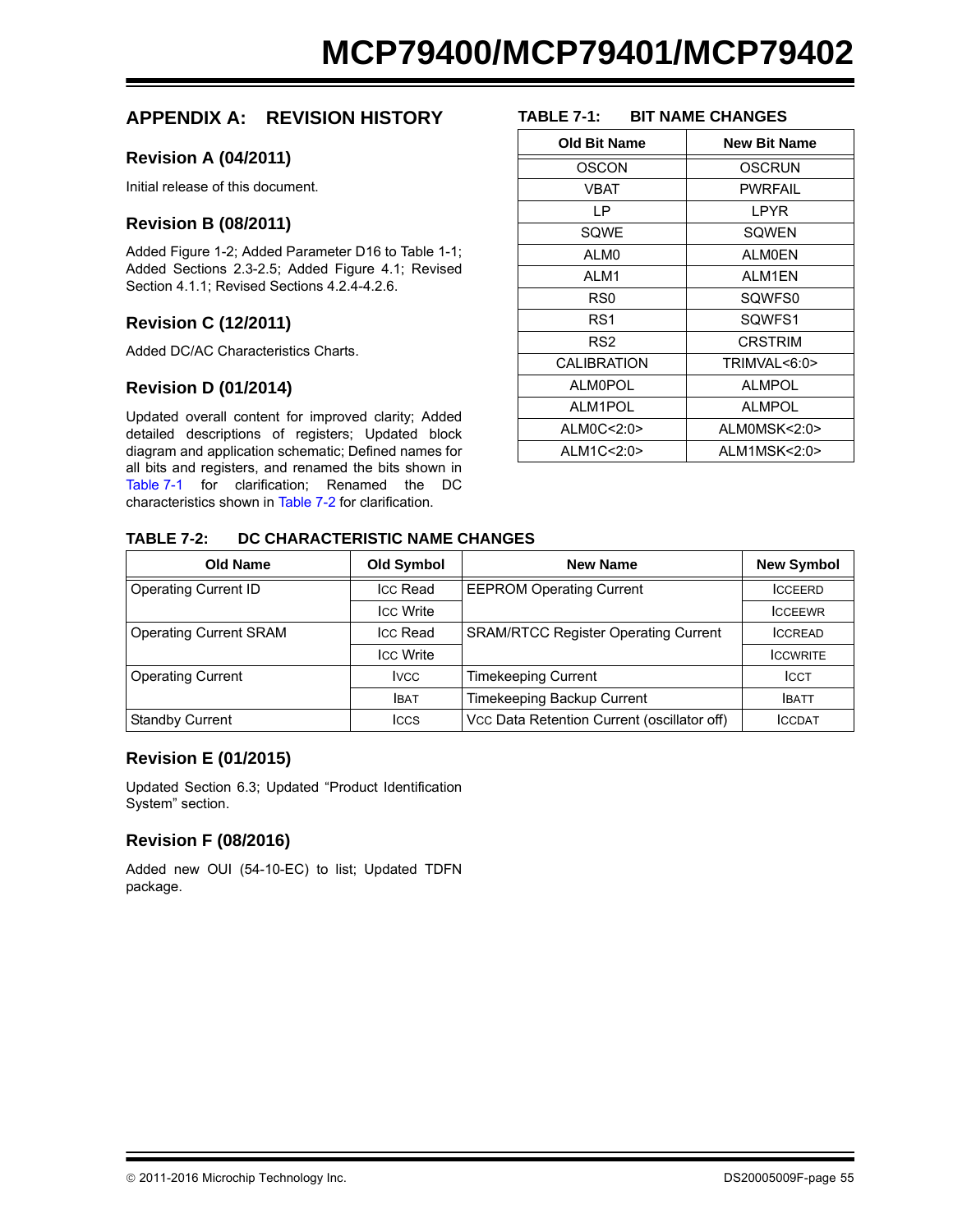**NOTES:**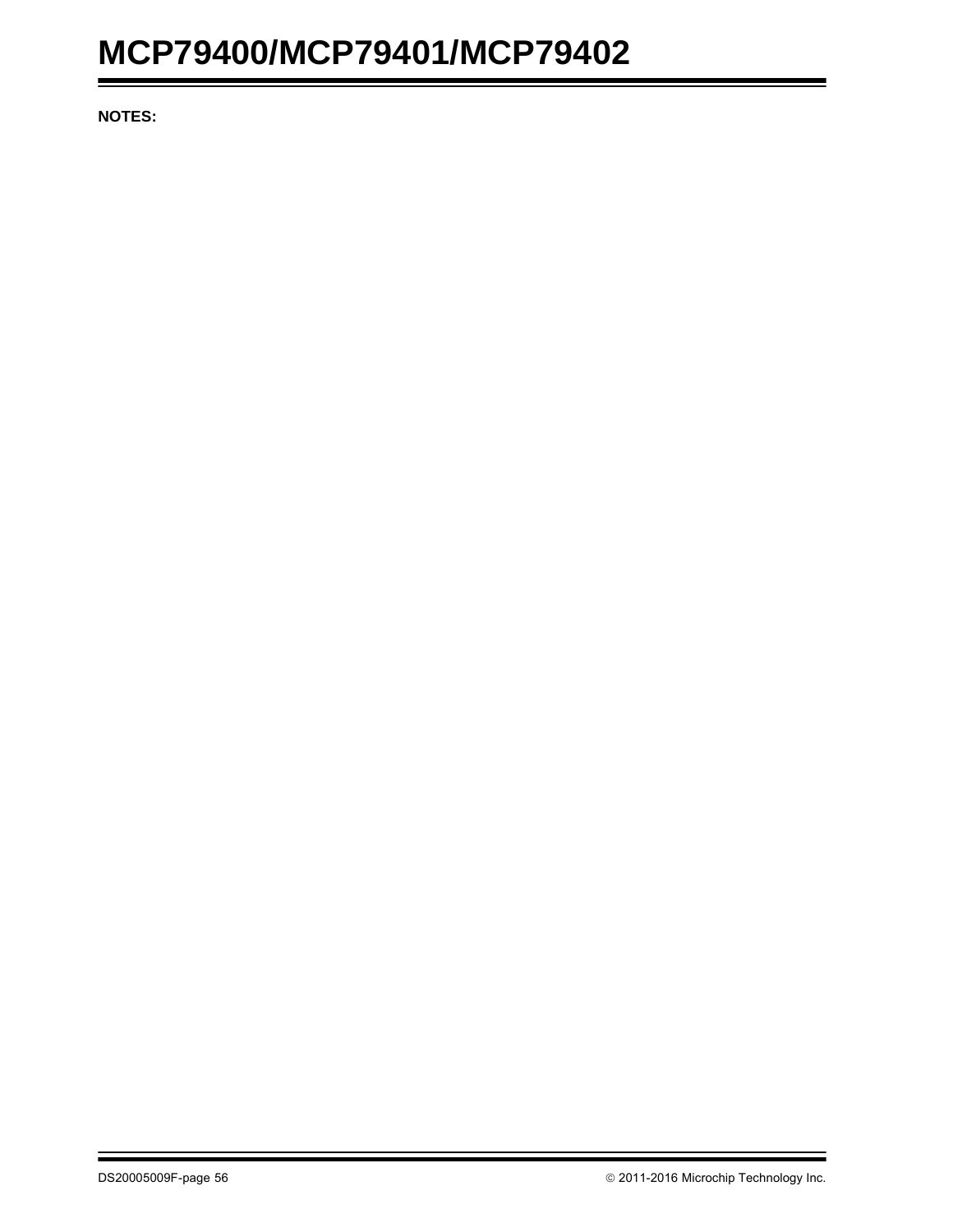## **THE MICROCHIP WEBSITE**

[Microchip provides online support via our website at](http://www.microchip.com) www.microchip.com. This website is used as a means to make files and information easily available to customers. Accessible by using your favorite Internet browser, the website contains the following information:

- **Product Support** Data sheets and errata, application notes and sample programs, design resources, user's guides and hardware support documents, latest software releases and archived software
- **General Technical Support** Frequently Asked Questions (FAQ), technical support requests, online discussion groups, Microchip consultant program member listing
- **Business of Microchip** Product selector and ordering guides, latest Microchip press releases, listing of seminars and events, listings of Microchip sales offices, distributors and factory representatives

## **CUSTOMER CHANGE NOTIFICATION SERVICE**

Microchip's customer notification service helps keep customers current on Microchip products. Subscribers will receive e-mail notification whenever there are changes, updates, revisions or errata related to a specified product family or development tool of interest.

[To register, access the Microchip website at](http://www.microchip.com) www.microchip.com. Under "Support", click on "Customer Change Notification" and follow the registration instructions.

## **CUSTOMER SUPPORT**

Users of Microchip products can receive assistance through several channels:

- Distributor or Representative
- Local Sales Office
- Field Application Engineer (FAE)
- Technical Support

Customers should contact their distributor, representative or Field Application Engineer (FAE) for support. Local sales offices are also available to help customers. A listing of sales offices and locations is included in the back of this document.

**[Technical support is available through the website](http://www.microchip.com) [at:](http://www.microchip.com) http://microchip.com/support**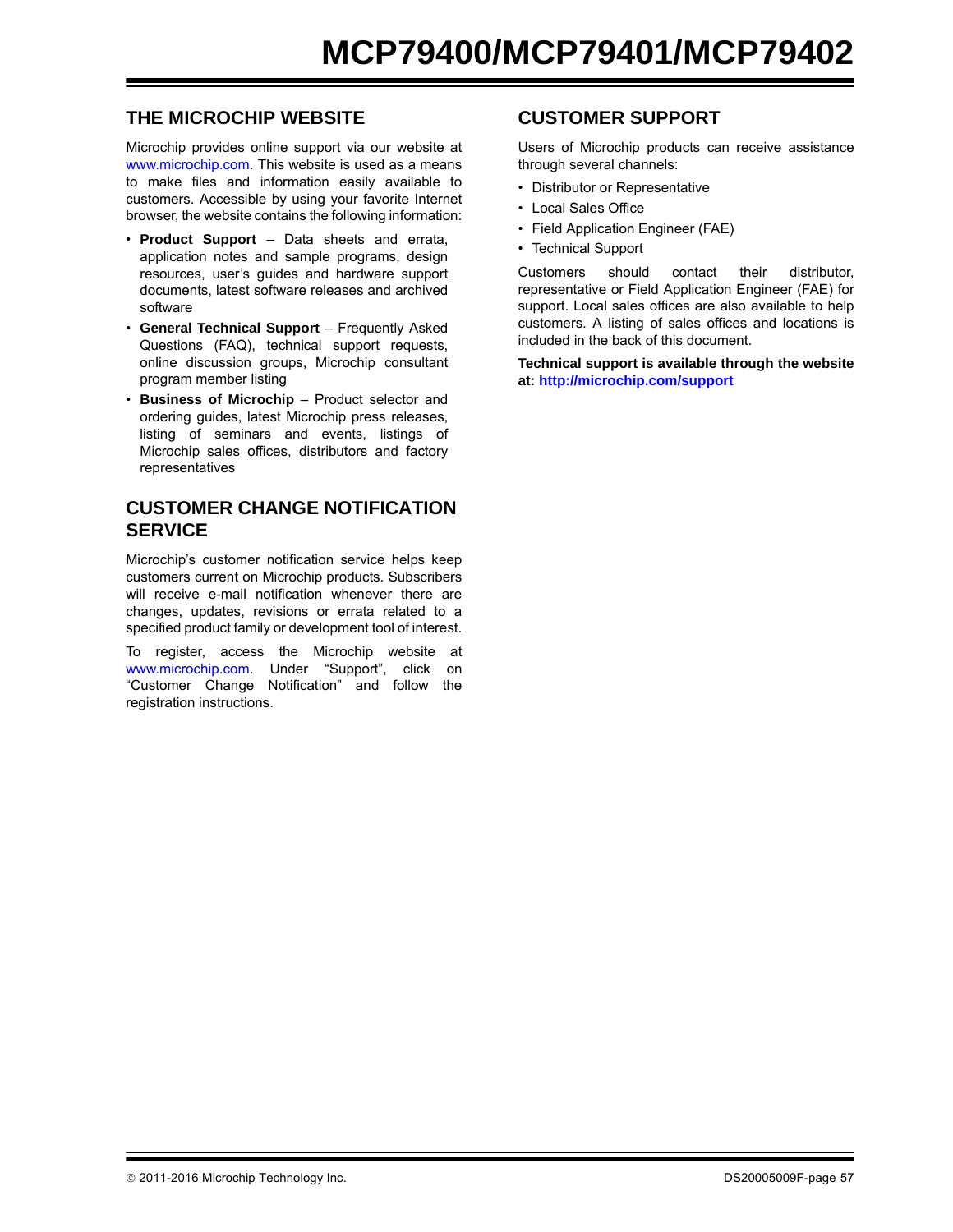**NOTES:**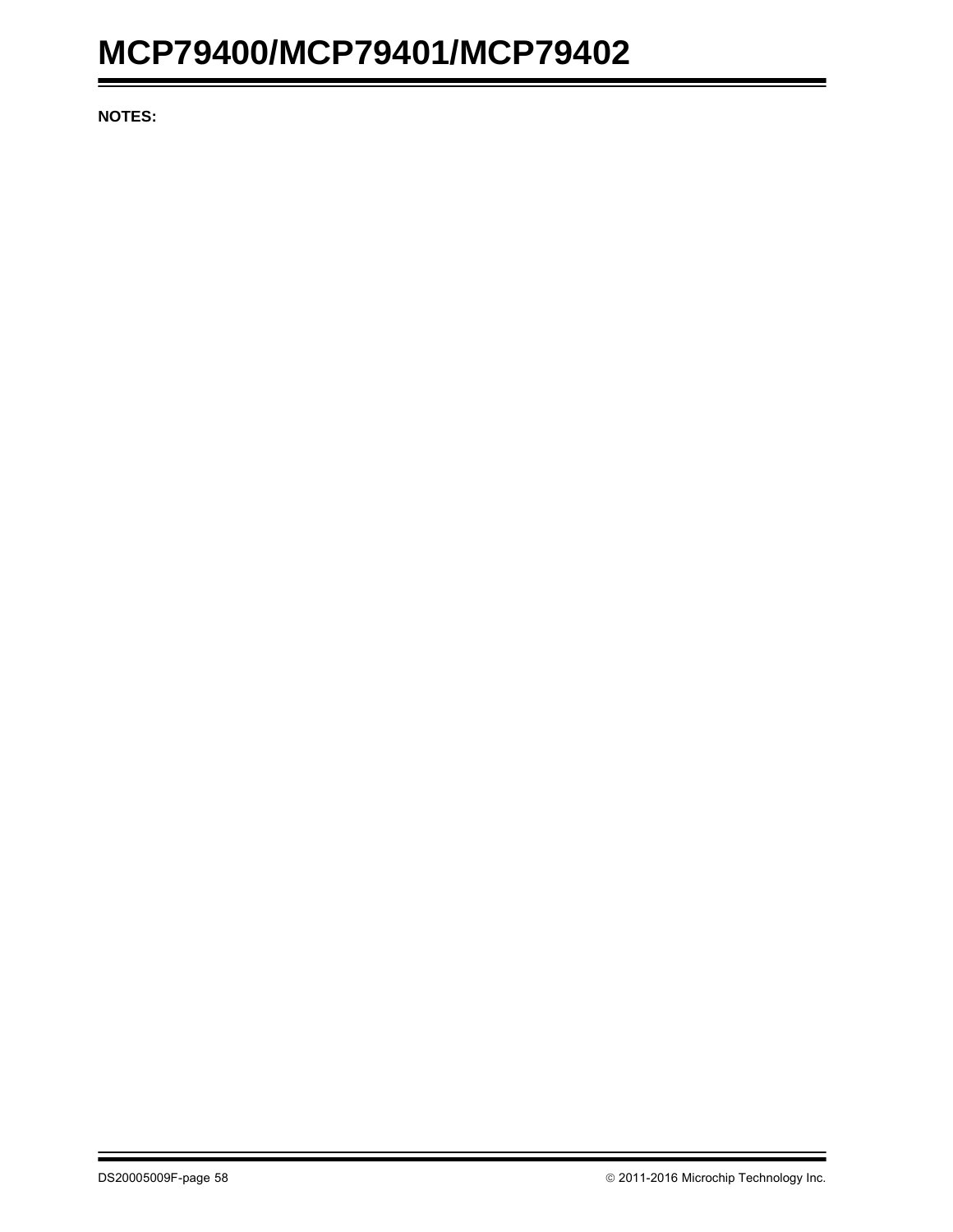## **PRODUCT IDENTIFICATION SYSTEM**

To order or obtain information, e.g., on pricing or delivery, refer to the factory or the listed sales office. Not every possible ordering combination is listed below.

<span id="page-58-1"></span><span id="page-58-0"></span>

| PART NO.                                                                               | <u>[X](1)</u>                                                                                                                                                                                                                                                                                                                                                                                                                                                                                                                                                             | /XX     |                                       | <b>Examples:</b>                                                                                                                                                                                                                                                                                                                                                                                                                                                                                                                                                                                                                                                                                                                                                                                                                                                                                                                                               |
|----------------------------------------------------------------------------------------|---------------------------------------------------------------------------------------------------------------------------------------------------------------------------------------------------------------------------------------------------------------------------------------------------------------------------------------------------------------------------------------------------------------------------------------------------------------------------------------------------------------------------------------------------------------------------|---------|---------------------------------------|----------------------------------------------------------------------------------------------------------------------------------------------------------------------------------------------------------------------------------------------------------------------------------------------------------------------------------------------------------------------------------------------------------------------------------------------------------------------------------------------------------------------------------------------------------------------------------------------------------------------------------------------------------------------------------------------------------------------------------------------------------------------------------------------------------------------------------------------------------------------------------------------------------------------------------------------------------------|
| <b>Device</b>                                                                          | <b>Tape and Reel</b><br>Temperature<br>Range<br>Option                                                                                                                                                                                                                                                                                                                                                                                                                                                                                                                    | Package | a)                                    | MCP79400-I/SN:<br>Industrial<br>Tempera-<br>ture, SOIC package.                                                                                                                                                                                                                                                                                                                                                                                                                                                                                                                                                                                                                                                                                                                                                                                                                                                                                                |
| Device:<br>Tape and<br><b>Reel Option:</b><br><b>Temperature</b><br>Range:<br>Package: | MCP79400 = $1.8V - 5.5V$ $1^2C$ ™ Serial RTCC<br>MCP79401 = $1.8V - 5.5V$ $^{2}C$ Serial RTCC, EUI-48 <sup>TM</sup><br>MCP79402 = $1.8V - 5.5V$ $1^2C$ Serial RTCC, EUI-64 <sup>TM</sup><br>Blank = Standard packaging (tube or tray)<br>= Tape and Reel $(1)$<br>$\mathsf{T}$<br>$= -40^{\circ}$ C to +85 $^{\circ}$ C<br>= 8-Lead Plastic Small Outline (3.90 mm body)<br>SN<br><b>ST</b><br>= 8-Lead Plastic Thin Shrink Small Outline<br>$(4.4 \, \text{mm})$<br><b>MS</b><br>= 8-Lead Plastic Micro Small Outline<br>$MNY(2) =$<br>8-Lead Plastic Dual Flat, No Lead |         | b)<br>C)<br>d)<br>e)<br>f<br>g)<br>h) | MCP79400T-I/SN: Tape and Reel,<br>Industrial Temperature, SOIC package.<br>MCP79400T-I/MNY: Tape and Reel<br>Industrial Temperature, TDFN package.<br>MCP79401-I/SN: EUI-48 <sup>TM</sup> , Industrial<br>Temperature, SOIC package.<br>MCP79401-I/MS: EUI-48 <sup>TM</sup> , Industrial<br>Temperature MSOP package.<br>$MCP79402-I/SN$ : EUI-64 <sup>TM</sup> , Industrial<br>Temperature, SOIC package.<br>MCP79402-I/ST: $EUI-64TM$ , Industrial<br>Temperature, TSSOP package.<br>MCP79402T-I/ST: EUI-64 <sup>TM</sup> , Tape and<br>Reel, Industrial Temperature, TSSOP<br>package.<br>Note 1: Tape and Reel identifier only<br>appears in the catalog part number<br>description. This identifier is used<br>for ordering purposes and is not<br>printed on the device package.<br>Check with your Microchip Sales<br>Office for package availability with<br>the Tape and Reel option.<br>2: "Y" indicates a Nickel Palladium<br>Gold (NiPdAu) finish. |
|                                                                                        |                                                                                                                                                                                                                                                                                                                                                                                                                                                                                                                                                                           |         |                                       |                                                                                                                                                                                                                                                                                                                                                                                                                                                                                                                                                                                                                                                                                                                                                                                                                                                                                                                                                                |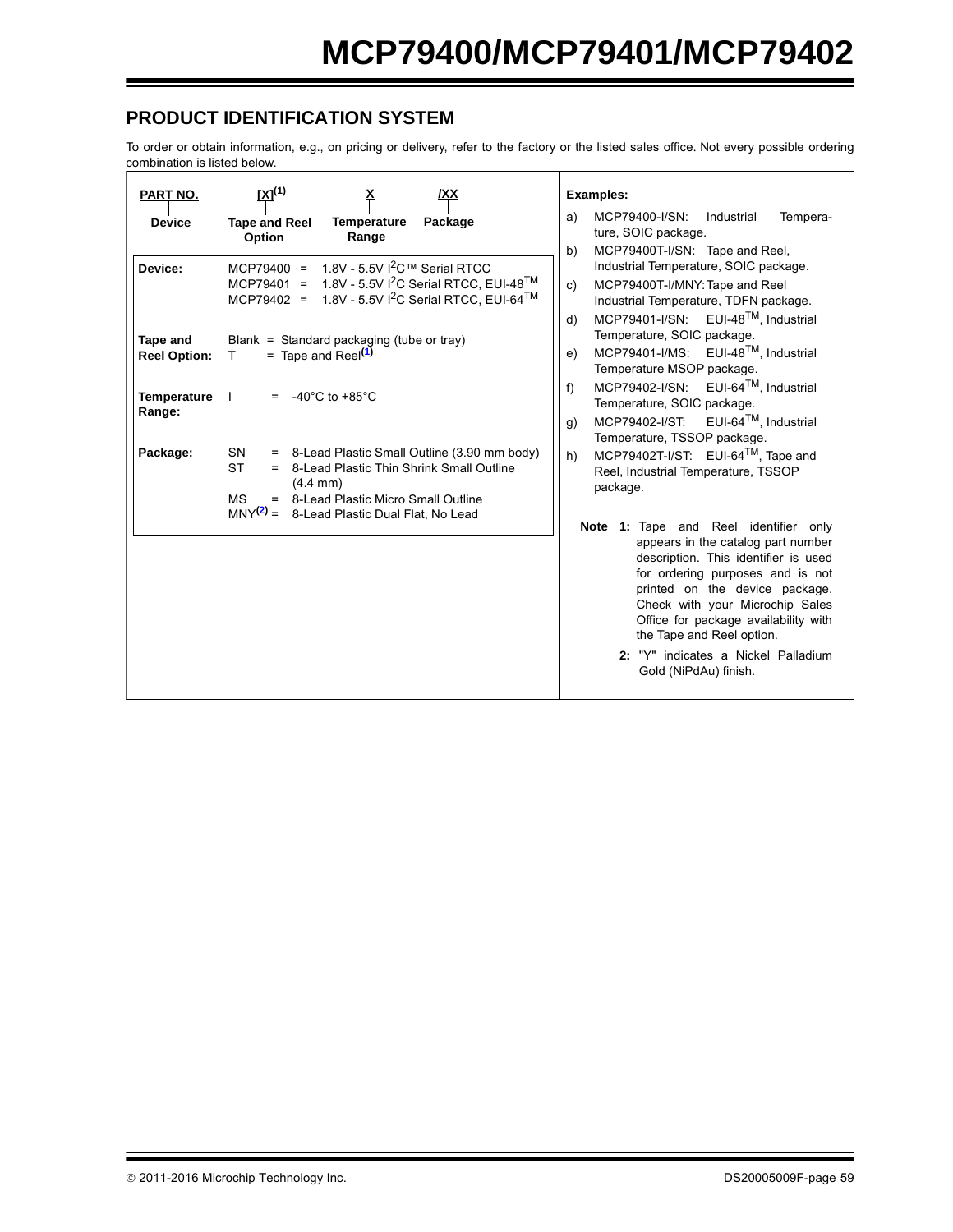**NOTES:**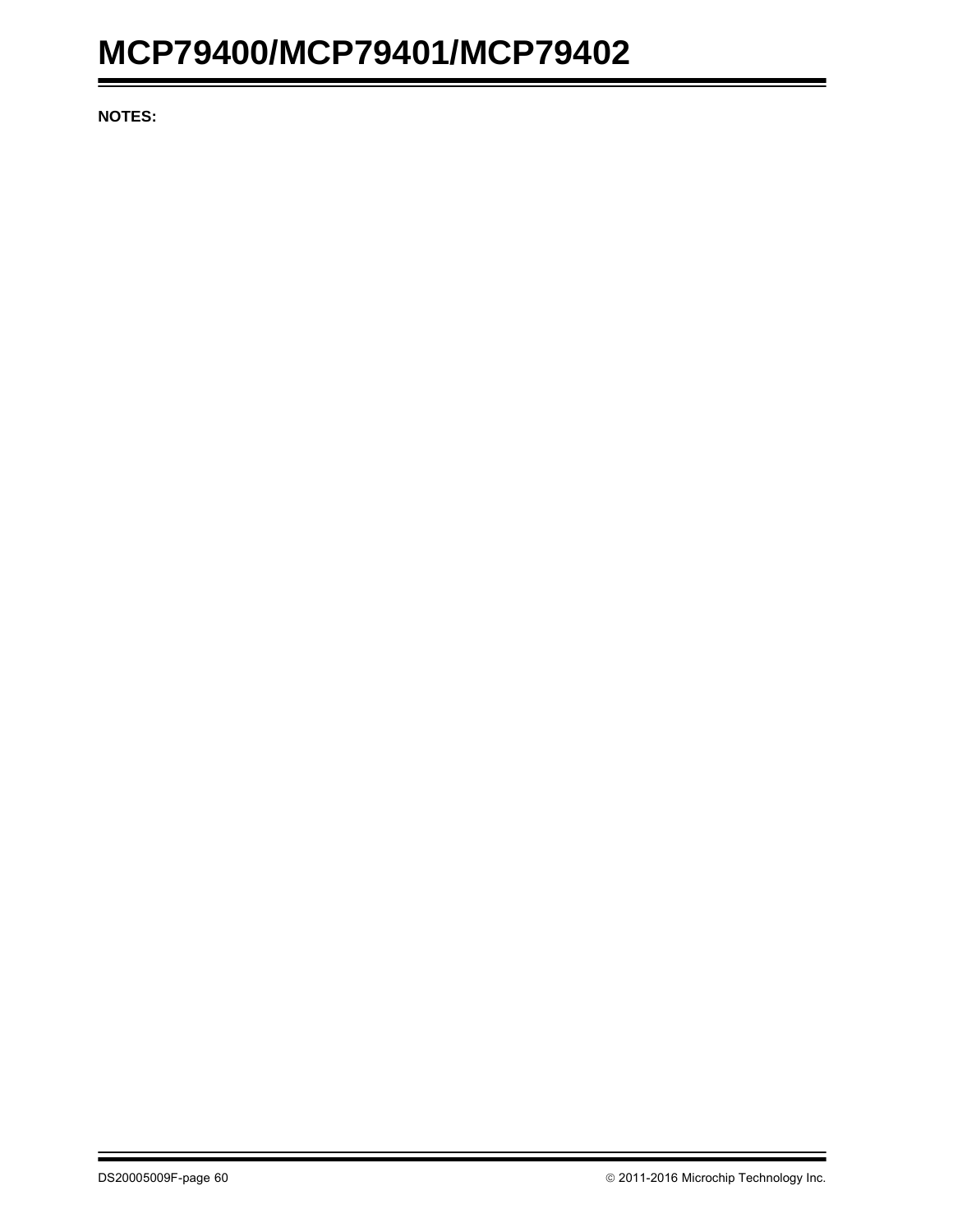#### **Note the following details of the code protection feature on Microchip devices:**

- Microchip products meet the specification contained in their particular Microchip Data Sheet.
- Microchip believes that its family of products is one of the most secure families of its kind on the market today, when used in the intended manner and under normal conditions.
- There are dishonest and possibly illegal methods used to breach the code protection feature. All of these methods, to our knowledge, require using the Microchip products in a manner outside the operating specifications contained in Microchip's Data Sheets. Most likely, the person doing so is engaged in theft of intellectual property.
- Microchip is willing to work with the customer who is concerned about the integrity of their code.
- Neither Microchip nor any other semiconductor manufacturer can guarantee the security of their code. Code protection does not mean that we are guaranteeing the product as "unbreakable."

Code protection is constantly evolving. We at Microchip are committed to continuously improving the code protection features of our products. Attempts to break Microchip's code protection feature may be a violation of the Digital Millennium Copyright Act. If such acts allow unauthorized access to your software or other copyrighted work, you may have a right to sue for relief under that Act.

Information contained in this publication regarding device applications and the like is provided only for your convenience and may be superseded by updates. It is your responsibility to ensure that your application meets with your specifications. MICROCHIP MAKES NO REPRESENTATIONS OR WARRANTIES OF ANY KIND WHETHER EXPRESS OR IMPLIED, WRITTEN OR ORAL, STATUTORY OR OTHERWISE, RELATED TO THE INFORMATION, INCLUDING BUT NOT LIMITED TO ITS CONDITION, QUALITY, PERFORMANCE, MERCHANTABILITY OR FITNESS FOR PURPOSE**.** Microchip disclaims all liability arising from this information and its use. Use of Microchip devices in life support and/or safety applications is entirely at the buyer's risk, and the buyer agrees to defend, indemnify and hold harmless Microchip from any and all damages, claims, suits, or expenses resulting from such use. No licenses are conveyed, implicitly or otherwise, under any Microchip intellectual property rights unless otherwise stated.

*Microchip received ISO/TS-16949:2009 certification for its worldwide headquarters, design and wafer fabrication facilities in Chandler and Tempe, Arizona; Gresham, Oregon and design centers in California and India. The Company's quality system processes and procedures are for its PIC® MCUs and dsPIC® DSCs, KEELOQ® code hopping devices, Serial EEPROMs, microperipherals, nonvolatile memory and analog products. In addition, Microchip's quality system for the design and manufacture of development systems is ISO 9001:2000 certified.*

## **QUALITY MANAGEMENT SYSTEM CERTIFIED BY DNV**   $=$  **ISO/TS 16949**  $=$

#### **Trademarks**

The Microchip name and logo, the Microchip logo, AnyRate, dsPIC, FlashFlex, flexPWR, Heldo, JukeBlox, KeeLoq, KeeLoq logo, Kleer, LANCheck, LINK MD, MediaLB, MOST, MOST logo, MPLAB, OptoLyzer, PIC, PICSTART, PIC32 logo, RightTouch, SpyNIC, SST, SST Logo, SuperFlash and UNI/O are registered trademarks of Microchip Technology Incorporated in the U.S.A. and other countries.

ClockWorks, The Embedded Control Solutions Company, ETHERSYNCH, Hyper Speed Control, HyperLight Load, IntelliMOS, mTouch, Precision Edge, and QUIET-WIRE are registered trademarks of Microchip Technology Incorporated in the U.S.A.

Analog-for-the-Digital Age, Any Capacitor, AnyIn, AnyOut, BodyCom, chipKIT, chipKIT logo, CodeGuard, dsPICDEM, dsPICDEM.net, Dynamic Average Matching, DAM, ECAN, EtherGREEN, In-Circuit Serial Programming, ICSP, Inter-Chip Connectivity, JitterBlocker, KleerNet, KleerNet logo, MiWi, motorBench, MPASM, MPF, MPLAB Certified logo, MPLIB, MPLINK, MultiTRAK, NetDetach, Omniscient Code Generation, PICDEM, PICDEM.net, PICkit, PICtail, PureSilicon, RightTouch logo, REAL ICE, Ripple Blocker, Serial Quad I/O, SQI, SuperSwitcher, SuperSwitcher II, Total Endurance, TSHARC, USBCheck, VariSense, ViewSpan, WiperLock, Wireless DNA, and ZENA are trademarks of Microchip Technology Incorporated in the U.S.A. and other countries.

SQTP is a service mark of Microchip Technology Incorporated in the U.S.A.

Silicon Storage Technology is a registered trademark of Microchip Technology Inc. in other countries.

GestIC is a registered trademark of Microchip Technology Germany II GmbH & Co. KG, a subsidiary of Microchip Technology Inc., in other countries.

All other trademarks mentioned herein are property of their respective companies.

© 2011-2016, Microchip Technology Incorporated, Printed in the U.S.A., All Rights Reserved.

ISBN: 978-1-5224-0874-1